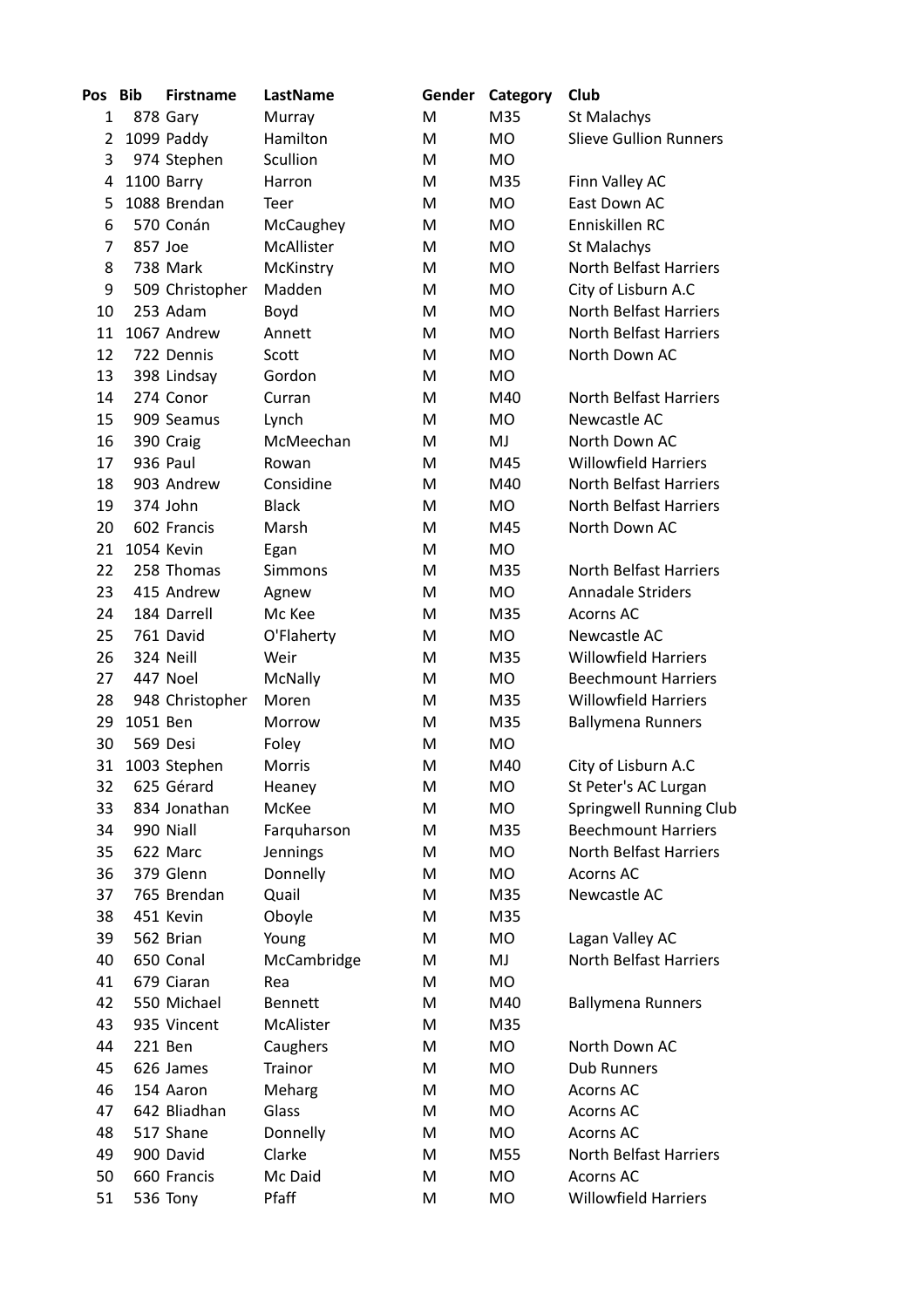| 52  |            | 405 Mark      | Weir           | M  | M40       | North Down AC                 |
|-----|------------|---------------|----------------|----|-----------|-------------------------------|
| 53  |            | 533 Martin    | Melville       | M  | <b>MO</b> | Newcastle AC                  |
| 54  | 591 Jack   |               | O'Hare         | M  | M40       | Newcastle AC                  |
| 55  |            | 653 Diarmuid  | O'Kane         | M  | M40       | <b>Acorns AC</b>              |
| 56  |            | 818 Jonny     | Orr            | M  | <b>MO</b> |                               |
| 57  |            | 505 Aidan     |                |    | M35       |                               |
|     |            |               | O'Hagan        | M  |           | Acorns AC                     |
| 58  |            | 886 James     | Wallace        | M  | M50       | <b>North Belfast Harriers</b> |
| 59  |            | 648 Laurence  | Johnston       | M  | M55       | <b>North Belfast Harriers</b> |
| 60  |            | 31 Chris      | Dean           | M  | <b>MO</b> | Willowfield TH                |
| 61  |            | 923 Michel    | Le Velly       | M  | M50       | Annadale Striders             |
| 62  | 343 Joe    |               | Norney         | M  | M35       | <b>North Belfast Harriers</b> |
| 63  |            | 389 Jamie     | McMeechan      | M  | MJ        | North Down AC                 |
| 64  |            | 659 Garry     | Morrow         | M  | M35       | Orangegrove AC                |
| 65  |            | 727 Ciaran    | McKendry       | M  | <b>MO</b> |                               |
| 66  |            | 553 Aaron     | Woodman        | M  | <b>MO</b> |                               |
| 67  |            | 99 Sam        | Linton         | M  | <b>MO</b> | <b>Acorns AC</b>              |
| 68  |            | 546 John      | McConnell      | M  | M40       | <b>North Belfast Harriers</b> |
| 69  |            | 273 Stephen   | Nicholson      | M  | <b>MO</b> | PACE Running Club             |
| 70  |            | 1095 Daniele  | Fagan          | F  | FO        | Armagh AC                     |
| 71  | 831 Paul   |               | Tyro           | M  | MO        | Orangegrove AC                |
| 72  |            | 468 Martin    | Cox            | M  | M50       | <b>North Belfast Harriers</b> |
| 73  |            | 249 David     | Kennedy        | M  | M40       | <b>North Belfast Harriers</b> |
| 74  |            | 373 Oliver    | Cook           | M  | MO        | PACE Running Club             |
| 75  |            | 406 Mark      | Cornett        | M  | MO.       | St Peter's AC Lurgan          |
| 76  |            | 1030 James    | Savage         | M  | M40       | East Down AC                  |
| 77  |            | 931 John      | Patience       | M  | M55       | <b>North Belfast Harriers</b> |
| 78  |            | 540 Martin    | McVey          | M  | MO        | <b>Acorns AC</b>              |
| 79  | 334 Joe    |               | McCann         | M  | M45       | Newcastle AC                  |
| 80  |            | 489 Gladys    | Ganiel         | F  | F35       | <b>North Belfast Harriers</b> |
| 81  |            | 401 Gregory   | Lucy           | M  | MO        | <b>Willowfield Harriers</b>   |
| 82  |            | 571 Jamie     | Tomaselli      | M  | <b>MO</b> | St Peter's AC Lurgan          |
| 83  |            | 904 Daniel    | Atkinson       | M  | MJ        | East Down AC                  |
| 84  | 690 lan    |               | Farr           | М  | M45       | <b>Willowfield Harriers</b>   |
| 85  |            | 1080 Wesley   | McD            | M  | M35       |                               |
| 86  |            | 355 Patrick   | <b>Higgins</b> | M  | MO        | Newcastle AC                  |
| 87  |            | 704 Dave      | Lonnen         | M  | M50       | City of Lisburn A.C           |
| 88  | 972 lan    |               | Cleland        | M  | MO        | Seapark AC                    |
| 89  | 1021 Chris |               | Hutchinson     | M  | MO        |                               |
| 90  |            | 519 Paul      | <b>Byrne</b>   | M  | M40       | Newcastle AC                  |
| 91  |            | 720 Catherine | O'Connor       | F  | FO        | East Down AC                  |
| 92  |            | 696 Philip    | Donnelly       | M  | M35       | <b>North Belfast Harriers</b> |
| 93  |            | 1064 Colum    | Campbell       | M  | M40       | Newcastle AC                  |
| 94  |            | 719 Maeve     | Lavery         | F. | FO        |                               |
| 95  |            | 689 Patrick   | Hamill         | M  | M35       | <b>Mallusk Harriers</b>       |
| 96  |            | 938 Rory      | Kane           | M  | M40       | <b>North Belfast Harriers</b> |
| 97  |            | 781 Sean      | McDaid         | M  | M35       |                               |
| 98  |            | 1087 Vaughan  | Purnell        | M  | M45       | <b>Athletics NI</b>           |
| 99  |            | 1040 Jonathan | Swann          | M  | MO        | <b>Ballydrain Harriers</b>    |
| 100 |            | 306 John      | Nicholson      | M  | M35       | PACE Running Club             |
| 101 |            | 997 Jonathan  | Gibson         | M  | MO        |                               |
| 102 |            | 869 Aidan     | O Neill        | M  | M45       |                               |
| 103 |            | 994 Matthew   | Collins        | M  | MO        |                               |
|     |            |               |                |    |           |                               |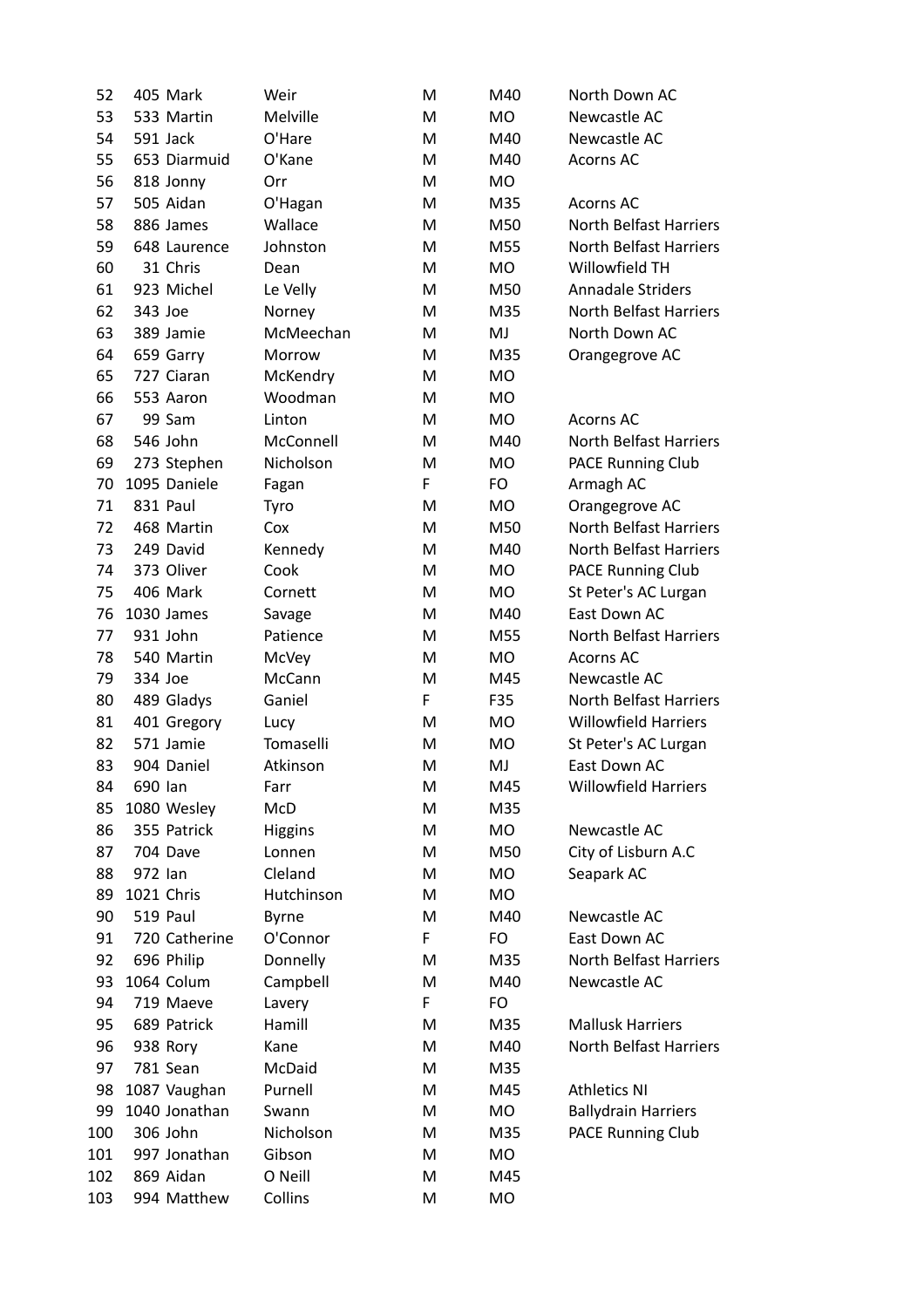| 104 |            | 1018 Vernon     | <b>Shiels</b>    | M | M35 |                               |
|-----|------------|-----------------|------------------|---|-----|-------------------------------|
| 105 |            | 206 Paul        | Carlisle         | M | M40 | Lagan Valley AC               |
| 106 |            | 600 Declan      | <b>Teague</b>    | M | M45 | East Down AC                  |
| 107 |            | 526 Cathal      | Cassidy          | M | MO  | <b>Acorns AC</b>              |
| 108 |            | 149 Eoin        | Hughes           | M | MO  | <b>Acorns AC</b>              |
| 109 |            | 1085 David      | Woods            | M | M35 |                               |
| 110 |            | 700 Andrew      | Milligan         | M | MJ  | North Belfast Harriers        |
| 111 |            | 746 Martin      | Loughran         | M | M35 | <b>Acorns AC</b>              |
| 112 |            | 352 Robin       | Montgomery       | M | M45 | Orangegrove AC                |
| 113 | 1014 Colin |                 | Apperley         | M | MO  |                               |
| 114 | 1074 Tim   |                 | Dorman           | M | M35 |                               |
| 115 |            | 651 Mark        | Rafferty         | M | MO  |                               |
| 116 |            | 683 Peter       | <b>Bailie</b>    | M | MO  |                               |
| 117 |            | 631 Sean        | Murphy           | M | M35 |                               |
| 118 |            | 1002 Phillip    | McNeill          | M | M35 | <b>East Antrim Harriers</b>   |
| 119 |            | 147 Andrew      | Topping          | M | M35 |                               |
| 120 |            | 917 Michael     | McLarnon         | M | MO  |                               |
| 121 |            | 712 Thomas      | McCorry          | M | M40 | <b>Annadale Striders</b>      |
| 122 |            | 544 Jonathan    | Irvine           | M | M45 | Lagan Valley AC               |
| 123 |            | 755 Ross        | Mercer           | M | M35 |                               |
| 124 |            | 368 Jerome      | McCrickard       | M | M45 | Newcastle AC                  |
| 125 |            | 238 Simon       | <b>Boyle</b>     | M | M50 | <b>Ballymena Runners</b>      |
| 126 |            | 596 Pawel       | Lapinski         | M | MO  | <b>Ballymena Runners</b>      |
| 127 |            | 510 Nigel       | Kane             | M | M45 | Larne AC                      |
| 128 |            | 240 David       | Curran           | M | M45 | <b>North Belfast Harriers</b> |
| 129 |            | 699 Gerrie      | Short            | F | F40 | <b>Beechmount Harriers</b>    |
| 130 |            | 230 Allastair   | Barron           | M | MO  | <b>PACE Running Club</b>      |
| 131 |            | 356 Mari        | <b>Troeng</b>    | F | FO  | Newcastle AC                  |
| 132 |            | 259 Paul        | McCullagh        | M | M55 | City of Lisburn A.C           |
| 133 |            | 955 Nick        | Irvine           | M | M35 | North Down AC                 |
| 134 |            | 808 Debbie      | Matchett         | F | F45 | <b>Ballydrain Harriers</b>    |
| 135 |            | <b>366 Noel</b> | Gallagher        | M | M35 | Newcastle AC                  |
| 136 |            | 673 Roisin      | Hughes           | F | F35 | North Belfast Harriers        |
| 137 |            | 801 Fabrice     | Scoupe           | M | M40 |                               |
| 138 |            | 585 Norman      | Smyth            | M | M45 | Newcastle AC                  |
| 139 |            | 967 Conor       | Pollock          | M | MO  |                               |
| 140 |            | 165 Mark        | <b>McFeeters</b> | M | MO  |                               |
| 141 | 945 Karl   |                 | <b>Dines</b>     | M | M50 | <b>Willowfield Harriers</b>   |
| 142 |            | 930 Adrian      | Devlin           | M | M35 | <b>Sperrin Harriers</b>       |
| 143 |            | 386 John        | Murphy           | M | M45 | <b>North Belfast Harriers</b> |
| 144 |            | 501 Louise      | Smith            | F | F45 | <b>North Belfast Harriers</b> |
| 145 |            | 423 Colin       | Armstrong        | M | M35 | Dromore AC                    |
| 146 | 488 Ben    |                 | Trowell          | M | M50 |                               |
| 147 |            | 173 Anthony     | Lavery           | M | M35 | <b>Albertville Harriers</b>   |
| 148 |            | 359 Paul        | Curley           | M | M35 | <b>North Belfast Harriers</b> |
| 149 | 1073 Gary  |                 | Huntley          | M | M40 |                               |
| 150 |            | 387 Simon       | Doyle            | M | M35 | <b>Belfast Running Club</b>   |
| 151 |            | 305 Stephen     | Garland          | M | MO  | <b>Belfast Running Club</b>   |
| 152 |            | 388 David       | McMeechan        | M | M45 | North Down AC                 |
| 153 |            | 396 Eamonn      | O'Reilly         | M | M40 | North Down AC                 |
| 154 |            | 484 Oliver      | Murphy           | M | M40 | <b>Acorns AC</b>              |
| 155 |            | 628 Rioghan     | McClean          | M | MO  | St Peter's AC Lurgan          |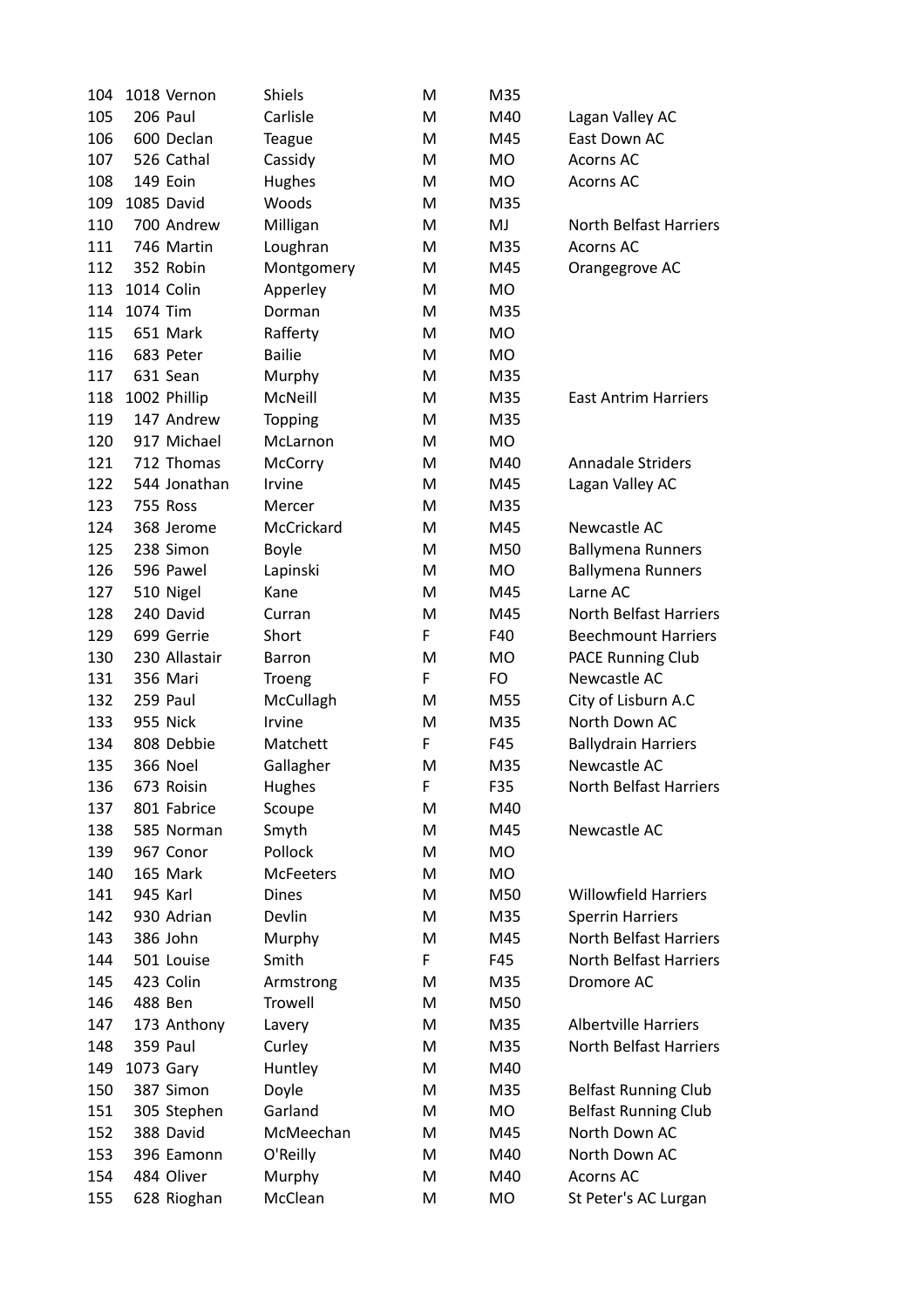| 156 | 1056 Philip     | <b>Brines</b>    | M  | M50       | Lagan Valley AC             |
|-----|-----------------|------------------|----|-----------|-----------------------------|
| 157 | 968 Christopher | Meenan           | M  | M40       |                             |
| 158 | 400 Johnny      | Greer            | M  | M40       | Dromore AC                  |
| 159 | 589 Nigel       | McClintock       | M  | M35       | <b>Ballymena Runners</b>    |
| 160 | 246 Colin       | Simpson          | M  | M45       | North Belfast Harriers      |
| 161 | 455 Colin       | Walker           | M  | M40       | North Down AC               |
| 162 | 232 Rick        | Hill             | M  | MO        | <b>Ballymena Runners</b>    |
| 163 | 115 Brian       | Geddis           | M  | M55       | Springwell Running Club     |
| 164 | 638 Philip      | Murdock          | M  | M45       | Newcastle AC                |
| 165 | 542 Patrick     | Groogan          | M  | M50       | Acorns AC                   |
| 166 | 898 David       | Allen            | M  | M55       | <b>Albertville Harriers</b> |
| 167 | 1007 Anne       | Fitzpatrick      | F  | F35       | North Belfast Harriers      |
| 168 | 980 Naoise      | McLoughlin       | M  | M45       |                             |
| 169 | 836 Geraldine   | Quigley          | F  | F40       | <b>Ballymena Runners</b>    |
| 170 | 995 Timothy     | Robinson         | M  | M40       | Orangegrove AC              |
| 171 | 982 lan         | Shek             | M  | <b>MO</b> | <b>Belfast Running Club</b> |
| 172 | 1084 Lorcan     | McClean          | M  | MJ        |                             |
| 173 | 38 Michael      | Aird             | M  | M35       |                             |
| 174 | 855 John        | McCullagh        | M  | M40       | <b>Dub Runners</b>          |
| 175 | 507 Jodi        | Smith            | F  | F35       | North Down AC               |
| 176 | 905 Kerry       | Bamber           | F  | FO        | <b>Ballymena Runners</b>    |
| 177 | 991 Liam        | Keenan           | M  | M50       | East Down AC                |
| 178 | 85 Jonathan     | Francey          | M  | MO        |                             |
| 179 | 1096 Leanne     | Gibson           | F  | F35       |                             |
| 180 | 54 Drain        | Joe              | M  | M45       | North Belfast Harriers      |
| 181 | 333 Michael     | O'Kane           | M  | M40       | <b>Slemish Striders</b>     |
| 182 | 989 Shileen     | O'Kane           | F  | F45       | Lagan Valley AC             |
| 183 | 527 Stephen     | Reid             | M  | M50       | City of Lisburn A.C         |
| 184 | 883 Charlie     | <b>McCormick</b> | M  | M45       | Seapark AC                  |
| 185 | 313 Darren      | Houston          | M  | M40       | Orangegrove AC              |
| 186 | 464 Mark        | Jordan           | M  | M45       | East Coast AC               |
| 187 | 983 Liam        | Smyth            | M  | M50       | East Down AC                |
| 188 | 239 Ray         | Cameron          | M  | M40       | North Belfast Harriers      |
| 189 | 1010 Andrew     | Johnston         | M  | M45       | Dromore AC                  |
| 190 | 1059 Stuart     | McIver           | M  | M35       | <b>Ballydrain Harriers</b>  |
| 191 | 833 Lyndsey     | Pronger          | F. | FO        | Orangegrove AC              |
| 192 | 254 Craig       | <b>Bradley</b>   | M  | <b>MO</b> | <b>Ballydrain Harriers</b>  |
| 193 | 606 Richard     | Smith            | M  | M40       | Acorns AC                   |
| 194 | 157 Gordon      | Linton           | M  | M35       | Acorns AC                   |
| 195 | 838 Piaras      | McShane          | M  | MJ        | North Belfast Harriers      |
| 196 | 684 Catherine   | Diver            | F  | F35       | <b>Beechmount Harriers</b>  |
| 197 | 573 Richard     | Rodgers          | M  | M50       | Newcastle AC                |
| 198 | 791 Christopher | Harris           | M  | MO        |                             |
| 199 | 576 Patrick     | McGuckin         | M  | M40       | <b>Mallusk Harriers</b>     |
| 200 | 787 Frank       | Cunningham       | M  | MO        | Newcastle AC                |
| 201 | 875 Lorna       | Sibbett          | F  | F45       | <b>Ballymena Runners</b>    |
| 202 | 422 Mark        | Shields          | M  | M45       | North Belfast Harriers      |
| 203 | 999 Penny       | Lindsay          | F  | F45       | North Belfast Harriers      |
| 204 | 508 Nigel       | Prior            | M  | MO        |                             |
| 205 | 224 Katie       | Moore            | F  | FJ        | North Down AC               |
| 206 | 612 Joe         | McCrisken        | M  | M35       |                             |
| 207 | 954 Ruth        | Perioli          | F  | F55       | Lagan Valley AC             |
|     |                 |                  |    |           |                             |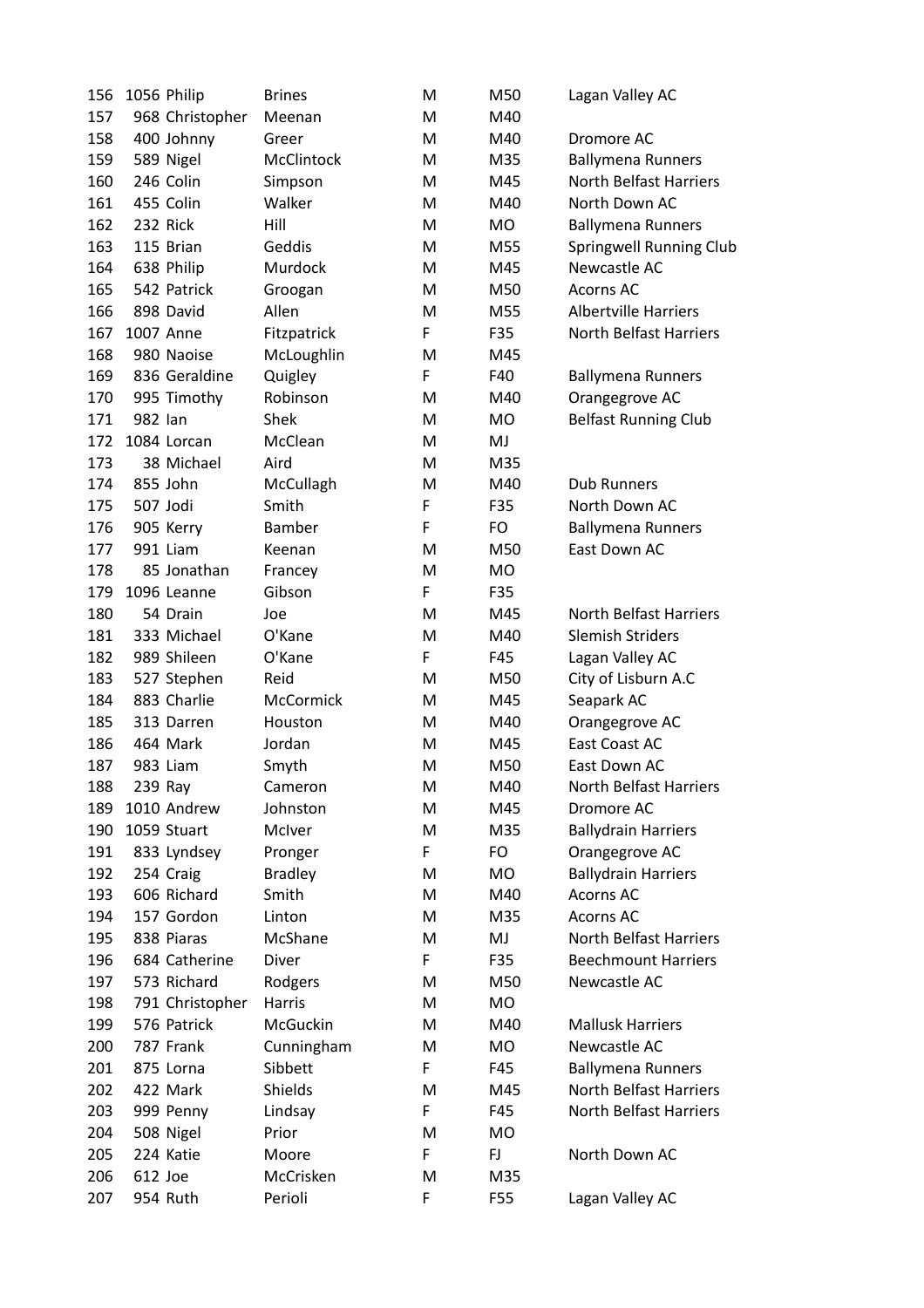| 208 |       | 201 Chris       | Downey       | M | M35       | Orangegrove AC                |
|-----|-------|-----------------|--------------|---|-----------|-------------------------------|
| 209 |       | 713 Branagh     | Geraldine    | F | F50       | North Belfast Harriers        |
| 210 |       | 644 Niall       | Carson       | M | M40       | Newcastle AC                  |
| 211 |       | 102 Sarahjane   | Guiney       | F | FO        | <b>Albertville Harriers</b>   |
| 212 |       | 753 Douglas     | Gordon       | M | M35       |                               |
| 213 |       | 960 Ray         | Curran       | M | M60       | <b>Ballymena Runners</b>      |
| 214 |       | 269 Stephen     | Wise         | M | M55       | North Down AC                 |
| 215 |       | 950 Peter       | Markwell     | M | M40       |                               |
| 216 |       | 880 Gareth      | Dickson      | M | M40       |                               |
| 217 |       | 715 Ghislain    | Demeuldre    | M | M45       | <b>Willowfield Harriers</b>   |
| 218 |       | 367 Brendan     | Mulgrew      | M | M45       | <b>Belfast Running Club</b>   |
| 219 |       | 617 Nigel       | Dobson       | M | M45       |                               |
| 220 |       | 535 Harry       | Watton       | M | M45       |                               |
| 221 |       | 298 Kieran      | Arkins       | M | M35       |                               |
| 222 |       | 315 Andy        | Liddle       | M | M45       | <b>East Antrim Harriers</b>   |
| 223 |       | 281 Jeremy      | Strong       | M | <b>MO</b> |                               |
| 224 |       | 243 Alan        | Ladd         | M | MO        | <b>Mallusk Harriers</b>       |
| 225 |       | 934 Stephen     | Kerr         | M | M35       | <b>Acorns AC</b>              |
| 226 |       | 714 Christopher | Kelly        | M | <b>MO</b> |                               |
| 227 |       | 1038 Cheryl     | cardwell     | F | F40       | <b>Sperrin Harriers</b>       |
| 228 |       | 64 Gary         | <b>Stitt</b> | M | MO        | <b>Mallusk Harriers</b>       |
| 229 |       | 189 Vincent     | McCaffrey    | M | M50       | PACE Running Club             |
| 230 |       | 969 Sean        | McAllister   | M | M50       |                               |
| 231 |       | 703 Niall       | King         | M | M40       |                               |
| 232 |       | 691 Helen       | Lavery       | F | FO        | <b>Beechmount Harriers</b>    |
| 233 |       | 828 Roger       | McCance      | M | M35       |                               |
| 234 |       | 523 Gerard      | McLoughlin   | M | M35       | <b>Belfast Running Club</b>   |
| 235 |       | 179 Mark        | Sloan        | M | M40       |                               |
| 236 | 289 A |                 | Male         | M | MO        |                               |
| 237 |       | 244 Chris       | Gilbert      | M | M35       | <b>Belfast Running Club</b>   |
| 238 |       | 717 Peter       | McClelland   | M | <b>MO</b> | <b>North Belfast Harriers</b> |
| 239 |       | 277 Stephen     | Phillips     | M | <b>MO</b> |                               |
| 240 |       | 572 Daniel      | Jack         | M | M35       | <b>Beechmount Harriers</b>    |
| 241 |       | 487 Diane       | Watson       | F | F40       | City of Lisburn A.C           |
| 242 |       | 549 Heather     | McLarnon     | F | FO        |                               |
| 243 |       | 202 Chris       | Davis        | M | M35       | East Coast AC                 |
| 244 |       | 665 Fergal      | Mulgrew      | M | M35       | <b>Acorns AC</b>              |
| 245 |       | 856 Rodney      | Corrigan     | M | M35       | Orangegrove AC                |
| 246 |       | 331 Niamh       | O'Connell    | F | F40       | Murlough AC                   |
| 247 |       | 789 Dan         | Whitcroft    | M | MJ        | <b>Ballydrain Harriers</b>    |
| 248 |       | 754 Cathy       | Rice         | F | F35       |                               |
| 249 |       | 363 Patricia    | <b>Blair</b> | F | F35       | Larne AC                      |
| 250 |       | 198 Michael     | Gillan       | M | M40       | Lagan Valley AC               |
| 251 |       | 829 Catherine   | McQuillan    | F | FO        | <b>Ballymena Runners</b>      |
| 252 |       | 228 Joseph      | Smith        | M | M40       | <b>North Belfast Harriers</b> |
| 253 |       | 796 Anthony     | McKinley     | M | M35       | <b>Albertville Harriers</b>   |
| 254 |       | 771 Andrew      | Harris       | M | M40       |                               |
| 255 |       | 457 Robert      | Murray       | M | M45       | Seapark AC                    |
| 256 |       | 413 Mark        | McKeown      | M | M40       |                               |
| 257 |       | 885 Brian       | Maltman      | M | M35       | East Coast AC                 |
| 258 |       | 196 Patricia    | <b>Brown</b> | F | F55       | Newry City Runners            |
| 259 |       | 814 Phil        | Gilmore      | M | M45       | <b>Ballydrain Harriers</b>    |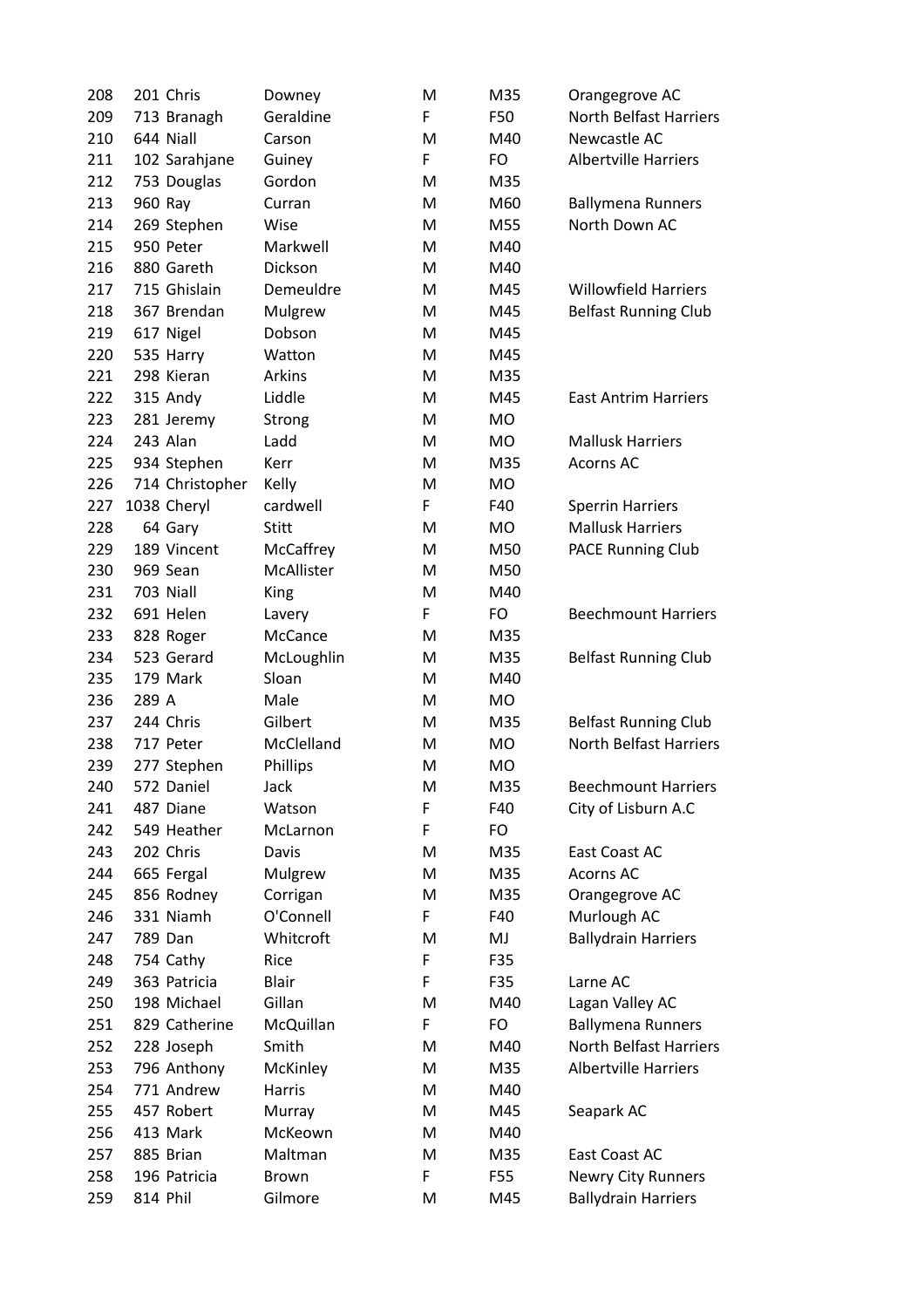| 260        |           | 341 Seamus                | Leheny             | M         | M35       |                                        |
|------------|-----------|---------------------------|--------------------|-----------|-----------|----------------------------------------|
| 261        |           | 299 David                 | <b>Blair</b>       | M         | <b>MO</b> |                                        |
| 262        |           | 268 Athanasia             | Sevastaki          | M         | <b>MO</b> | <b>North Belfast Harriers</b>          |
| 263        |           | 964 Bobby                 | Boal               | M         | <b>MO</b> | Larne AC                               |
| 264        |           | 159 Nicola                | Swinson            | F         | F45       | PACE Running Club                      |
| 265        |           | 893 Paula                 | McCarthy           | F         | FO        | <b>Ballymena Runners</b>               |
| 266        |           | 24 Michael                | McAuley            | M         | M35       | <b>Mallusk Harriers</b>                |
| 267        |           | 471 Graeme                | <b>Black</b>       | M         | <b>MO</b> |                                        |
| 268        |           | 561 Peter                 | Young              | M         | M60       | Lagan Valley AC                        |
| 269        |           | 288 Joanne                | Foster             | F         | FO        |                                        |
| 270        |           | 323 Brian                 | Crilly             | M         | M55       |                                        |
| 271        |           | 456 Andrew                | Muir               | M         | M35       | North Down AC                          |
| 272        |           | 534 Iain                  | <b>Bailie</b>      | M         | M50       | East Coast AC                          |
| 273        |           | 597 Wayne                 | Hamill             | M         | <b>MO</b> |                                        |
| 274        |           | 567 Michael               | Wylie              | ${\sf M}$ | M35       |                                        |
| 275        |           | 516 Paul                  | Dane               | M         | M40       |                                        |
| 276        |           | 1036 Thomas               | Simpson            | M         | MO        | <b>Ballydrain Harriers</b>             |
| 277        |           | 231 Tim                   | Robinson           | M         | M50       |                                        |
| 278        |           | 186 Robin                 | Nelson             | M         | M60       | <b>Albertville Harriers</b>            |
| 279        |           | 654 Geoff                 | <b>Topley</b>      | M         | <b>MO</b> |                                        |
| 280        |           | 949 Steven                | Donegan            | M         | MO        |                                        |
| 281        |           | 842 David                 | Vallely            | M         | M35       |                                        |
| 282        |           | 101 Tracey                | Atkinson           | F         | F35       | <b>Albertville Harriers</b>            |
| 283        |           | 915 John                  | <b>Steele</b>      | M         | M50       | East Coast AC                          |
| 284        |           | 890 Paula                 | Wallace            | F         | F45       | <b>North Belfast Harriers</b>          |
| 285        |           | 645 Jerome                | Farrell            | M         | M40       | Newcastle AC                           |
| 286        |           | 610 Jonathan              | Weston             | M         | M45       | Orangegrove AC                         |
| 287        |           | 226 Lewis                 | Murray             | M         | M35       |                                        |
| 288        |           | 446 Richard               | McAlpin            | M         | MO        | <b>Ballydrain Harriers</b>             |
| 289        |           | 743 Colin                 | McCrum             | M         | M50       | Seapark AC                             |
| 290        |           | 632 Barbara               | Wallace            | F         | FO        |                                        |
| 291        |           | 862 Brian                 | McDonald           | M         | МO        | <b>Mallusk Harriers</b>                |
| 292        |           | 993 Michael               | Daly               | M         | M35       | Lagan Valley AC                        |
| 293        |           | 835 Brian                 | Todd               | M         | M60       | Orangegrove AC                         |
| 294        |           | 777 Jonny                 | Kinney             | M         | M40       |                                        |
| 295        |           | 647 John Paul             | McGuckin           | M         | M35       | <b>Acorns AC</b>                       |
| 296        | 929 Jon   |                           | Salmon             | M         | M35       | <b>Belfast Running Club</b>            |
| 297        |           | 881 Karen                 | Finlay             | F         | FO        |                                        |
| 298        |           | 882 Richard               | Finlay             | M         | <b>MO</b> |                                        |
| 299        |           | 185 Paul                  | Gordon             | M         | M45       | <b>Albertville Harriers</b>            |
| 300        |           | 891 Martin                | O'Brien            | M         | M40       | Orangegrove AC                         |
| 301        |           | 104 Gary                  | Hawe               | M         | M35       | East Coast AC                          |
| 302        |           | 285 Stephen               | Anderson           | M         | M45       | Orangegrove AC                         |
| 303        |           | 848 Louise                | Lemon              | F         | FO        | Orangegrove AC                         |
| 304        |           | 384 Tim                   | Townsend           | M         | M50       | <b>ROAD RUNNERS CLUB</b>               |
| 305        |           | 332 Cormac                | McGreevey          | M         | M40       | <b>Slemish Striders</b>                |
| 306        |           | 895 Natalie               | Saunderson         | F         | FO        |                                        |
| 307        |           | 528 Niall                 |                    |           |           | <b>Newry City Runners</b><br>Acorns AC |
|            |           |                           | Hassan             | M<br>F    | M35<br>FO |                                        |
| 308        | 1019 Tara |                           | Thompson<br>MacKle | M         | <b>MO</b> |                                        |
| 309<br>310 |           | 710 Niall<br>431 Jonathan |                    |           |           |                                        |
|            |           |                           | Davis              | M         | MO        |                                        |
| 311        |           | 810 Francis               | Boal               | M         | M65       | Lagan Valley AC                        |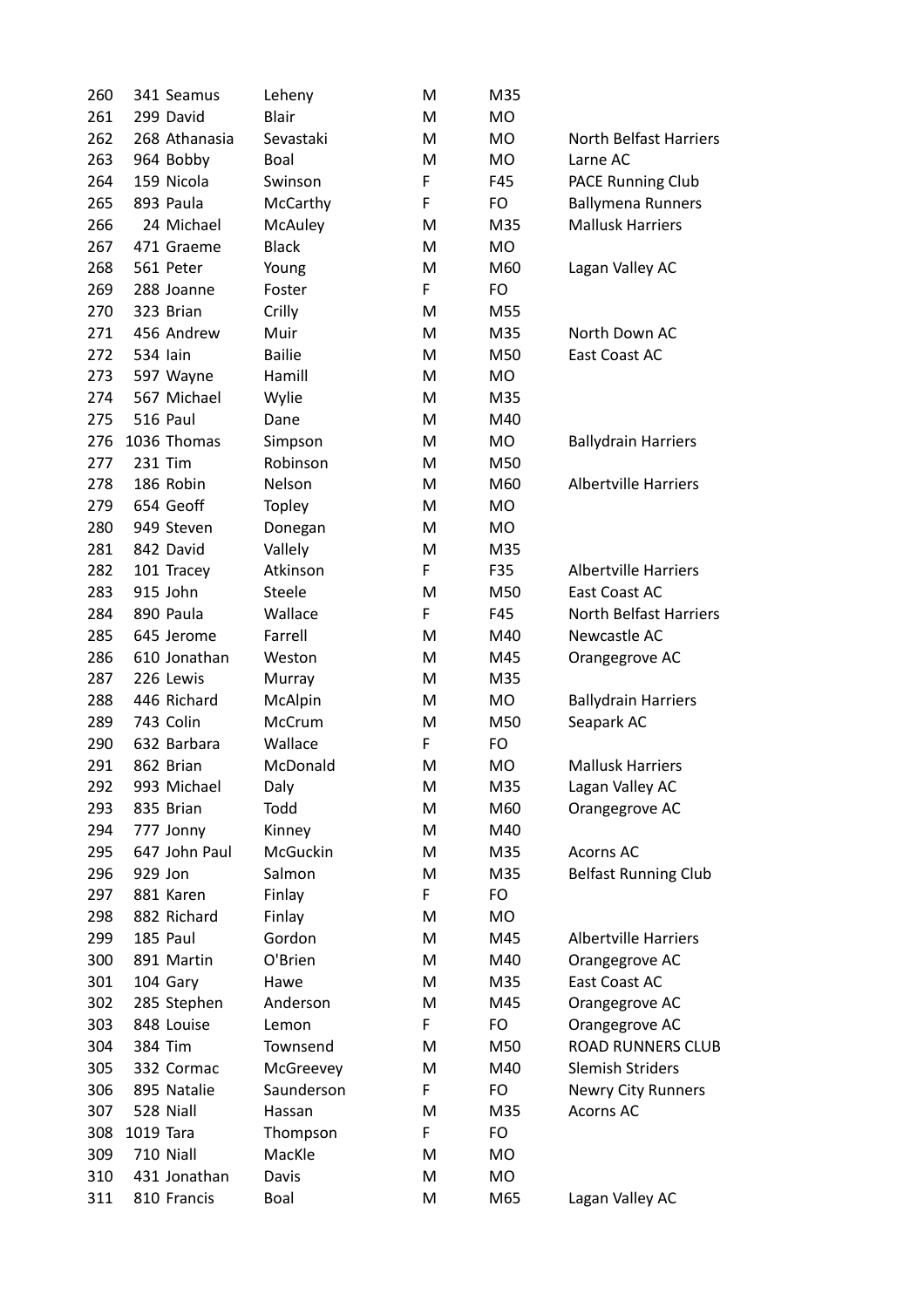| 312 | 811 Alexander | Titov           | M  | M35       |                               |
|-----|---------------|-----------------|----|-----------|-------------------------------|
| 313 | 56 Susan      | Thompson        | F. | F45       |                               |
| 314 | 927 David     | Boyd            | M  | MO        | <b>Ballydrain Harriers</b>    |
| 315 | 916 Conor     | O'Rawe          | M  | MJ        |                               |
| 316 | 349 Sam       | <b>McNeilly</b> | F  | FO        | Newcastle AC                  |
| 317 | 788 Lisa      | Whitcroft       | F  | F45       | <b>Ballydrain Harriers</b>    |
| 318 | 195 Noel      | Walsh           | M  | MO        |                               |
| 319 | 775 George    | McKee           | M  | M50       | <b>Belfast Running Club</b>   |
| 320 | 410 Mark      | Todd            | M  | M40       |                               |
| 321 | 688 Duncan    | Chambers        | M  | M45       | <b>Ballydrain Harriers</b>    |
| 322 | 757 Keith     | Hanna           | M  | M45       | <b>Belfast Running Club</b>   |
| 323 | 985 Richard   | <b>Bradley</b>  | M  | M40       | Ni Duathlon                   |
| 324 | 666 Graeme    | O'Hara          | M  | M40       | <b>County Antrim Harriers</b> |
| 325 | 532 Steven    | <b>Bloomer</b>  | M  | M35       |                               |
| 326 | 16 Samuel     | Doherty         | M  | M55       |                               |
| 327 | 726 David     | Bingham         | M  | M50       | <b>Ballydrain Harriers</b>    |
| 328 | 711 Malcolm   | <b>Burnside</b> | M  | M50       |                               |
| 329 | 432 Simon     | Willis          | M  | M40       |                               |
| 330 | 225 Gareth    | Moore           | M  | M40       |                               |
| 331 | 852 Gillian   | Logan           | F  | FO        | Larne AC                      |
| 332 | 853 Drew      | Fowler          | M  | <b>MO</b> | <b>Ballydrain Harriers</b>    |
| 333 | 443 Kevin     | McCann          | M  | M45       | <b>North Belfast Harriers</b> |
| 334 | 804 Damian    | Monaghan        | M  | M35       |                               |
| 335 | 479 Ciaran    |                 | M  | M45       |                               |
| 336 | 303 John      | Kearney         | M  | M35       |                               |
|     |               | Gillespie       |    |           |                               |
| 337 | 481 Gareth    | Hamill          | M  | M40       | Seapark AC                    |
| 338 | 922 Michael   | McCoy           | M  | M60       |                               |
| 339 | 40 Gary       | McQuillan       | M  | M35       | North Down AC                 |
| 340 | 220 Paddy     | Ritchie         | M  | M45       | <b>Ballydrain Harriers</b>    |
| 341 | 839 Sean      | McShane         | M  | M40       | <b>North Belfast Harriers</b> |
| 342 | 112 Gary      | Blythe          | M  | M40       | North Belfast Harriers        |
| 343 | 732 John      | Lowry           | M  | МO        |                               |
| 344 | 845 Martin    | Crowe           | М  | МO        |                               |
| 345 | 155 Robert    | Boydl           | M  | M50       |                               |
| 346 | 502 Paula     | Jackson         | F  | F40       |                               |
| 347 | 795 Damien    | Herity          | M  | MO        |                               |
| 348 | 418 Barry     | Cox             | M  | MO        |                               |
| 349 | 577 Graeme    | Mawhinney       | M  | M45       |                               |
| 350 | 25 Lisa       | <b>Brown</b>    | F. | FO        | <b>Mallusk Harriers</b>       |
| 351 | 817 Alan      | Massey          | M  | M40       |                               |
| 352 | 166 Brendan   | McGeown         | M  | M45       | <b>Mallusk Harriers</b>       |
| 353 | 785 Eamon     | Sheridan        | M  | MJ        |                               |
| 354 | 309 Louise    | Officer         | F. | F35       |                               |
| 355 | 378 Paul      | Moore           | M  | M35       | <b>Ballydrain Harriers</b>    |
| 356 | 686 Brendan   | Mooney          | M  | M35       |                               |
| 357 | 381 Stephen   | Jones           | M  | M50       |                               |
| 358 | 718 Paul      | Carlin          | M  | M45       |                               |
| 359 | 1075 Kenny    | Holmes          | M  | M55       |                               |
| 360 | 843 Gerald    | Harvey          | M  | M60       | Orangegrove AC                |
| 361 | 1045 Mark     | McGlade         | M  | M35       |                               |
| 362 | 620 Carolyn   | <b>Beattie</b>  | F  | F40       | Orangegrove AC                |
| 363 | 1082 Lorraine | Whiteway        | F  | F45       | Jog Moira                     |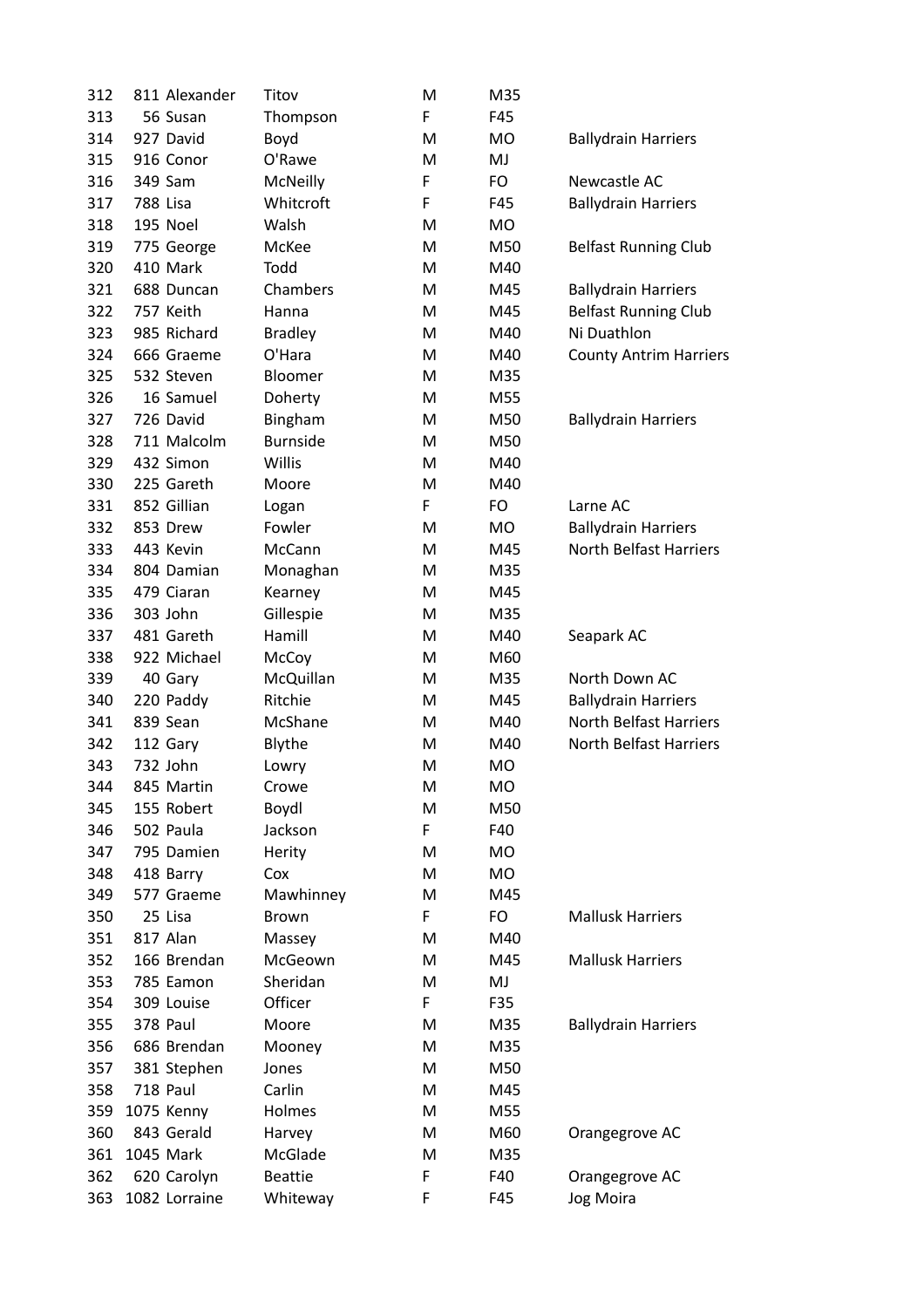| 364 |           | 1078 Sandra  | Mayne          | F  | FO        | Acorns AC                     |
|-----|-----------|--------------|----------------|----|-----------|-------------------------------|
| 365 |           | 859 Alex     | McKeag         | M  | M45       |                               |
| 366 |           | 448 Dominic  | Kearns         | M  | M50       | Banbridge Athletic Club       |
| 367 |           | 100 Gary     | Shields        | M  | M40       |                               |
| 368 |           | 668 Seamus   | Devlin         | M  | MO        | <b>Acorns AC</b>              |
| 369 |           | 190 Ciara    | McVicker       | F  | F35       |                               |
| 370 |           | 329 Patricia | Curistan       | F  | F35       |                               |
| 371 |           | 879 Russell  | Kennedy        | M  | M40       | Dromore AC                    |
| 372 |           | 340 Richard  | Hand           | M  | M50       | Dromore AC                    |
| 373 |           | 899 Carol    | Clarke         | F  | F45       | <b>North Belfast Harriers</b> |
| 374 |           | 314 David    | O'Halloran     | M  | M45       |                               |
| 375 |           | 503 Paul     | Galloway       | M  | M45       | North Down AC                 |
| 376 |           | 858 Scott    | McKeag         | Μ  | MJ        | <b>Ballydrain Harriers</b>    |
| 377 |           | 181 Chris    | Donnelly       | M  | M40       |                               |
| 378 |           | 41 Lauren    | Elder          | F. | FO        |                               |
| 379 |           | 1089 Chris   | Hart           | M  | M50       | <b>PACE Running Club</b>      |
| 380 |           | 402 Keith    | Jardine        | M  | M35       |                               |
| 381 |           | 319 Jonathan | Joffroy        | M  | MO        |                               |
| 382 |           | 762 Debbie   | Mingout        | F  | F40       | <b>Ballydrain Harriers</b>    |
| 383 |           | 921 Stuart   | O'Hara         | M  | MO        |                               |
| 384 |           | 95 Paul      | Agnew          | M  | M55       |                               |
| 385 |           | 776 Kim      | McKee          | F  | F50       | <b>Belfast Running Club</b>   |
| 386 |           | 437 Heather  | Walsh          | F  | F50       |                               |
| 387 |           | 961 Andrew   | Rollins        | M  | MO        |                               |
| 388 |           | 956 Greg     | Calvin         | M  | <b>MO</b> |                               |
| 389 | 161 lan   |              | Millgate       | м  | M40       |                               |
| 390 |           | 29 Michael   | McFarlane      | M  | MO        | <b>Mallusk Harriers</b>       |
| 391 | 537 Abi   |              | Savage         | F  | FO        | <b>Belfast Running Club</b>   |
| 392 |           | 485 Keith    | <b>McManus</b> | M  | M45       |                               |
| 393 |           | 981 Nicholas | Wallace        | M  | M35       | <b>Belfast Running Club</b>   |
| 394 | 943 lan   |              | <b>Bates</b>   | м  | M55       | Dromore AC                    |
| 395 |           | 342 Ronan    | Casey          | Μ  | МO        |                               |
| 396 |           | 758 Colm     | Ross           | M  | M60       |                               |
| 397 |           | 1001 Declan  | Quinn          | M  | <b>MO</b> |                               |
| 398 | 1042 Paul |              | Kelly          | M  | MO        | <b>Sunday Riding Club</b>     |
| 399 |           | 1052 Robert  | Carson         | M  | M40       | <b>County Antrim Harriers</b> |
| 400 |           | 907 Kirsty   | <b>Bogle</b>   | F. | F35       | <b>Ballydrain Harriers</b>    |
| 401 |           | 1083 Peter   | McClean        | M  | M45       |                               |
| 402 |           | 74 Maeve     | Taylor         | F  | F45       |                               |
| 403 |           | 847 Harry    | Mitchell       | M  | M60       | Dromore AC                    |
| 404 |           | 227 Jonathan | Lilly          | M  | M45       | <b>Ballydrain Harriers</b>    |
| 405 |           | 864 Mark     | Elliott        | M  | M45       | <b>Ballydrain Harriers</b>    |
| 406 |           | 613 Jenny    | Mullan         | F. | F40       |                               |
| 407 |           | 286 Brian    | Gepp           | M  | M40       |                               |
| 408 |           | 82 David     | Barron         | M  | M50       |                               |
| 409 |           | 1034 Gerry   | McKenna        | M  | M40       |                               |
| 410 |           | 234 David    | Turton         | M  | M60       | <b>Stockport Harriers</b>     |
| 411 |           | 35 Jeff      | Hamilton       | M  | M35       |                               |
| 412 |           | 1077 Trevor  | Patterson      | M  | M45       | North Down AC                 |
| 413 |           | 188 Andree   | McCaffrey      | F  | F45       | PACE Running Club             |
| 414 |           | 1012 Maria   | Morris         | F  | F40       |                               |
| 415 |           | 371 Paul     | McCrea         | M  | M40       |                               |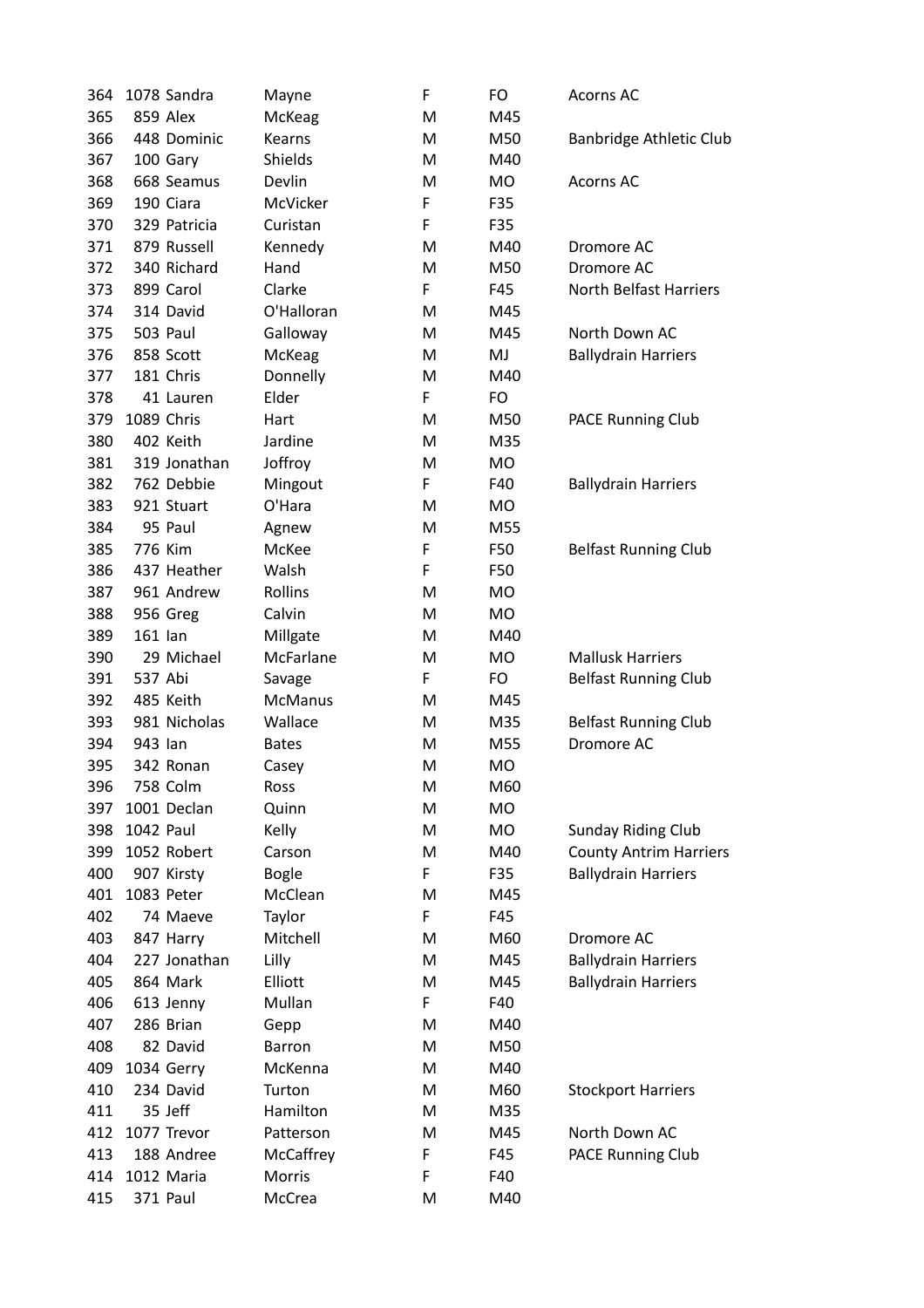| 416 | 971 Dermot            | McGreevy              | M  | M45       |                                 |
|-----|-----------------------|-----------------------|----|-----------|---------------------------------|
| 417 | 213 Wesley            | Murray                | M  | M50       |                                 |
| 418 | 83 Kerry              | Ralph                 | M  | M40       |                                 |
| 419 | 361 Thomas            | Cupples               | M  | M40       |                                 |
| 420 | 325 Phil              | Crossey               | M  | M40       | <b>Belfast Running Club</b>     |
| 421 | 427 Marty             | Timlin                | M  | M45       |                                 |
| 422 | 953 Simon             | <b>Ballentine</b>     | M  | MO        |                                 |
| 423 | 809 Donna             | Feehan                | F  | FO        | <b>JOG LISBURN RUNNING CLUB</b> |
| 424 | 657 Karen             | Watson                | F  | F45       |                                 |
| 425 | 442 Beverly           | Reid                  | F  | F45       | Dromore AC                      |
| 426 | 1037 Martin           | McGirr                | M  | M35       | Acorns AC                       |
| 427 | 587 Deirdre           | <b>Bradley</b>        | F  | F40       | Acorns AC                       |
| 428 | 22 Claire             | Skillen               | F  | F35       |                                 |
| 429 | 629 Lisa              | Simpson               | F  | F35       | <b>Acorns AC</b>                |
| 430 | 863 Paul              | Gruhn                 | M  | M35       |                                 |
| 431 | 841 Niamh             | Kinsella              | F  | <b>FO</b> |                                 |
| 432 | 1043 Stephen          | Davey                 | M  | M35       |                                 |
| 433 | 1035 Stuart           | <b>Burnside</b>       | M  | M35       |                                 |
| 434 | 148 Diane             | Cordner               | F  | F45       | Dromore AC                      |
| 435 | 140 Jonathan          | Robinson              | M  | M35       |                                 |
| 436 | 756 Alan              | Logan                 | M  | M40       |                                 |
| 437 | 51 Sean               | Devlin                | M  | M50       |                                 |
| 438 | 167 Kevin             | Murphy                | M  | M35       |                                 |
| 439 | 782 Catherine         | Miskelly              | F  | FO        | <b>Crossgar Harriers</b>        |
| 440 | 357 Chrisi            | Dougal                | F  | F35       | Dromore AC                      |
| 441 | 171 Gareth            | Rainey                | M  | MO        |                                 |
| 442 | 630 Leanne            | Sands                 | F  | FO        | <b>Acorns AC</b>                |
| 443 | 580 Gary              | Longridge             | M  | M35       | <b>Belfast Running Club</b>     |
| 444 | 849 Stacey            | Hinfey                | F  | F35       | Acorns AC                       |
| 445 | 425 Patricia          | Thompson              | F  | F45       | St Peter's AC Lurgan            |
| 446 | 272 Stephen           | Meenan                | M  | M40       |                                 |
| 447 | 865 Ciarán            | Rogan                 | M  | M50       |                                 |
| 448 | 414 Kate              | Hanratty              | F  | F40       |                                 |
| 449 | 846 Matthew           | Smyth                 | M  | MJ        | <b>Ballydrain Harriers</b>      |
| 450 | 353 Jill              | Overend               | F  | FO        | Acorns AC                       |
| 451 | 156 James             | <b>Taffe</b>          | M  | M40       |                                 |
| 452 | 301 Robin             | McClelland            | M  | M50       |                                 |
| 453 | 873 Joanne            | Moran                 | F  | F35       | North Down AC                   |
| 454 | 667 Neill             | Harper                | M  | M45       | Seapark AC                      |
| 455 | 636 Jennifer          | Leacock               | F  | FO        | Acorns AC                       |
| 456 | 724 Kevin             | Davidson              | M  | M35       | <b>Ballydrain Harriers</b>      |
| 457 | 748 Heather           | <b>Stanex</b>         | F  | F40       | <b>Ballydrain Harriers</b>      |
| 458 | 111 Jason             | Hill                  | M  | M40       |                                 |
| 459 | 164 Paul              | Dullaghan             | M  | M40       |                                 |
| 460 | 992 Andrew            | <b>Summers</b>        | M  | M35       |                                 |
| 461 | 28 Tom                | Wylie                 | M  | M55       | <b>Mallusk Harriers</b>         |
| 462 |                       | Plumb                 | M  | M45       | East Coast AC                   |
| 463 | 911 Sandy<br>827 Paul | Mitchell              | M  | M45       |                                 |
| 464 | 276 Rhonda            |                       | F. | F40       | <b>Acorns AC</b>                |
| 465 | 364 Andrew            | Darragh<br>Strickland | M  | M40       | <b>Ballydrain Harriers</b>      |
| 466 | 798 Sean              |                       | M  | M50       | <b>Albertville Harriers</b>     |
|     |                       | Murphy                | F  |           |                                 |
| 467 | 826 Kerris            | Hamilton              |    | F35       | Orangegrove AC                  |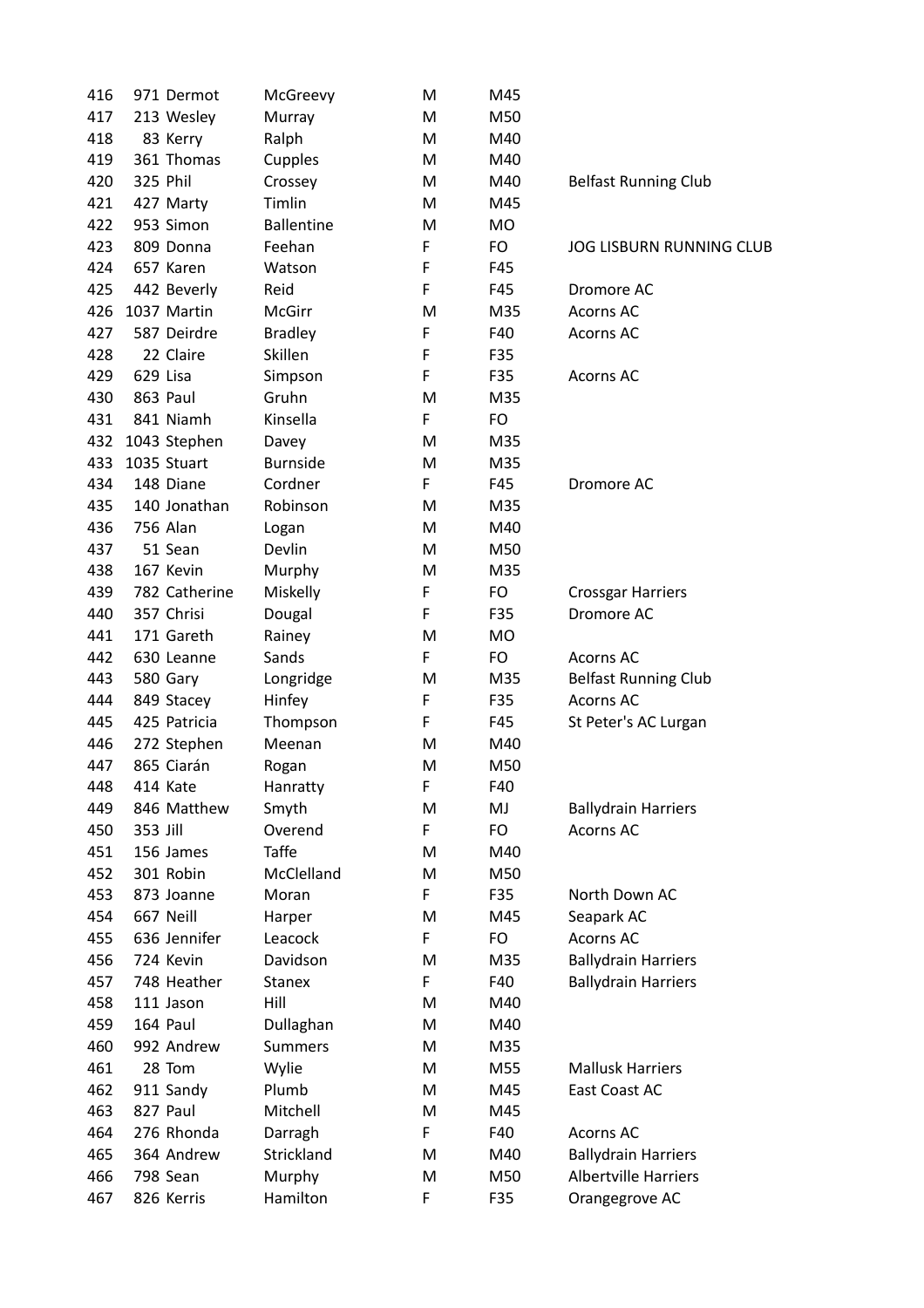| 468 |           | 250 Ruth      | <b>Hawkins</b> | F           | F35 | Seapark AC                    |
|-----|-----------|---------------|----------------|-------------|-----|-------------------------------|
| 469 |           | 707 Gerard    | Duffy          | M           | M45 |                               |
| 470 |           | 634 Olivia    | Moore          | $\mathsf F$ | F35 | <b>Acorns AC</b>              |
| 471 |           | 108 Catherine | Boyd           | F           | F35 | <b>Mallusk Harriers</b>       |
| 472 |           | 482 Erika     | Kudrenko       | F           | F35 | <b>Acorns AC</b>              |
| 473 |           | 162 Marion    | Woods          | $\mathsf F$ | FO  |                               |
| 474 |           | 908 John      | Austin         | M           | MO  |                               |
| 475 |           | 874 Paddy     | Mc Gonigle     | M           | M55 |                               |
| 476 |           | 661 Paul      | Brennan        | M           | M50 | <b>North Belfast Harriers</b> |
| 477 |           | 337 Shirley   | McCloskey      | F           | F40 | <b>Ballydrain Harriers</b>    |
| 478 |           | 450 Steven    | Reid           | M           | M35 | Larne AC                      |
| 479 |           | 906 Jane      | Stevenson      | F           | F40 | North Down AC                 |
| 480 |           | 203 Fintan    | Hurl           | M           | MO. | Orangegrove AC                |
| 481 |           | 205 Michael   | Blower         | M           | M35 |                               |
| 482 |           | 1050 Laura    | McKenzie       | F           | F50 |                               |
| 483 | 1049 Joe  |               | Norwood        | M           | M50 |                               |
| 484 |           | 251 Heather   | McNeilly       | F           | FO  | <b>Ballydrain Harriers</b>    |
| 485 |           | 58 Nadine     | Mercer         | F           | F35 | <b>Albertville Harriers</b>   |
| 486 |           | 57 Neil       | Mercer         | M           | M40 | <b>Albertville Harriers</b>   |
| 487 | 233 Liz   |               | Turton         | F           | F55 | <b>Stockport Harriers</b>     |
| 488 |           | 330 Nicola    | Mathers        | F           | F35 | Murlough AC                   |
| 489 |           | 496 Lisa      | Quinn          | $\mathsf F$ | F35 | <b>Ballydrain Harriers</b>    |
| 490 |           | 721 Chris     | Young          | M           | MO  |                               |
| 491 |           | 888 Andrew    | Magee          | M           | M35 |                               |
| 492 |           | 430 Kelly     | Cooke          | F           | FO  |                               |
| 493 |           | 429 Gemma     | <b>Davies</b>  | F           | FO  |                               |
| 494 |           | 1039 Naomi    | Montgomery     | F           | FO  | <b>Ballydrain Harriers</b>    |
| 495 |           | 486 Julie     | McNeilly       | $\mathsf F$ | FO  |                               |
| 496 |           | 560 Wilson    | McAlister      | M           | M55 | Jog Moira                     |
| 497 |           | 652 Paul      | Oneill         | M           | M40 | <b>Acorns AC</b>              |
| 498 |           | 335 Michelle  | McCann         | F           | F45 | Murlough AC                   |
| 499 |           | 209 Clare     | Rimmer         | F           | F35 |                               |
| 500 |           | 574 Eileen    | Jack           | F           | FO  | <b>Beechmount Harriers</b>    |
| 501 |           | 656 Dave      | Gibson         | M           | MO  | <b>Mallusk Harriers</b>       |
| 502 |           | 766 Sandra    | Drysdale       | F           | F35 | <b>Ballydrain Harriers</b>    |
| 503 |           | 395 Clare     | Russell        | F           | F40 | North Down AC                 |
| 504 | 1057 Karl |               | Thrower        | M           | M45 | <b>Ballymena Runners</b>      |
| 505 |           | 723 Stuart    | Smyth          | M           | M35 |                               |
| 506 |           | 933 Morag     | Keating        | F           | F35 |                               |
| 507 |           | 1076 Brian    | O'Donnell      | M           | MO  |                               |
| 508 |           | 942 Glenda    | Girvin         | F           | F40 | East Coast AC                 |
| 509 |           | 290 Seamus    | McCollum       | M           | M50 |                               |
| 510 |           | 191 Seán      | Latimer        | M           | M50 |                               |
| 511 |           | 436 Lyndsay   | Adams          | F           | FO  |                               |
| 512 |           | 511 Elaine    | McEntee        | F           | F40 | <b>North Belfast Harriers</b> |
| 513 |           | 187 Una       | Gordon         | F           | FJ  | <b>Albertville Harriers</b>   |
| 514 |           | 158 Gina      | <b>Baxter</b>  | F           | F40 | <b>Albertville Harriers</b>   |
| 515 |           | 80 Kelly      | Hobson         | F           | FO  |                               |
| 516 |           | 119 Janice    | Scott          | F           | F35 |                               |
| 517 |           | 499 Gerard    | Mc Clenaghan   | M           | M50 |                               |
| 518 |           | 4 Alan        | Adair          | M           | M40 |                               |
| 519 |           | 321 Jason     | Lanyon         | M           | M45 |                               |
|     |           |               |                |             |     |                               |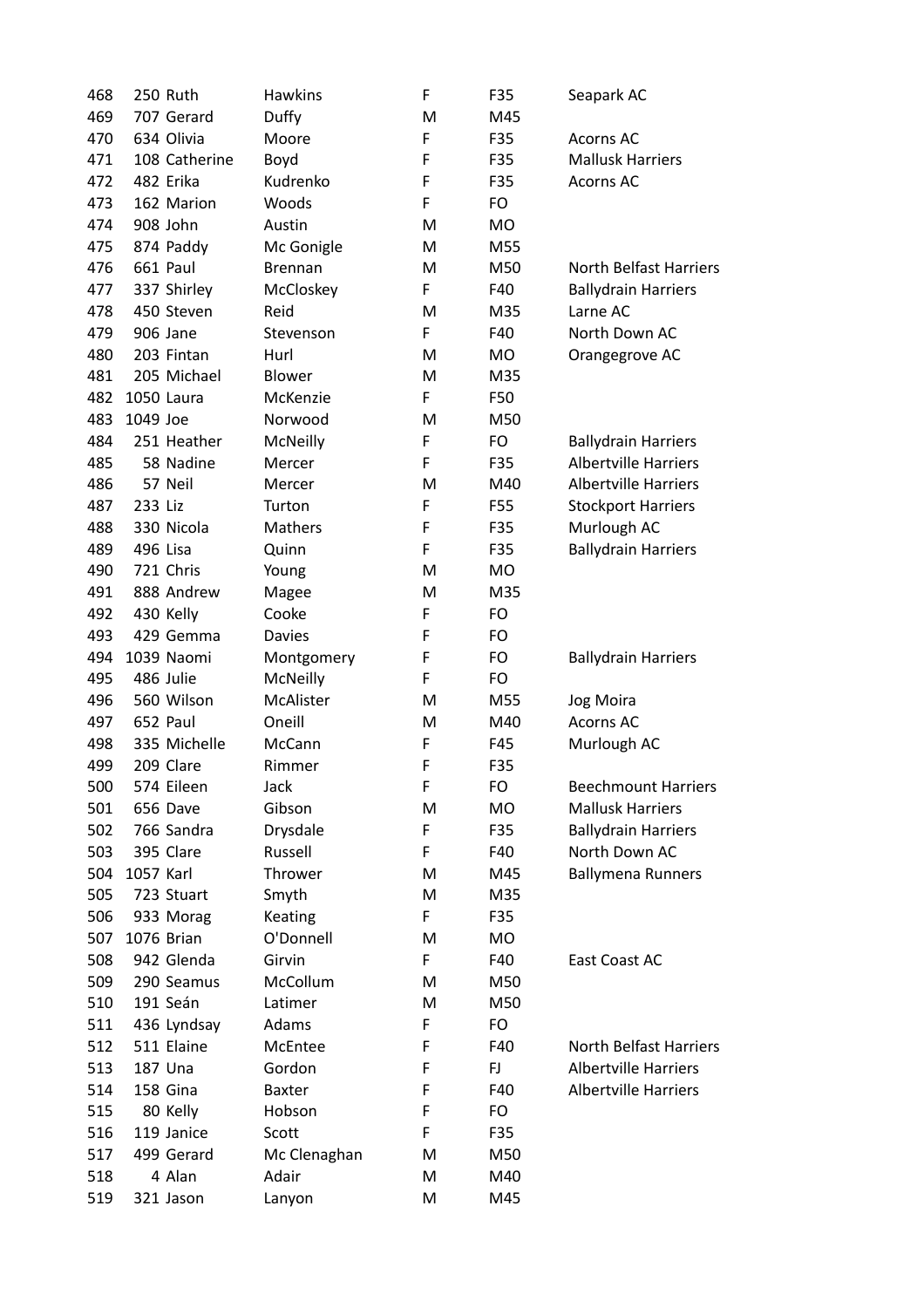| 520 |           | 478 Stephen    | McClean            | M      | MO        |                                 |
|-----|-----------|----------------|--------------------|--------|-----------|---------------------------------|
| 521 |           | 1061 Michael   | McLaughlin         | м      | M55       |                                 |
| 522 | 1025 John |                | McBride            | м      | MO        |                                 |
| 523 |           | 518 Jennifer   | Teeney             | F      | FO        | <b>JOG LISBURN RUNNING CLUB</b> |
| 524 |           | 744 Geraldine  | Murphy             | F      | F35       | <b>North Belfast Harriers</b>   |
| 525 |           | 1090 Bronagh   | Blaney             | M      | M45       | <b>PACE Running Club</b>        |
| 526 |           | 1068 David     | Mullan             | М      | M35       | <b>Mallusk Harriers</b>         |
| 527 |           | 86 Ramesh      | Rana               | м      | M45       |                                 |
| 528 |           | 965 Glenn      | Lorimer            | м      | MO        | Larne AC                        |
| 529 |           | 1029 Victoria  | Davis              | F      | F40       | <b>Albertville Harriers</b>     |
| 530 |           | 575 Lynn       | McCullough         | F      | F45       | <b>North Belfast Harriers</b>   |
| 531 |           | 472 Nora       | Douds              | F      | F35       | Shannanigans                    |
| 532 |           | 477 Tracey     | Parke              | F      | F40       | East Coast AC                   |
| 533 | 565 Ron   |                | Bell               | м      | M35       |                                 |
| 534 | 824 Jim   |                | Marcus             | м      | <b>MO</b> |                                 |
| 535 |           | 438 Geraldine  | <b>Hastings</b>    | F      | F45       | Larne AC                        |
| 536 |           | 93 Alice       | Scott              | F      | FO        |                                 |
| 537 |           | 759 Beata      | Borkowska          | F      | FO.       |                                 |
| 538 |           | 837 Kerry      | McShane            | F      | F35       | <b>North Belfast Harriers</b>   |
| 539 |           | 887 Jonathan   | Quinn              | M      | M35       |                                 |
| 540 |           | 369 Maurice    | Leeson             | м      | M55       |                                 |
| 541 |           | 433 Lance      | Swarbrick          | м      | M45       |                                 |
|     |           |                |                    |        |           |                                 |
| 542 | 391 Lisa  |                | McMeechan          | F      | F45       |                                 |
| 543 |           | 380 Anne       | Donnelly<br>McAree | F<br>F | F60       |                                 |
| 544 |           | 692 Louise     |                    |        | F45       |                                 |
| 545 |           | 655 David      | Fannin             | M      | M45       |                                 |
| 546 |           | 33 James       | Hewitt             | м      | M55       | <b>Mallusk Harriers</b>         |
| 547 |           | 81 John        | Sayers             | M      | M40       |                                 |
| 548 |           | 420 Raymond    | Hilman             | M      | M65       | <b>County Antrim Harriers</b>   |
| 549 |           | 825 Sharon     | Corken             | F      | F35       | Orangegrove AC                  |
| 550 |           | 328 Kerrie     | Egan               | F      | FO        | <b>Belfast Running Club</b>     |
| 551 |           | 318 Philippe   | Joffroy            | M      | M45       |                                 |
| 552 |           | 671 Emmett     | Woods              | M      | M45       | Larne AC                        |
| 553 |           | 307 Bethany    | Coulter            | F      | FO        |                                 |
| 554 |           | 1028 Stephen   | Weatherup          | M      | M40       |                                 |
| 555 |           | 302 Paul       | Cassidy            | M      | M35       | St Peter's AC Lurgan            |
| 556 |           | 1086 Hazel     | Crudgington        | F      | F45       | Murlough AC                     |
| 557 |           | 676 Eamon      | McGurran           | м      | M50       |                                 |
| 558 |           | 614 Philip     | Walker             | M      | M35       | Dromore AC                      |
| 559 |           | 327 Sonia      | Houston            | F      | FO        |                                 |
| 560 |           | 780 Paul       | O'Hare             | м      | M50       | <b>NICS AC</b>                  |
| 561 |           | 1027 Catherine | McNicholl          | F      | FJ.       | North Belfast Harriers          |
| 562 |           | 480 Noel       | McMullan           | м      | M40       | Shannanigans                    |
| 563 |           | 870 Jude       | Lavery             | М      | MJ        |                                 |
| 564 |           | 160 Cathy      | Valente            | F      | F35       | <b>Albertville Harriers</b>     |
| 565 |           | 590 Trevor     | Conn               | M      | M55       | <b>JOG LISBURN RUNNING CLUB</b> |
| 566 |           | 271 Mary Rose  | Holman             | F      | F40       | <b>Belfast Running Club</b>     |
| 567 |           | 677 Marina     | McGurran           | F      | F45       |                                 |
| 568 |           | 682 Kirsty     | Buchanan           | F      | FO        | Orangegrove AC                  |
| 569 |           | 71 Jim         | Masterson          | м      | M50       |                                 |
| 570 |           | 70 John        | O'Hare             | M      | M60       | North Belfast Harriers          |
| 571 |           | 513 Louisa     | Wilson             | F      | F35       |                                 |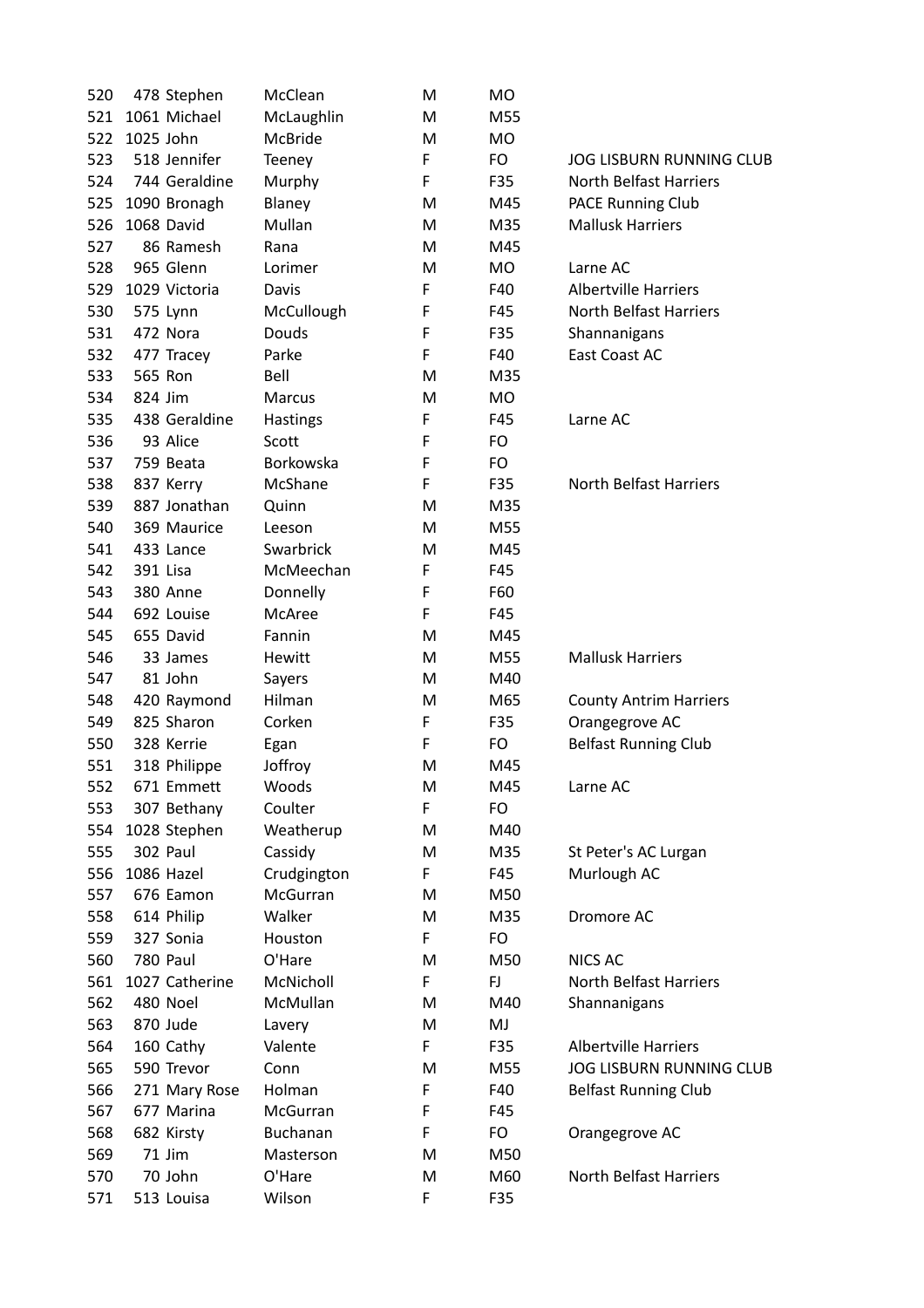| 572 |           | 963 Emily            | Boal            | F      | F35       | Larne AC                      |
|-----|-----------|----------------------|-----------------|--------|-----------|-------------------------------|
| 573 |           | 23 Louise            | Ladd            | F      | FO        | <b>Mallusk Harriers</b>       |
| 574 |           | 91 Jamie             | Stevenson       | M      | MO        |                               |
| 575 |           | 174 Peter            | Ewart           | м      | M35       |                               |
| 576 |           | 1020 Graham          | Fitzgerald      | M      | M35       |                               |
| 577 |           | 637 Liam             | Lavery          | M      | <b>MO</b> |                               |
| 578 |           | 768 Mark             | Ramsey          | м      | M45       | Team Veda                     |
| 579 |           | 495 Nigel            | Stockman        | м      | M45       | <b>Acorns AC</b>              |
| 580 |           | 977 Mark             | Young           | M      | M40       |                               |
| 581 |           | 1000 Coleen          | Thompson        | F      | FO        | <b>North Belfast Harriers</b> |
| 582 |           | 822 Damien           | Toal            | м      | M35       |                               |
| 583 |           | 320 Mark             | Rocks           | M      | M50       | <b>Belfast Running Club</b>   |
| 584 |           | 649 Catriona         | Davis           | F      | F40       | <b>Acorns AC</b>              |
| 585 |           | 462 Brian            | Lamont          | м      | M35       | Shannanigans                  |
| 586 |           | 236 Damian           | Cooper          | M      | M40       |                               |
| 587 |           | 235 Becky            | Cooper          | F      | F40       |                               |
| 588 |           | 582 Mark             | Allen           | м      | M50       | <b>Belfast Running Club</b>   |
| 589 | 338 Jim   |                      | McCloskey       | м      | M40       | <b>Ballydrain Harriers</b>    |
| 590 |           | 19 Paul              | Skillen         | M      | M40       | <b>Mallusk Harriers</b>       |
| 591 |           | 460 Lynette          | Magill          | F      | F40       | Seapark AC                    |
| 592 |           | 734 Aaron            | Hill            | M      | M45       | <b>Belfast Running Club</b>   |
| 593 |           | 222 Adrian           | Boyd            | M      | <b>MO</b> |                               |
| 594 |           | 218 Kathryn          | Teeney          | F      | FJ        |                               |
| 595 |           | 805 Owen             | Fitzpatrick     | M      | M45       |                               |
| 596 |           | 117 Martin           | <b>McCauley</b> | M      | <b>MO</b> |                               |
| 597 |           | 740 Laura            | Maguire         | F      | FO        | <b>Mallusk Harriers</b>       |
| 598 |           | 832 Brian            | Tyro            | M      | M60       |                               |
| 599 | 1069 Rian |                      | Mullan          | м      | MJ        |                               |
| 600 |           | 794 Michael          | Allen           | м      | M40       |                               |
| 601 |           | 120 Jason            | Crawford        |        | MO        | <b>Acorns AC</b>              |
| 602 |           | 292 John             | McCollum        | M      | M50       |                               |
|     |           | 1070 Catherine       | Mullan          | M<br>F |           |                               |
| 603 |           |                      |                 |        | F35       | <b>Mallusk Harriers</b>       |
| 604 |           | 110 Julie<br>3 David | Henry           | F      | F40       |                               |
| 605 |           |                      | Gilliland       | M<br>F | M45       |                               |
| 606 |           | 492 Suzanne          | Simpson         |        | F35       |                               |
| 607 |           | 1071 Gerard          | Gilmore         | M      | M40       |                               |
| 608 |           | 129 Nikki            | Stewart         | F      | FO        |                               |
| 609 |           | 297 Rosalin          | Bowman          | F      | F40       | <b>Acorns AC</b>              |
| 610 |           | 175 Jessica          | Wilson          | F      | FO        |                               |
| 611 |           | 199 Neil             | <b>Braiden</b>  | M      | MO        |                               |
| 612 |           | 270 Diane            | Carey           | F      | F40       | <b>Acorns AC</b>              |
| 613 |           | 75 Jill              | McCune          | F      | F35       |                               |
| 614 | 975 Jill  |                      | <b>Burgess</b>  | F      | F45       | <b>Ballydrain Harriers</b>    |
| 615 |           | 618 Ken              | <b>Butler</b>   | M      | M50       |                               |
| 616 |           | 1031 Claire          | Harrison        | F      | F40       | <b>Ballydrain Harriers</b>    |
| 617 |           | 197 Rachel           | <b>Boyle</b>    | F      | FO        |                               |
| 618 |           | 854 Alper            | Hutchison       | M      | MJ        | <b>Ballydrain Harriers</b>    |
| 619 |           | 812 Grainne          | Murphy          | F      | F35       |                               |
| 620 |           | 467 Stephen          | Craig           | M      | M55       | Orangegrove AC                |
| 621 |           | 1058 Kerri           | Thrower         | F      | F35       | <b>Ballymena Runners</b>      |
| 622 |           | 79 David             | Rowlands        | M      | M40       |                               |
| 623 |           | 694 John             | McAllister      | M      | M40       |                               |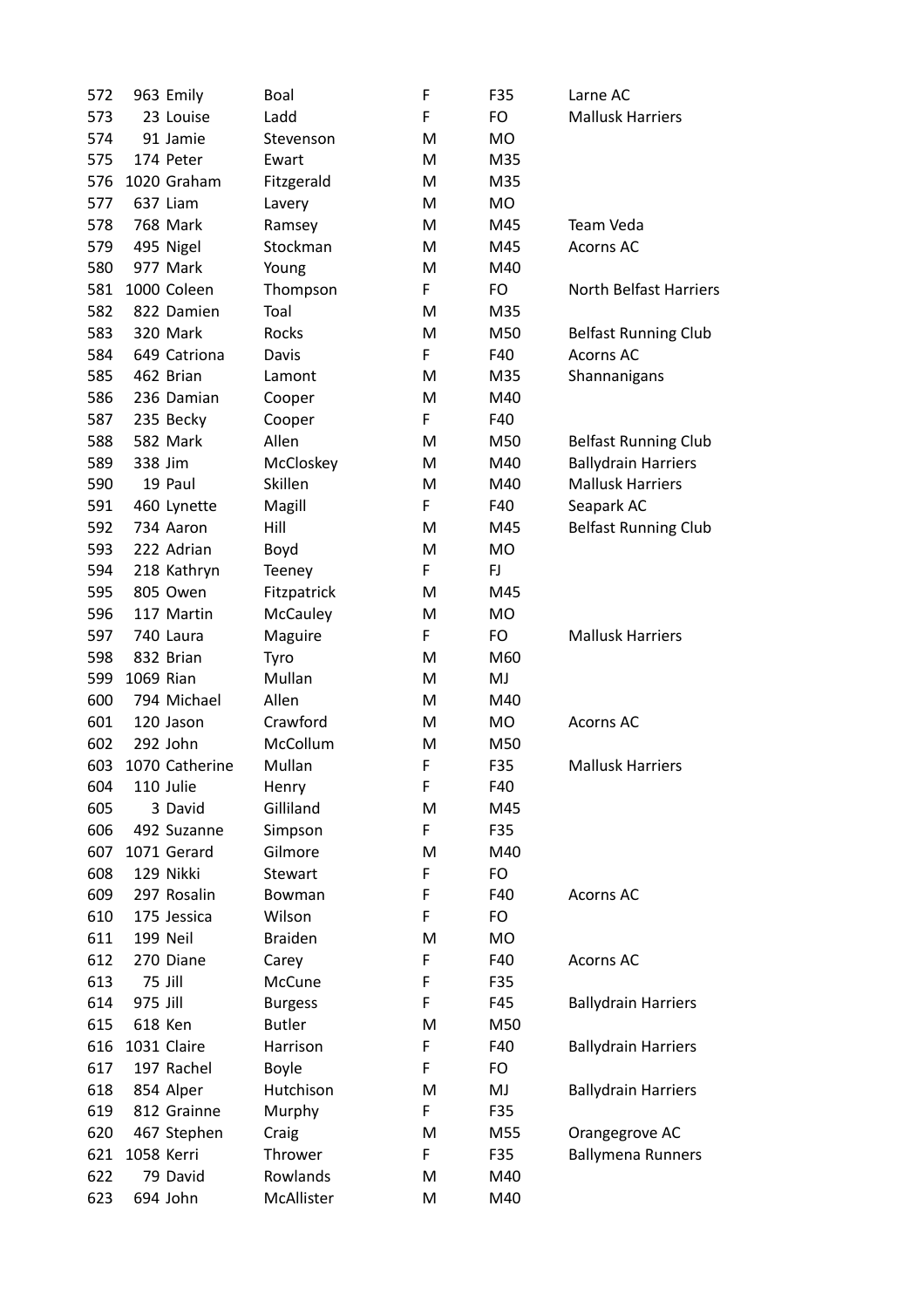| 624 |          | 581 Julie     | Longridge       | F | FO  |                               |
|-----|----------|---------------|-----------------|---|-----|-------------------------------|
| 625 |          | 404 Serena    | McFall          | F | F40 | <b>Ballymena Runners</b>      |
| 626 |          | 310 Jonathan  | Kyle            | M | M40 |                               |
| 627 |          | 177 Sarah     | Malcolmson      | F | F35 |                               |
| 628 |          | 62 Conor      | Martin          | M | M35 |                               |
| 629 |          | 219 Shauneen  | Graham          | F | FO  |                               |
| 630 | 1006 lan |               | Ervine          | M | M60 |                               |
| 631 |          | 68 Trevor     | Lamb            | M | M40 | Seapark AC                    |
| 632 |          | 30 Jennifer   | <b>Butler</b>   | F | F40 | <b>Mallusk Harriers</b>       |
| 633 |          | 311 Patricia  | Donnell         | F | F40 |                               |
| 634 |          | 11 Donal      | McConnell       | M | M45 |                               |
| 635 |          | 65 Ciara      | Thompson        | F | FO  |                               |
| 636 |          | 860 Carol     | Gibson          | F | FO  |                               |
| 637 |          | 973 Sara      | Johnston        | F | FO  | Seapark AC                    |
| 638 |          | 214 Angela    | Murray          | F | F50 |                               |
| 639 |          | 282 Angeline  | Booth           | F | F35 |                               |
| 640 |          | 920 Padraig   | Fearon          | M | MO  |                               |
| 641 |          | 339 Martin    | Smyth           | M | M35 |                               |
| 642 |          | 204 Valerie   | Blayney         | F | F55 |                               |
| 643 |          | 247 Philip    | McIlwrath       | M | M40 | <b>North Belfast Harriers</b> |
| 644 |          | 556 Daniel    | Paton           | M | MO  |                               |
| 645 |          | 8 Ruth        | Law             | F | F40 |                               |
| 646 |          | 385 Eadaoin   | Donaldson       | F | FO  | <b>North Belfast Harriers</b> |
| 647 |          | 1009 Suzanne  | Costley         | F | FO  |                               |
| 648 |          | 821 Steve     | <b>Dallas</b>   | M | MO  | Acorns AC                     |
| 649 |          | 635 Carla     | <b>Brennan</b>  | F | FO  | <b>Acorns AC</b>              |
| 650 |          | 752 Nuala     | Mc Callan       | F | F35 |                               |
| 651 |          | 130 Eimear    | O'Leary         | F | FO  |                               |
| 652 |          | 555 Lynne     | Todd            | F | FO  |                               |
| 653 |          | 1047 Derek    | Wright          | M | M50 | <b>Ballydrain Harriers</b>    |
| 654 |          | 109 Steven    | Boyd            | M | M45 | Run Newtownabbey              |
| 655 |          | 769 Janine    | Ramsey          | F | F45 | <b>Belfast Running Club</b>   |
| 656 |          | 701 Teresa    | Mulligan        | F | F50 | <b>Acorns AC</b>              |
| 657 |          | 586 Christine | Duncan          | F | FO  |                               |
| 658 |          | 316 Raymond   | Longman         | M | MO  | Your Pace Or Mine?            |
| 659 |          | 223 Sharon    | Frazer          | F | FO  |                               |
| 660 |          | 557 Emma      | Larmour         | F | FO  |                               |
| 661 |          | 47 Alan       | Moyes           | M | M40 |                               |
| 662 |          | 494 Michelle  | Messom          | F | F35 |                               |
| 663 |          | 670 Tanya     | Conway          | F | F40 | <b>North Belfast Harriers</b> |
| 664 |          | 621 Christine | Devenny         | F | F45 |                               |
| 665 |          | 362 Tracey    | Hodgson         | F | F45 |                               |
| 666 |          | 48 Julie      | McMullan        | F | FO  |                               |
| 667 |          | 735 Andrew    | Hill            | M | MJ  | Jog Belfast                   |
| 668 |          | 728 Nora      | Gilbody         | F | F45 |                               |
| 669 |          | 871 Lisa      | McElwee-Muldoon | F | FO  | <b>Acorns AC</b>              |
| 670 |          | 461 Shann     | Morris          | F | F40 |                               |
| 671 |          | 1046 James    | Lynch           | M | M45 |                               |
| 672 |          | 767 Stephen   | Drysdale        | M | M35 |                               |
| 673 |          | 868 Shauna    | Gibson          | F | F35 |                               |
| 674 |          | 399 Duncan    | <b>Baxter</b>   | M | M35 | <b>Mallusk Harriers</b>       |
| 675 |          | 103 Gillian   | Bainbridge      | F | F35 | <b>Mallusk Harriers</b>       |
|     |          |               |                 |   |     |                               |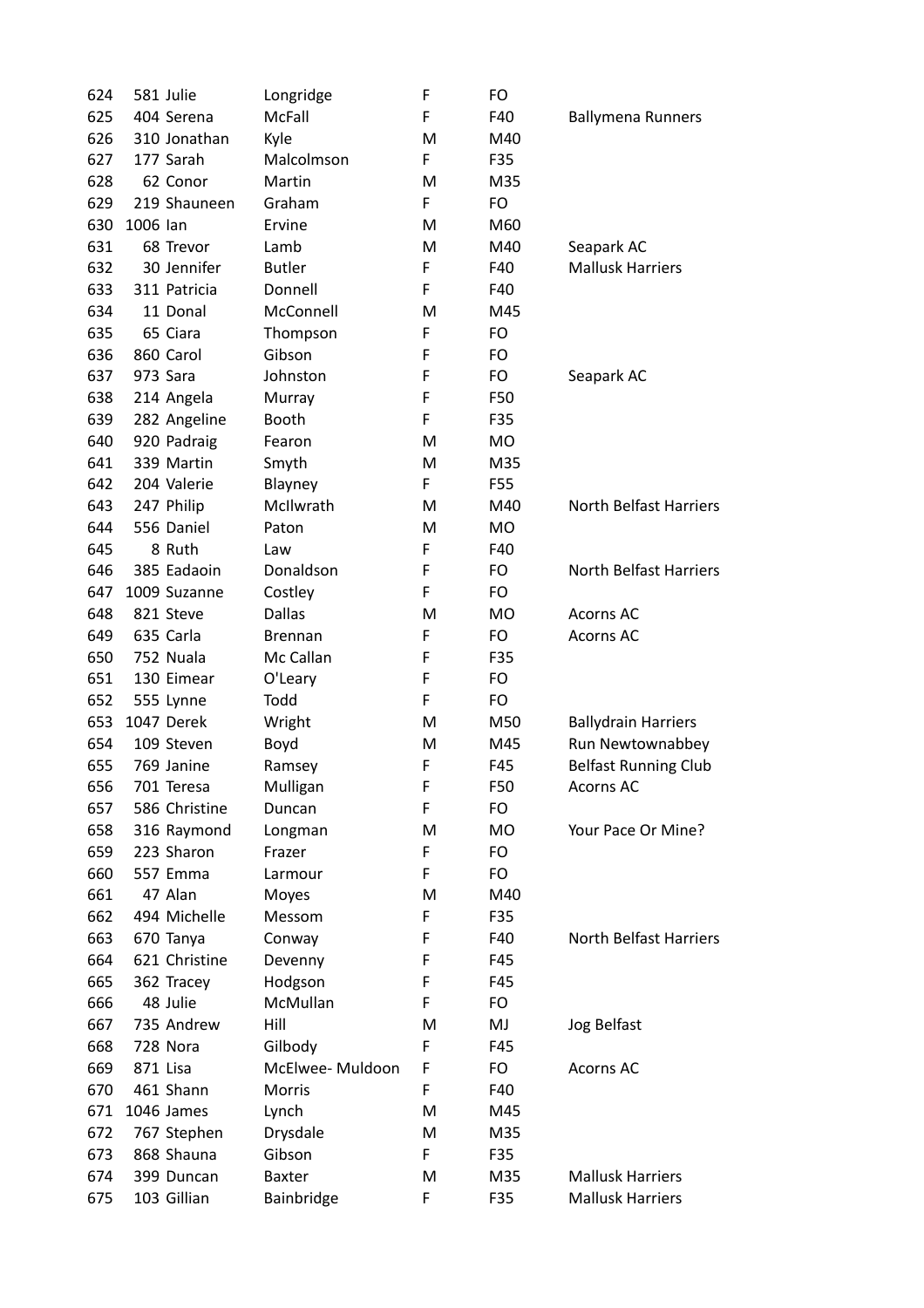| 676 | 459 Phil  |                   | Magill              | M      | M35 | Seapark AC                                    |
|-----|-----------|-------------------|---------------------|--------|-----|-----------------------------------------------|
| 677 |           | <b>372 Neil</b>   | Martin              | M      | M35 |                                               |
| 678 |           | 830 Jennifer      | Wilson              | F      | FO  | <b>Ballydrain Harriers</b>                    |
| 679 |           | 1048 Lindsay      | Cosgrove            | F      | FO  | <b>Ballydrain Harriers</b>                    |
| 680 |           | 763 Rosi          | Earney              | F      | F45 | <b>Ballydrain Harriers</b>                    |
| 681 |           | 988 Joan          | Duffy               | F      | F45 | <b>Belfast Running Club</b>                   |
| 682 |           | 604 Jekaterina    | Vohhodina           | F      | FO  |                                               |
| 683 |           | 512 Judith        | Troughton           | F      | F40 |                                               |
| 684 |           | 984 Heather       | Kennedy             | F      | FO  | <b>JOG LISBURN RUNNING CLUB</b>               |
| 685 |           | 176 Russell       | Hathaway            | M      | M40 |                                               |
| 686 |           | <b>1011 Nuala</b> | Mahon               | F      | F55 | <b>North Belfast Harriers</b>                 |
| 687 |           | 454 Philomena     | Donaldson           | F      | F55 | <b>North Belfast Harriers</b>                 |
| 688 |           | 424 Ann           | McCracken           | F      | F55 | Seapark AC                                    |
| 689 |           | 823 Kellie        | Bell                | F      | F40 | <b>Ballydrain Harriers</b>                    |
| 690 | 563 Lisa  |                   | Elliott             | F      | F35 | <b>Ballydrain Harriers</b>                    |
| 691 |           | 926 Marie         | McBrien             | F      | F45 |                                               |
| 692 |           | 50 Catherine      | Skillen             | F      | FO  |                                               |
| 693 |           | 200 Ronan         | McCorry             | M      | M35 |                                               |
| 694 |           | 566 Shanna        | McGready            | F      | FO  |                                               |
| 695 |           | 681 Paul          | McCabe              | M      | M45 |                                               |
| 696 | 1055 Niki |                   | Doherty             | F      | F40 |                                               |
| 697 |           | 78 Julieann       | Rowlands            | F      | F40 |                                               |
| 698 |           | 912 Caoimhe       | Purvis              | F      | FJ  | <b>Acorns AC</b>                              |
| 699 |           | 12 Justin         | <b>Binding</b>      | M      | M45 |                                               |
| 700 |           | 264 Cathy         | McKillen            | F      | F40 | North Belfast Harriers                        |
| 701 |           | 106 Darren        | Lonergan            | M      | M35 |                                               |
| 702 |           | 806 Maura         | McKenna             | F      | FO  | <b>Acorns AC</b>                              |
| 703 |           | 92 Anna-Marie     |                     | F      | F40 | <b>Mallusk Harriers</b>                       |
| 704 |           | 813 Brendan       | Barrington<br>Grant |        |     |                                               |
|     |           | 941 John          |                     | M      | MO. | <b>North Belfast Harriers</b>                 |
| 705 |           |                   | McGuigan            | M<br>F | M40 |                                               |
| 706 |           | 403 Emma          | Donnelly            | F      | F35 | <b>Ballymena Runners</b>                      |
| 707 |           | 10 Caroline       | Morris              |        | F40 |                                               |
| 708 |           | 627 George        | Morrow              | M<br>F | M70 | JOG LISBURN RUNNING CLUB                      |
| 709 |           | 751 Clare         | Carson              |        | F40 | East Down AC<br><b>North Belfast Harriers</b> |
| 710 |           | 1008 Padraigin    | Bingham             | F      | F40 |                                               |
| 711 |           | 750 Kevin         | Kelly               | M      | M40 |                                               |
| 712 |           | 407 Toni          | Toal                | F      | F55 |                                               |
| 713 |           | 73 Kieran         | Anderson            | M      | MO  | Kernan running club                           |
| 714 |           | 72 Peter          | Anderson            | M      | M55 |                                               |
| 715 |           | 1017 Stephanie    | Murphy              | F      | F45 |                                               |
| 716 | 475 Lee   |                   | McGready            | М      | M35 |                                               |
| 717 | 212 Les   |                   | Murray              | М      | M45 |                                               |
| 718 |           | 678 Karen         | Heron               | F      | F45 |                                               |
| 719 |           | 124 Lynne         | Painting            | F      | F40 |                                               |
| 720 |           | 5 Lynn            | Adair               | F      | F40 |                                               |
| 721 |           | 473 Martin        | Campbell            | M      | M60 |                                               |
| 722 |           | 416 Kerry         | Kelly               | F      | FO  |                                               |
| 723 |           | 939 Chris         | Murray              | M      | MO  |                                               |
| 724 | 737 Les   |                   | Maneely             | М      | M40 | <b>Acorns AC</b>                              |
| 725 |           | 867 Alice         | Carson              | F      | F40 | <b>Ballydrain Harriers</b>                    |
| 726 |           | 412 Karen         | Johnston            | F      | F45 | <b>Ballydrain Harriers</b>                    |
| 727 |           | 178 Paul          | Clarke              | M      | M40 |                                               |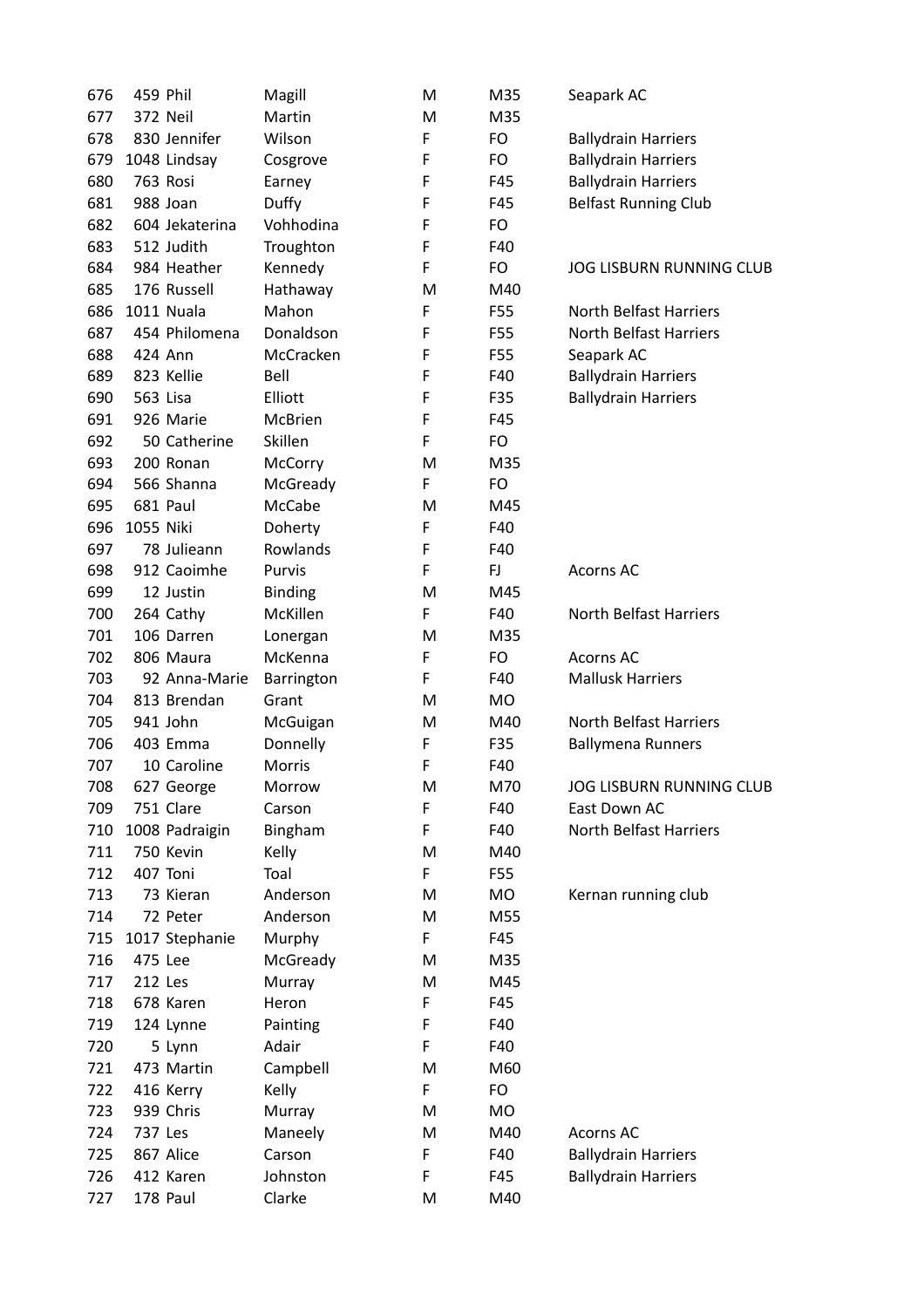| 728 | 434 Elayne    | <b>Shields</b>     | F | FO        |                                 |
|-----|---------------|--------------------|---|-----------|---------------------------------|
| 729 | 257 Emma      | Holmes             | F | F35       |                                 |
| 730 | 595 Catherine | Fearon             | F | FO        | Orangegrove AC                  |
| 731 | 594 Andrew    | McIntyre           | M | <b>MO</b> | Orangegrove AC                  |
| 732 | 640 Evelyn    | Ellison            | F | F55       |                                 |
| 733 | 500 Meadhbh   | Caldwell           | F | FO        |                                 |
| 734 | 125 Kelly     | Watson             | F | F35       | <b>Belfast Running Club</b>     |
| 735 | 491 Cathal    | O'Connell          | м | M35       |                                 |
| 736 | 731 Claire    | Magee              | F | F40       |                                 |
| 737 | 741 Charlene  | Hughes             | F | F35       |                                 |
| 738 | 786 Christine | Sheridan           | F | F45       |                                 |
| 739 | 1072 Shauna   | Fletcher           | F | F45       |                                 |
| 740 | 913 David     | Armstrong          | M | M35       |                                 |
| 741 | 601 Sharon    | Donnelly           | F | F50       | <b>Belfast Running Club</b>     |
| 742 | 354 Gabrielle | Mallaghan          | F | F45       | <b>North Belfast Harriers</b>   |
| 743 | 122 Róisín    | Fahy               | F | F40       |                                 |
| 744 | 428 Nicola    | Downey             | F | FO        |                                 |
| 745 | 951 Emma      | McCutcheon         | F | F35       | <b>Ballydrain Harriers</b>      |
| 746 | 284 Alanna    | Meeke              | F | FO        |                                 |
| 747 | 358 Martin    | Rimmer             | M | M50       |                                 |
| 748 | 558 Judith    | Hoey               | F | F45       | <b>Ballydrain Harriers</b>      |
| 749 | 760 Suzanne   | Reid               | F | FO        | Larne AC                        |
| 750 | 816 Linda     | Harley             | F | F50       | <b>JOG LISBURN RUNNING CLUB</b> |
| 751 | 458 Glenda    | Murray             | F | F45       | Seapark AC                      |
| 752 | 672 Michele   | Woods              | F | F45       | Larne AC                        |
| 753 | 426 Lynzi     | Kinnear            | F | F35       |                                 |
| 754 | 9 Kam Ming    | Law                | м | M50       |                                 |
| 755 | 444 Edel      | Kidd               | F | F35       |                                 |
| 756 | 790 Kenneth   | Bacon              | м | M55       | Springwell Running Club         |
| 757 | 52 John       | Mc Gurk            | M | M60       |                                 |
| 758 | 925 Stephen   | Cheah              | M | M45       |                                 |
| 759 | 377 Colin     | Galloway           | M | M45       | <b>Ballydrain Harriers</b>      |
| 760 | 584 Gordon    | McClintock         | M | M35       |                                 |
| 761 | 729 Clara     | Alvarez Alonso     | F | FO        |                                 |
| 762 | 733 Roisin    | Van Niekerk        | F | F40       |                                 |
| 763 | 522 Roisin    | MacCann            | F | F40       | RunBelfast                      |
| 764 | 87 Declan     | Small              | M | MO        |                                 |
| 765 | 693 Nainsi    |                    | F | FO        |                                 |
| 766 | 937 Trisha    | Quigley            | F | F45       | <b>North Belfast Harriers</b>   |
| 767 | 784 Gerard    | Murray<br>Mc Entee | M | M35       |                                 |
| 768 | 803 Gillian   | Russell            | F | F40       | <b>North Belfast Harriers</b>   |
| 769 | 1026 Martine  | McNicholl          | F | F45       | <b>North Belfast Harriers</b>   |
| 770 | 783 Maria     | Mc Entee           | F | F35       |                                 |
|     |               |                    | F | F45       |                                 |
| 771 | 736 Nuala     | McVeigh            |   |           | <b>Belfast Running Club</b>     |
| 772 | 506 Stuart    | Kennedy            | м | M45       | <b>Beechmount Harriers</b>      |
| 773 | 901 Sharon    | McFarland          | F | F45       | Orangegrove AC                  |
| 774 | 256 Paul      | Holmes             | M | <b>MO</b> |                                 |
| 775 | 919 Aisling   | Fearon             | F | FO        |                                 |
| 776 | 383 Judith    | Erwee-Townsend     | F | F50       | ROAD RUNNERS CLUB               |
| 777 | 59 Nico       | Fell               | M | M35       |                                 |
| 778 | 317 Grace     | Clarke             | F | FO        | Your Pace Or Mine?              |
| 779 | 987 Carol     | Hill               | F | F45       | <b>Belfast Running Club</b>     |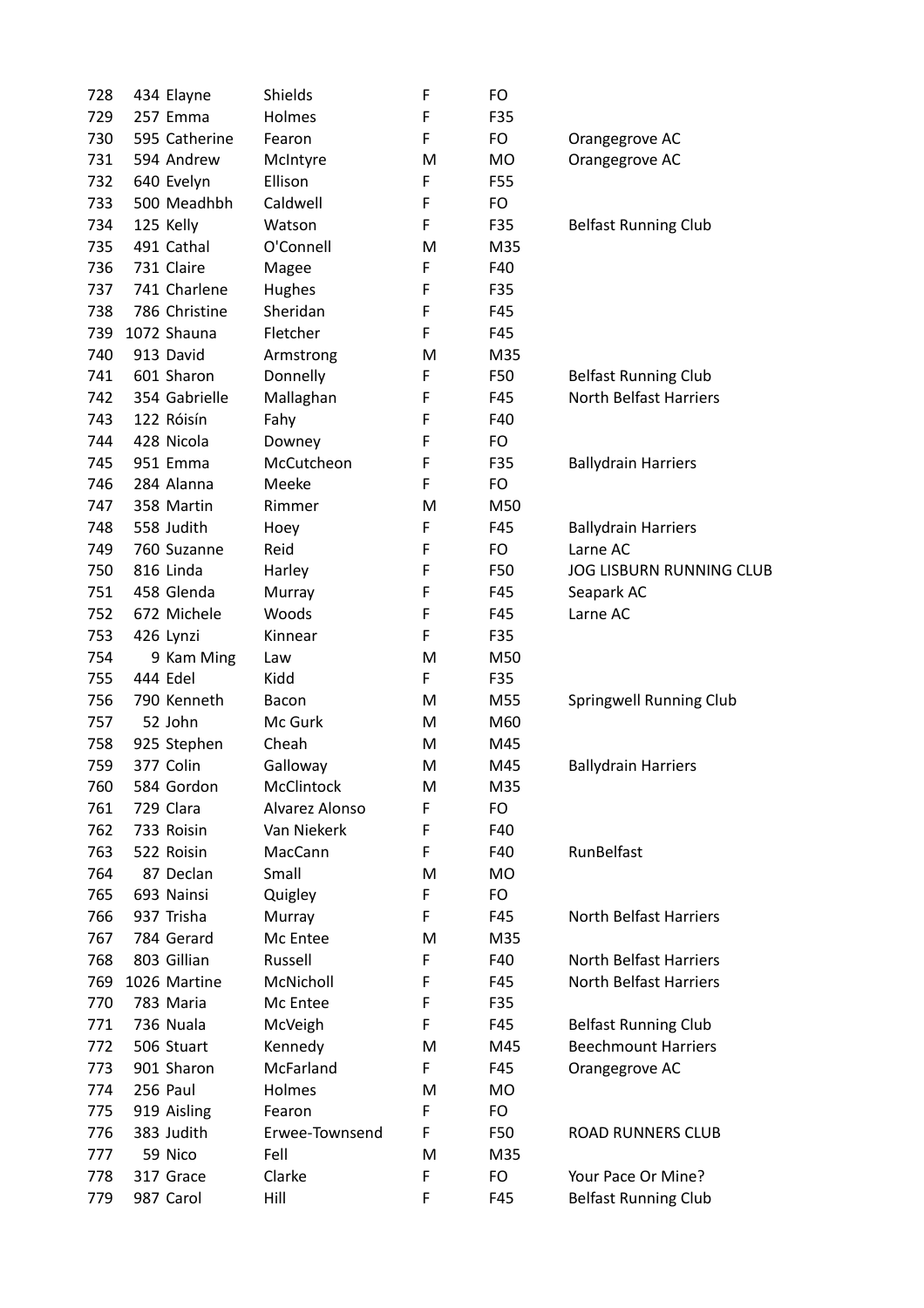| 780 |           | 351 Nuala       | Collins        | F | F35 | <b>Club Pulse Runners</b>       |
|-----|-----------|-----------------|----------------|---|-----|---------------------------------|
| 781 |           | 37 Louise       | <b>Stewart</b> | F | FO  |                                 |
| 782 |           | 163 Amanda      | Hickman        | F | F40 |                                 |
| 783 |           | 959 Fred        | <b>Blair</b>   | M | M55 |                                 |
| 784 |           | 958 Hannah      | Blair          | F | FO  |                                 |
| 785 |           | 504 Laura       | Johnston       | F | FO  | <b>JOG LISBURN RUNNING CLUB</b> |
| 786 |           | 616 Joanna      | Morrow         | F | F35 |                                 |
| 787 |           | 308 Rachel      | Coulter        | F | FJ. |                                 |
| 788 |           | 61 Clare        | Teer           | F | FO  | <b>Mallusk Harriers</b>         |
| 789 |           | 96 Ian          | Simpson        | M | M50 | Run Newtownabbey                |
| 790 |           | <b>142 Ruth</b> | Livingston     | F | F50 |                                 |
| 791 |           | 470 Dermot      | McGrath        | M | M45 | <b>North Belfast Harriers</b>   |
| 792 |           | 15 Keri         | Evitt          | F | F35 |                                 |
| 793 |           | 820 Deirdre     | Marley         | F | F35 |                                 |
| 794 |           | 520 Martina     | Rafferty       | F | F35 |                                 |
| 795 |           | 146 Megan       | Kane           | F | FJ. | Seapark AC                      |
| 796 |           | 774 Michelle    | Sweeney        | F | FO  |                                 |
| 797 |           | 552 Colette     | Rafferty       | F | F55 |                                 |
| 798 |           | 76 Lydia        | James          | F | FO  |                                 |
| 799 |           | 662 Joseph      | Wilson         | M | M55 | <b>North Belfast Harriers</b>   |
| 800 |           | 928 Rebecca     | <b>Brown</b>   | F | FO  | <b>Ballydrain Harriers</b>      |
| 801 |           | 559 Jennifer    | <b>Brown</b>   | F | F40 | <b>Ballydrain Harriers</b>      |
| 802 |           | 77 Kerrie       | McClure        | F | FO  |                                 |
| 803 |           | 435 Heather     | Molloy         | F | FO  |                                 |
| 804 |           | 1060 Adele      | McComish       | F | F45 |                                 |
| 805 |           | 742 Geraldine   | Workman        | F | F50 |                                 |
| 806 |           | 664 Gillian     | McAleer        | F | F45 | <b>Belfast Running Club</b>     |
| 807 |           | 89 Karen        | McConnell      | F | F45 | <b>Belfast Running Club</b>     |
| 808 | 1062 Aine |                 | Ni Cheara      | F | FO  |                                 |
| 809 |           | 144 Geraldine   | Kane           | F | F40 | Seapark AC                      |
| 810 |           | 902 Brian       | McFarland      | M | M45 |                                 |
| 811 |           | 747 Susan       | Clarke         | F | F40 |                                 |
| 812 |           | 476 Kelly       | McGready       | F | FO  |                                 |
| 813 |           | 90 Nicola       | Stevenson      | F | FO  |                                 |
| 814 |           | 1024 Shauna     | Flanagan       | F | FO  |                                 |
| 815 | 350 Kim   |                 | Annett         | F | F45 |                                 |
| 816 |           | 421 Stephen     | Johnston       | M | M35 | <b>Ballydrain Harriers</b>      |
| 817 |           | 138 Claire      | Williamson     | F | F40 |                                 |
| 818 |           | 1015 Gillian    | Massey         | F | F40 |                                 |
| 819 |           | 957 Julie       | McMinn         | F | F45 |                                 |
| 820 |           | 840 Sean        | McShane        | M | MJ  | North Belfast Harriers          |
| 821 |           | 394 David       | Rainey         | М | M55 |                                 |
| 822 |           | 245 Lauren      | Whitehouse     | F | FO  | <b>Mallusk Harriers</b>         |
| 823 |           | 593 Andrea      | Da Silva       | F | F50 |                                 |
| 824 |           | 169 Fiona       | McClean        | F | F40 |                                 |
| 825 | 150 Jill  |                 | Mullan         | F | F35 |                                 |
| 826 |           | 851 Dianne      | McMillan       | F | F40 | East Coast AC                   |
| 827 |           | 293 Brenda      | Harris         | F | F45 | <b>JOG LISBURN RUNNING CLUB</b> |
| 828 |           | 294 Michael     | Harris         | M | M45 | <b>JOG LISBURN RUNNING CLUB</b> |
| 829 |           | 778 Sandra      | Grimason       | F | F55 | <b>Ballydrain Harriers</b>      |
| 830 |           | 669 Lesley      | Moreland       | F | F45 | <b>Ballydrain Harriers</b>      |
| 831 |           | 1033 Maria      | Lyons          | F | FO  |                                 |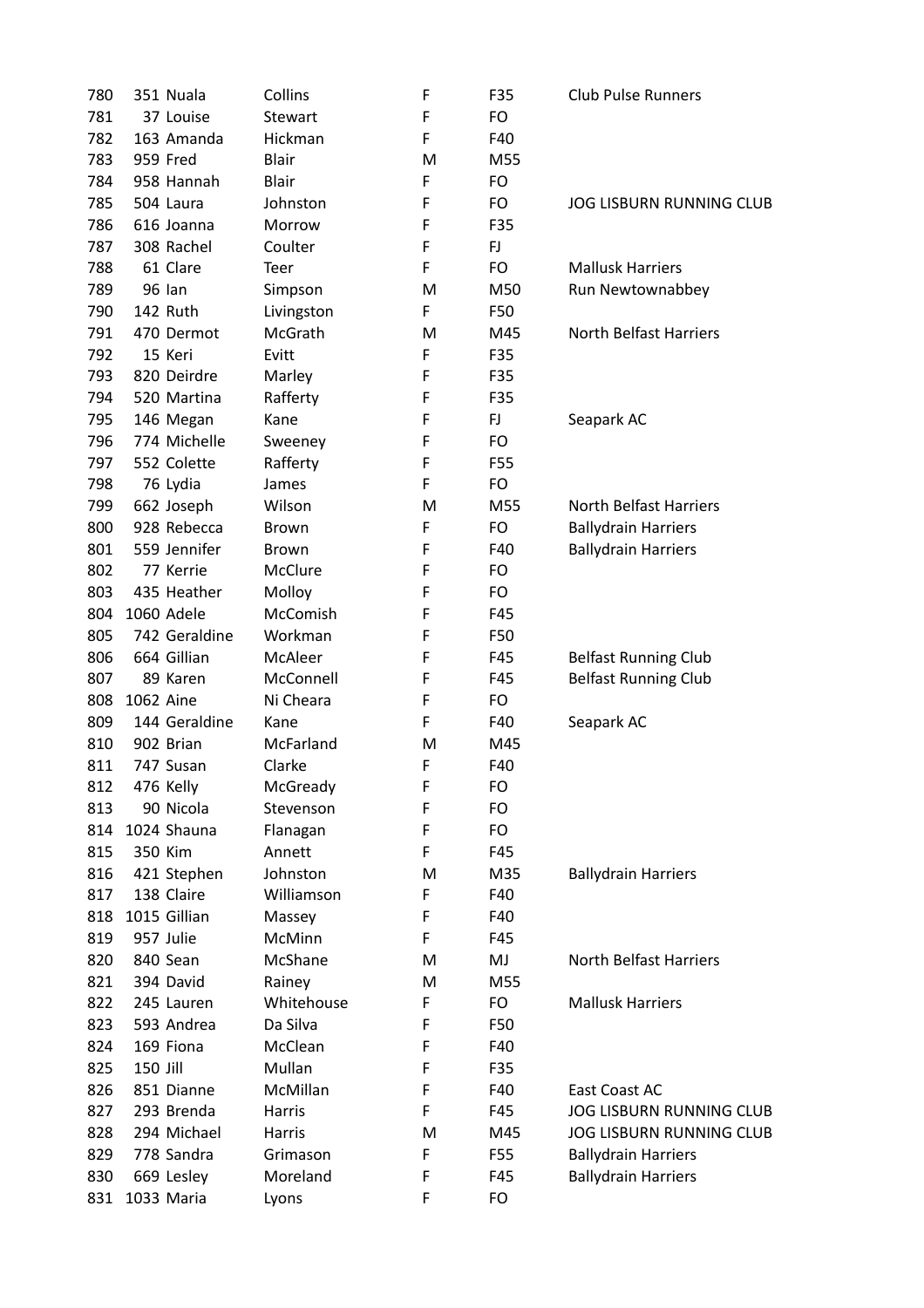| 832 | 1032 Claire       | Kelly          | F | FO.       |                                                                |
|-----|-------------------|----------------|---|-----------|----------------------------------------------------------------|
| 833 | 151 Louise        | Long           | F | F35       |                                                                |
| 834 | 551 Charlotte     | Cahill         | F | F40       |                                                                |
| 835 | 1066 Carlie       | Magill         | F | FO        |                                                                |
| 836 | 44 Jonny          | Harkness       | M | <b>MO</b> |                                                                |
| 837 | 970 Catherine     | Carolan        | F | F40       |                                                                |
| 838 | <b>1016 Paula</b> | Boyce          | F | F35       | <b>Ballydrain Harriers</b>                                     |
| 839 | 639 Julie         | Schmidt        | F | F40       |                                                                |
| 840 | 260 Laura         | <b>Bouma</b>   | F | F45       |                                                                |
| 841 | 624 Ruth          | Boyle          | F | FO        |                                                                |
| 842 | 725 Denise        | Bingham        | F | F50       | <b>Ballydrain Harriers</b>                                     |
| 843 | 947 Stephanie     | Taylor         | F | FO        |                                                                |
| 844 | 819 Deirdre       | Murphy         | F | F50       | <b>North Belfast Harriers</b>                                  |
| 845 | 579 Anna          | Toal           | F | FO        |                                                                |
| 846 | 1065 Hannah       | Robinson       | F | FO        | <b>Ballydrain Harriers</b>                                     |
| 847 | 611 Sarah         | Wright         | F | FO        |                                                                |
| 848 | 348 Frances       | <b>Burgess</b> | F | F40       | <b>North Belfast Harriers</b>                                  |
| 849 | 255 Joan          | Grieve         | F | F55       | <b>North Belfast Harriers</b>                                  |
| 850 | 241 Bronagh       | Conlon         | F | F50       | <b>North Belfast Harriers</b>                                  |
| 851 | 97 Brian          | Rafferty       | M | <b>MO</b> |                                                                |
| 852 | 98 Ciara          | Moore          | F | FO        |                                                                |
| 853 | 42 Emma           | Wallace        | F | FO        |                                                                |
| 854 | 453 David         | Molloy         | M | M40       | <b>Belfast Running Club</b>                                    |
| 855 | 135 Kathie        | Edwards        | F | F40       |                                                                |
| 856 | 382 Graham        | Shields        | М | M35       |                                                                |
| 857 | 465 Labhaoise     | <b>Boyle</b>   | F | FO        |                                                                |
| 858 | 918 Helen         | Halliday       | F | F40       | <b>Belfast Running Club</b>                                    |
| 859 | 449 Conrad        | Kirkwood       | M | M45       |                                                                |
| 860 | 1013 Bernadette   | Duffy          | F | F55       | <b>North Belfast Harriers</b>                                  |
| 861 | 547 Leanne        | McIver         | F | FO        |                                                                |
| 862 | 554 Barbara       | McKeever       | F | F50       | <b>Albertville Harriers</b>                                    |
| 863 | 2 Gillian         | Lyttle         | F | F40       |                                                                |
| 864 | 592 Rachel        | May            | F | F35       |                                                                |
| 865 | 924 Victoria      | Murray         | F | F35       | Orangegrove AC                                                 |
| 866 | 291 Kathy         | McCollum       | F | F45       |                                                                |
| 867 | 107 Andrea        | Reid           | F | FO        |                                                                |
| 868 | 697 Emma          | McCartney      | F | F35       |                                                                |
| 869 | 539 Mary          | Robinson       | F | F55       |                                                                |
| 870 | 979 Marian        | <b>Binns</b>   | F | FO        |                                                                |
| 871 | 6 Ruth            | McQuillan      | F | F35       |                                                                |
| 872 | 336 Frances       | Smyth          | F | F55       |                                                                |
| 873 | 300 Paul          | Magee          | M | M45       | Larne AC                                                       |
| 874 | 266 Katherine     | Kelly          | F | FO        |                                                                |
| 875 | 497 Amanda        | Murray         | F | F35       |                                                                |
| 876 | 263 Rachel        | Meegan         | F | FO        |                                                                |
| 877 | 262 Nicola        | Donnelly       | F | F35       |                                                                |
| 878 | 46 Martina        | Richmond       | F | FO        |                                                                |
| 879 | 940 Mick          | Murray         | M | M50       | <b>County Antrim Harriers</b><br><b>North Belfast Harriers</b> |
| 880 | 498 Karen         | McFaul         | F | FO        |                                                                |
| 881 | 466 Anne          | Devlin         | F | F50       | Orangegrove AC                                                 |
| 882 | 18 Angela         | Hegarty        | F | F40       |                                                                |
| 883 | 296 Caroline      |                | F | F40       | <b>Acorns AC</b>                                               |
|     |                   | Kelly          |   |           |                                                                |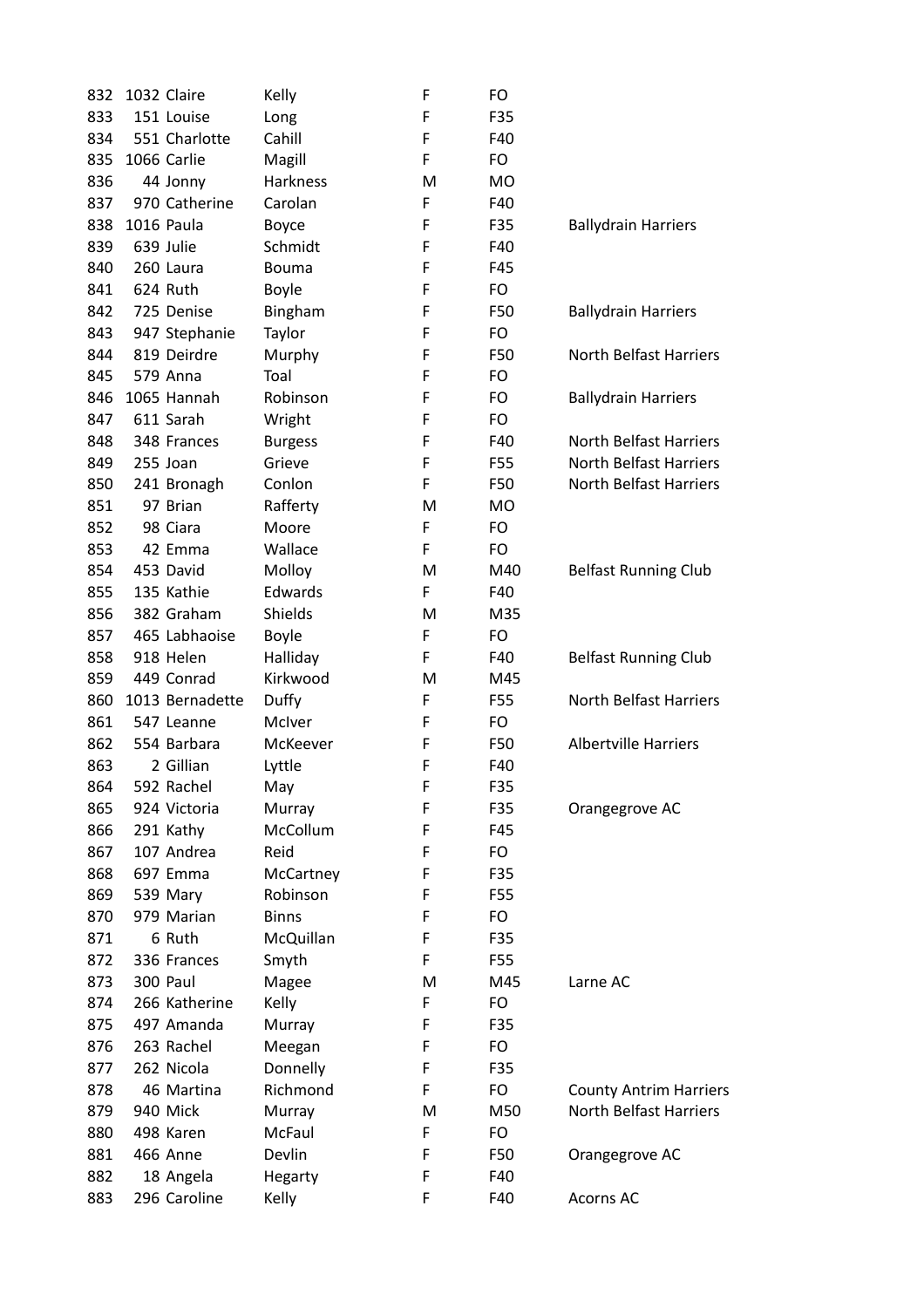| 884 | 84 Paula                | Diamond           | F | FO  |                               |
|-----|-------------------------|-------------------|---|-----|-------------------------------|
| 885 | 411 Catherine           | Todd              | F | F35 |                               |
| 886 | 275 Kelly               | Bell              | F | F35 | <b>Mallusk Harriers</b>       |
| 887 | 192 Julie               | <b>Brown</b>      | F | F40 | run-anon                      |
| 888 | 646 Laura               | McCarthy          | F | FO  |                               |
| 889 | 242 Orla                | <b>Hawkins</b>    | F | FO  | <b>North Belfast Harriers</b> |
| 890 | 114 Marie               | Stone             | F | F45 |                               |
| 891 | 183 Gerald              | Kelly             | M | M55 |                               |
| 892 | 182 Nancy               | Kelly             | F | F55 |                               |
| 893 | 515 Bernie              | Murray            | F | F35 |                               |
| 894 | 861 Coleen              | Gibson            | F | FJ  |                               |
| 895 | 894 Ciara               | Mulligan          | F | F35 |                               |
| 896 | 145 Carol               | Downey            | F | F35 | Seapark AC                    |
| 897 | 445 Tony                | <b>Barclay</b>    | M | M55 | Seapark AC                    |
| 898 | 932 Dawn                | Ralph             | F | F40 | East Coast AC                 |
| 899 | 588 Fionnuala           | Campbell          | F | F35 |                               |
| 900 | 889 Karen               | <b>Hewitt</b>     | F | F45 | <b>Ballydrain Harriers</b>    |
| 901 | 229 Linda               | Andrews           | F | F50 | <b>Ballydrain Harriers</b>    |
| 902 | 944 Clare               | Gault             | F | F35 |                               |
| 903 | 287 Lisa                | Gepp              | F | F40 |                               |
| 904 | 265 Karen               | Jamison           | F | F45 |                               |
| 905 | 36 Kelly                | Nelson            | F | FO  | <b>Mallusk Harriers</b>       |
| 906 | 127 Caroline            | McCafferty        | F | F45 | <b>Albertville Harriers</b>   |
| 907 | 21 Joanne               | Haddock           | F | F40 | <b>Mallusk Harriers</b>       |
| 908 | 680 Colleen             | McIlwrath         | F | F40 | <b>North Belfast Harriers</b> |
| 909 | 530 Kathleen            | O'Neill           | F | F45 |                               |
| 910 | 1081 Diane              | Tomany            | F | F35 |                               |
| 911 | 139 Kerry               | Woods             | F | F40 |                               |
| 912 | 770 Ashleigh            | Hill              | F | FO  | Jog Belfast                   |
| 913 | 45 Laura                | Gray              | F | FO  | <b>Belfast Running Club</b>   |
| 914 | 698 Simon               | McCartney         | M | M40 |                               |
| 915 | 877 Heather             | Shaw              | F | F40 | East Coast AC                 |
| 916 | 43 Jill                 | Harkness          | F | FO  |                               |
| 917 | 538 Keira               | Skillen           | F | FO  |                               |
| 918 | 543 Lindsey             | Robinson          | F | FO  |                               |
| 919 | 978 Sarah               | <b>Breen</b>      | F | F40 |                               |
|     | 66 Jim                  |                   | м | M45 |                               |
| 920 |                         | Douglas<br>Morris | м | M45 |                               |
| 921 | 67 Nigel<br>633 Annette | Hinchcliffe       |   | F45 |                               |
| 922 |                         |                   | F |     |                               |
| 923 | 514 Patricia            | McKenna           | F | F40 |                               |
| 924 | 663 Claire              | Whyte             | F | F40 | <b>Ballydrain Harriers</b>    |
| 925 | 49 Fiona                | Murphy            | F | F45 |                               |
| 926 | 1093 Margaret           | Flood             | F | F35 | <b>North Belfast Harriers</b> |
| 927 | 764 Gemma               | Doherty           | F | F45 | <b>North Belfast Harriers</b> |
| 928 | 1092 Joanne             | <b>Brady</b>      | F | FO  | <b>North Belfast Harriers</b> |
| 929 | 850 Rosie               | Kerr              | F | F40 | East Coast AC                 |
| 930 | 409 Karen               | Marsden           | F | F35 | <b>Mallusk Harriers</b>       |
| 931 | 408 Neil                | Marsden           | M | M40 |                               |
| 932 | 578 Deborah             | Kelly             | F | F40 |                               |
| 933 | 295 Brenda              | Buchanan          | F | F40 | Acorns AC                     |
| 934 | 469 Lorna               | McGrath           | F | F55 | <b>North Belfast Harriers</b> |
| 935 | 1094 Loretto            | <b>Hawkins</b>    | F | F60 | <b>North Belfast Harriers</b> |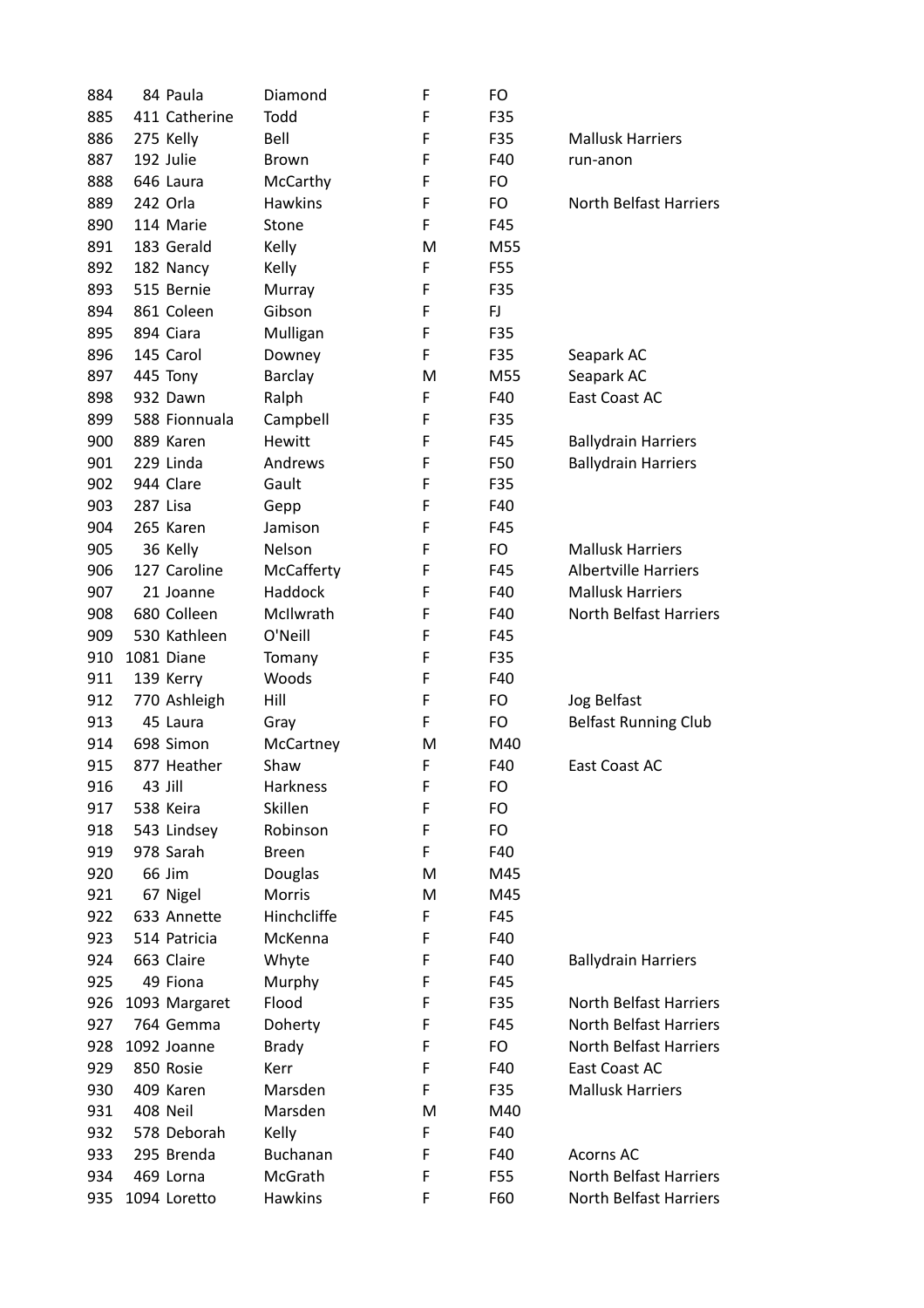| 141 Liz       | Keenan    | F | F55 |                         |
|---------------|-----------|---|-----|-------------------------|
| 143 Natalie   | Keenan    | F | FO  |                         |
| 248 Roisin    | Ryan      | F | F40 | North Belfast Harriers  |
| 730 Sarah     | Hurson    | F | FO  |                         |
| 749 Nuala     | McQuaid   | F | F45 |                         |
| 347 Katherine | McCloskey | F | FO  |                         |
| 27 Lorraine   | Forsythe  | F | F50 | <b>Mallusk Harriers</b> |
| 113 Leanne    | Stone     | F | F35 |                         |
| 779 Mcmasters | Lilly     | F | F55 |                         |
|               |           |   |     |                         |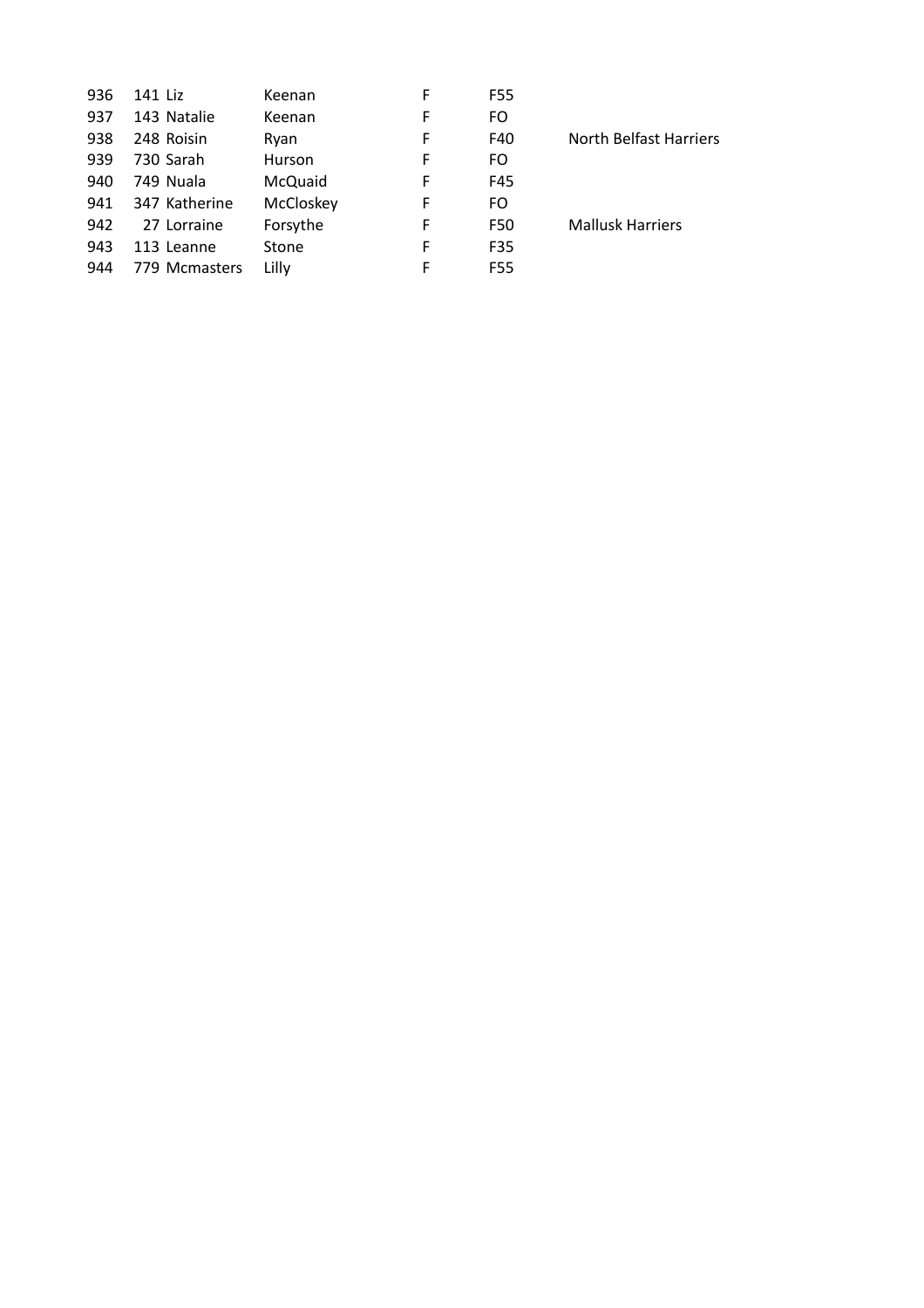| Firsthalf | <b>Secondhalf</b> | <b>Finish</b> | Chiptime |
|-----------|-------------------|---------------|----------|
| 00:15:24  | 00:15:11          | 00:30:35      | 00:30:34 |
| 00:15:37  | 00:15:17          | 00:30:53      | 00:31:01 |
| 00:15:39  | 00:15:28          | 00:31:07      | 00:31:06 |
| 00:16:06  | 00:15:44          | 00:31:49      | 00:31:51 |
| 00:16:01  | 00:15:51          | 00:31:52      | 00:31:54 |
| 00:16:06  | 00:15:56          | 00:32:01      | 00:32:00 |
| 00:16:07  | 00:16:07          | 00:32:14      | 00:32:12 |
| 00:16:17  | 00:16:03          | 00:32:19      | 00:32:21 |
| 00:16:08  | 00:16:20          | 00:32:27      | 00:32:26 |
| 00:16:06  | 00:16:31          | 00:32:37      | 00:32:36 |
| 00:16:07  | 00:16:40          | 00:32:47      | 00:32:45 |
| 00:16:47  | 00:16:22          | 00:33:09      | 00:33:07 |
| 00:16:47  | 00:16:23          | 00:33:10      | 00:33:12 |
| 00:16:47  | 00:16:24          | 00:33:11      | 00:33:09 |
| 00:16:34  | 00:16:37          | 00:33:11      | 00:33:10 |
| 00:16:47  | 00:16:25          | 00:33:12      | 00:33:10 |
| 00:16:47  | 00:16:34          | 00:33:20      | 00:33:19 |
| 00:16:56  | 00:16:28          | 00:33:24      | 00:33:22 |
| 00:16:57  | 00:16:28          | 00:33:25      | 00:33:23 |
| 00:16:58  | 00:16:34          | 00:33:31      | 00:33:30 |
| 00:16:47  | 00:16:51          | 00:33:38      | 00:33:37 |
| 00:16:57  | 00:16:49          | 00:33:45      | 00:33:43 |
| 00:16:46  | 00:17:05          | 00:33:51      | 00:33:49 |
| 00:16:56  | 00:17:08          | 00:34:04      | 00:34:01 |
| 00:16:50  | 00:17:17          | 00:34:06      | 00:34:05 |
| 00:16:57  | 00:17:18          | 00:34:14      | 00:34:13 |
| 00:17:20  | 00:16:56          | 00:34:15      | 00:34:13 |
| 00:17:19  | 00:17:02          | 00:34:21      | 00:34:20 |
| 00:17:35  | 00:16:52          | 00:34:27      | 00:34:24 |
| 00:17:02  | 00:17:26          | 00:34:28      | 00:34:26 |
| 00:17:05  | 00:17:28          | 00:34:33      | 00:34:31 |
| 00:17:19  | 00:17:19          | 00:34:37      | 00:34:34 |
| 00:17:03  | 00:17:37          | 00:34:40      | 00:34:36 |
| 00:17:23  | 00:17:33          | 00:34:56      | 00:34:54 |
| 00:17:38  | 00:17:20          | 00:34:57      | 00:34:55 |
| 00:17:30  | 00:17:28          | 00:34:58      | 00:34:55 |
| 00:17:46  | 00:17:13          | 00:34:59      | 00:34:57 |
| 00:17:38  | 00:17:26          | 00:35:03      | 00:35:01 |
| 00:17:38  | 00:17:39          | 00:35:17      | 00:35:13 |
| 00:17:12  | 00:18:12          | 00:35:24      | 00:35:22 |
| 00:18:12  | 00:17:21          | 00:35:32      | 00:35:30 |
| 00:17:37  | 00:17:57          | 00:35:34      | 00:35:36 |
| 00:17:47  | 00:17:53          | 00:35:39      | 00:35:35 |
| 00:17:47  | 00:17:55          | 00:35:41      | 00:35:41 |
| 00:17:55  | 00:17:51          | 00:35:45      | 00:35:42 |
| 00:17:37  | 00:18:08          | 00:35:45      | 00:35:42 |
| 00:17:42  | 00:18:05          | 00:35:47      | 00:35:44 |
| 00:18:02  | 00:17:49          | 00:35:50      | 00:35:46 |
| 00:18:02  | 00:17:50          | 00:35:52      | 00:35:51 |
| 00:17:46  | 00:18:07          | 00:35:53      | 00:35:51 |
| 00:18:02  | 00:17:53          | 00:35:54      | 00:35:51 |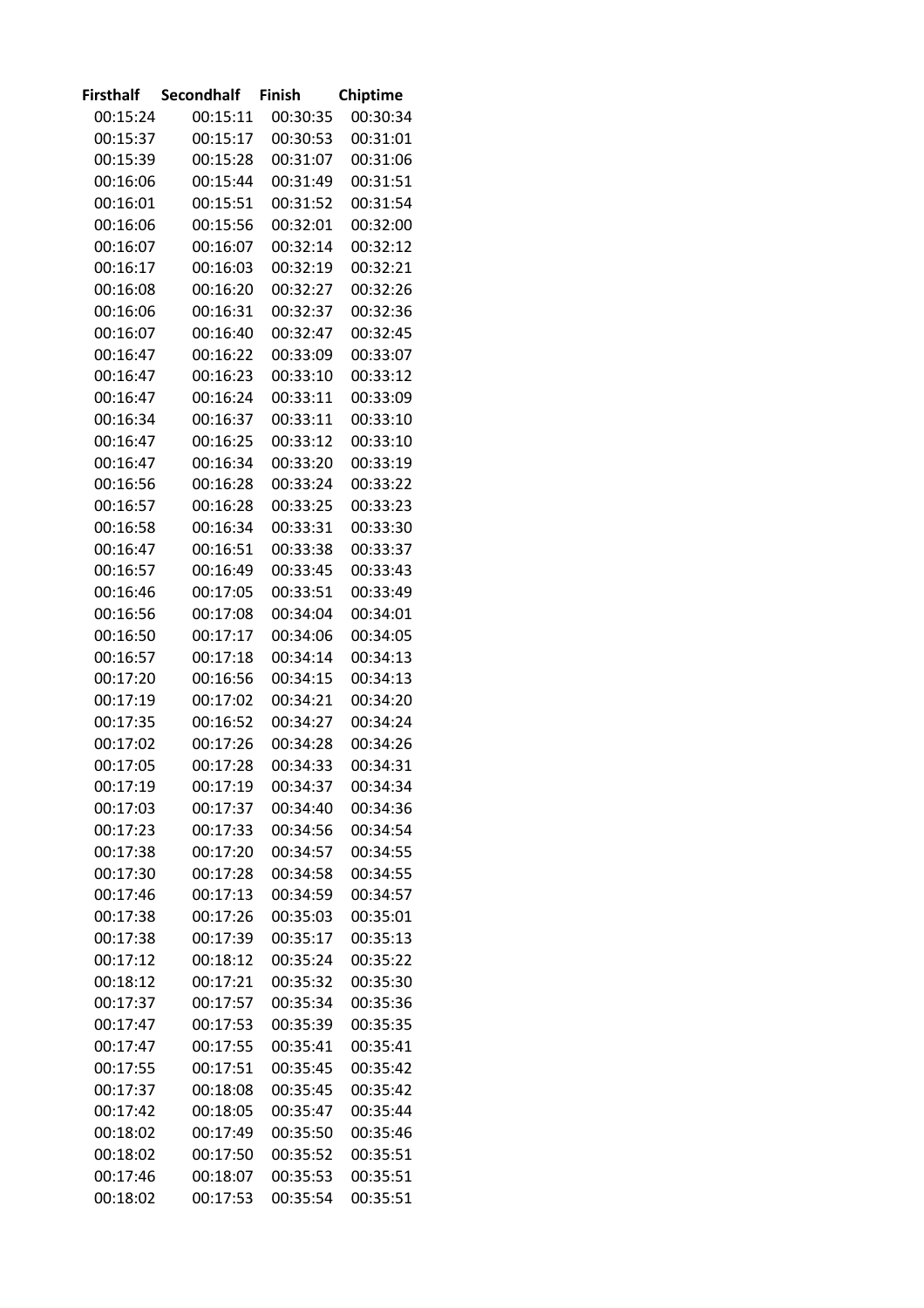| 00:18:06 | 00:18:01 | 00:36:07 | 00:36:01 |
|----------|----------|----------|----------|
| 00:17:45 | 00:18:26 | 00:36:11 | 00:36:08 |
| 00:18:08 | 00:18:09 | 00:36:17 | 00:36:14 |
| 00:17:59 | 00:18:22 | 00:36:20 | 00:36:18 |
| 00:17:57 | 00:18:26 | 00:36:23 | 00:36:20 |
| 00:17:45 | 00:18:42 | 00:36:27 | 00:36:22 |
| 00:18:16 | 00:18:15 | 00:36:31 | 00:36:28 |
| 00:18:16 | 00:18:22 | 00:36:37 | 00:36:35 |
| 00:18:03 | 00:18:39 | 00:36:42 | 00:36:39 |
| 00:18:17 | 00:18:26 | 00:36:43 | 00:36:41 |
| 00:18:35 | 00:18:13 | 00:36:47 | 00:36:44 |
| 00:18:12 | 00:18:39 | 00:36:50 | 00:36:47 |
| 00:18:33 | 00:18:18 | 00:36:50 | 00:36:47 |
| 00:18:23 | 00:18:38 | 00:37:00 | 00:36:57 |
| 00:18:21 | 00:18:41 | 00:37:01 | 00:36:58 |
| 00:18:42 | 00:18:20 | 00:37:01 | 00:36:55 |
| 00:18:17 | 00:18:47 | 00:37:03 | 00:36:59 |
| 00:18:49 | 00:18:16 | 00:37:05 | 00:36:54 |
| 00:18:44 | 00:18:22 | 00:37:06 | 00:37:04 |
| 00:18:41 | 00:18:31 | 00:37:12 | 00:36:58 |
| 00:18:28 | 00:18:53 | 00:37:20 | 00:37:17 |
| 00:18:46 | 00:18:37 | 00:37:22 | 00:37:15 |
| 00:19:08 | 00:18:16 | 00:37:23 | 00:37:14 |
| 00:18:38 | 00:18:46 | 00:37:24 | 00:37:20 |
| 00:18:35 | 00:18:51 | 00:37:26 | 00:37:22 |
| 00:18:34 | 00:18:53 | 00:37:27 | 00:37:25 |
| 00:18:56 | 00:18:33 | 00:37:28 | 00:37:22 |
| 00:18:45 | 00:18:46 | 00:37:30 | 00:37:27 |
| 00:18:44 | 00:18:46 | 00:37:30 | 00:37:28 |
| 00:18:45 | 00:18:47 | 00:37:31 | 00:37:28 |
| 00:18:36 | 00:18:57 | 00:37:33 | 00:37:30 |
| 00:19:05 | 00:18:29 | 00:37:34 | 00:37:26 |
| 00:18:49 | 00:18:47 | 00:37:35 | 00:37:33 |
| 00:18:37 | 00:19:00 | 00:37:36 | 00:37:33 |
| 00:18:21 | 00:19:19 | 00:37:39 | 00:37:36 |
| 00:18:58 | 00:18:42 | 00:37:39 | 00:37:37 |
| 00:18:55 | 00:18:45 | 00:37:40 | 00:37:34 |
| 00:19:07 | 00:18:34 | 00:37:41 | 00:37:34 |
| 00:18:51 | 00:18:52 | 00:37:43 | 00:37:40 |
| 00:18:44 | 00:19:01 | 00:37:45 | 00:37:43 |
| 00:18:38 | 00:19:10 | 00:37:47 | 00:37:45 |
| 00:18:45 | 00:19:06 | 00:37:51 | 00:37:43 |
| 00:18:47 | 00:19:06 | 00:37:52 | 00:37:49 |
| 00:19:06 | 00:18:47 | 00:37:52 | 00:37:51 |
| 00:19:08 | 00:18:46 | 00:37:53 | 00:37:48 |
| 00:18:39 | 00:19:16 | 00:37:55 | 00:37:51 |
| 00:19:02 | 00:18:55 | 00:37:57 | 00:37:47 |
| 00:18:54 | 00:19:07 | 00:38:01 | 00:37:57 |
| 00:19:09 | 00:18:54 | 00:38:02 | 00:37:51 |
| 00:19:06 | 00:18:57 | 00:38:03 | 00:37:55 |
| 00:18:51 | 00:19:18 | 00:38:09 | 00:38:01 |
| 00:19:06 | 00:19:04 | 00:38:10 | 00:38:06 |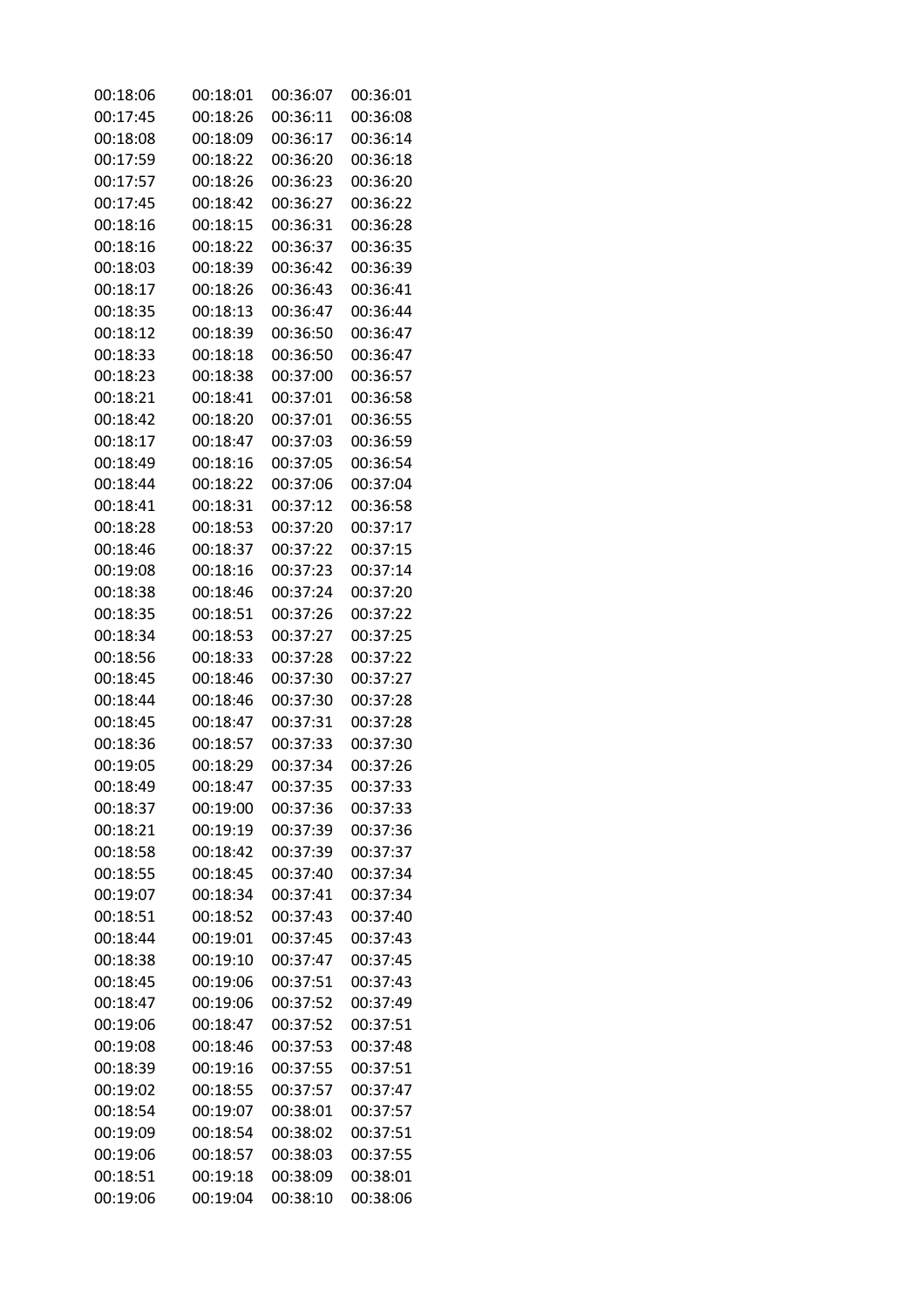| 00:19:31 | 00:18:39 | 00:38:10 | 00:38:07 |
|----------|----------|----------|----------|
| 00:19:31 | 00:18:44 | 00:38:14 | 00:38:10 |
| 00:19:10 | 00:19:19 | 00:38:28 | 00:38:22 |
| 00:19:07 | 00:19:24 | 00:38:31 | 00:38:25 |
| 00:18:57 | 00:19:35 | 00:38:31 | 00:38:25 |
| 00:19:19 | 00:19:16 | 00:38:35 | 00:38:30 |
| 00:18:47 | 00:19:54 | 00:38:40 | 00:38:38 |
| 00:19:26 | 00:19:19 | 00:38:45 | 00:38:38 |
| 00:19:01 | 00:19:45 | 00:38:46 | 00:38:42 |
| 00:19:03 | 00:19:46 | 00:38:49 | 00:38:46 |
| 00:19:34 | 00:19:16 | 00:38:50 | 00:38:39 |
| 00:19:34 | 00:19:17 | 00:38:51 | 00:38:46 |
| 00:19:47 | 00:19:05 | 00:38:52 | 00:38:41 |
| 00:19:41 | 00:19:11 | 00:38:52 | 00:38:48 |
| 00:19:24 | 00:19:29 | 00:38:53 | 00:38:33 |
| 00:19:41 | 00:19:13 | 00:38:54 | 00:38:32 |
| 00:19:42 | 00:19:13 | 00:38:55 | 00:38:46 |
| 00:19:28 | 00:19:28 | 00:38:55 | 00:38:51 |
| 00:19:44 | 00:19:13 | 00:38:57 | 00:38:53 |
| 00:20:21 | 00:18:39 | 00:39:00 | 00:38:40 |
| 00:19:34 | 00:19:28 | 00:39:01 | 00:38:55 |
| 00:19:54 | 00:19:08 | 00:39:01 | 00:38:55 |
| 00:19:33 | 00:19:35 | 00:39:08 | 00:39:02 |
| 00:19:29 | 00:19:40 | 00:39:08 | 00:39:03 |
| 00:19:47 | 00:19:24 | 00:39:11 | 00:39:05 |
| 00:19:02 | 00:20:14 | 00:39:15 | 00:39:09 |
| 00:20:20 | 00:18:59 | 00:39:18 | 00:39:02 |
| 00:19:32 | 00:19:48 | 00:39:20 | 00:39:15 |
| 00:19:53 | 00:19:27 | 00:39:20 | 00:39:13 |
| 00:19:46 | 00:19:36 | 00:39:21 | 00:39:17 |
| 00:19:31 | 00:19:52 | 00:39:22 | 00:39:18 |
| 00:20:02 | 00:19:21 | 00:39:23 | 00:39:16 |
| 00:19:49 | 00:19:36 | 00:39:24 | 00:39:21 |
| 00:19:36 | 00:19:50 | 00:39:26 | 00:39:17 |
| 00:19:32 | 00:19:54 | 00:39:26 | 00:39:23 |
| 00:19:51 | 00:19:36 | 00:39:27 | 00:39:17 |
| 00:19:59 | 00:19:29 | 00:39:28 | 00:39:13 |
| 00:19:30 | 00:20:00 | 00:39:29 | 00:39:26 |
| 00:19:30 | 00:19:59 | 00:39:29 | 00:39:23 |
| 00:19:58 | 00:19:34 | 00:39:32 | 00:39:27 |
| 00:19:36 | 00:19:58 | 00:39:34 | 00:39:30 |
| 00:20:01 | 00:19:35 | 00:39:35 | 00:39:28 |
| 00:19:52 | 00:19:44 | 00:39:36 | 00:39:31 |
| 00:20:07 | 00:19:33 | 00:39:39 | 00:39:32 |
| 00:20:07 | 00:19:33 | 00:39:40 | 00:39:32 |
| 00:19:36 | 00:20:05 | 00:39:41 | 00:39:37 |
| 00:20:06 | 00:19:37 | 00:39:43 | 00:39:34 |
| 00:20:06 | 00:19:37 | 00:39:43 | 00:39:34 |
| 00:20:03 | 00:19:41 | 00:39:44 | 00:39:34 |
| 00:20:15 | 00:19:30 | 00:39:45 | 00:39:39 |
| 00:19:37 | 00:20:12 | 00:39:48 | 00:39:39 |
| 00:20:13 | 00:19:40 | 00:39:53 | 00:39:49 |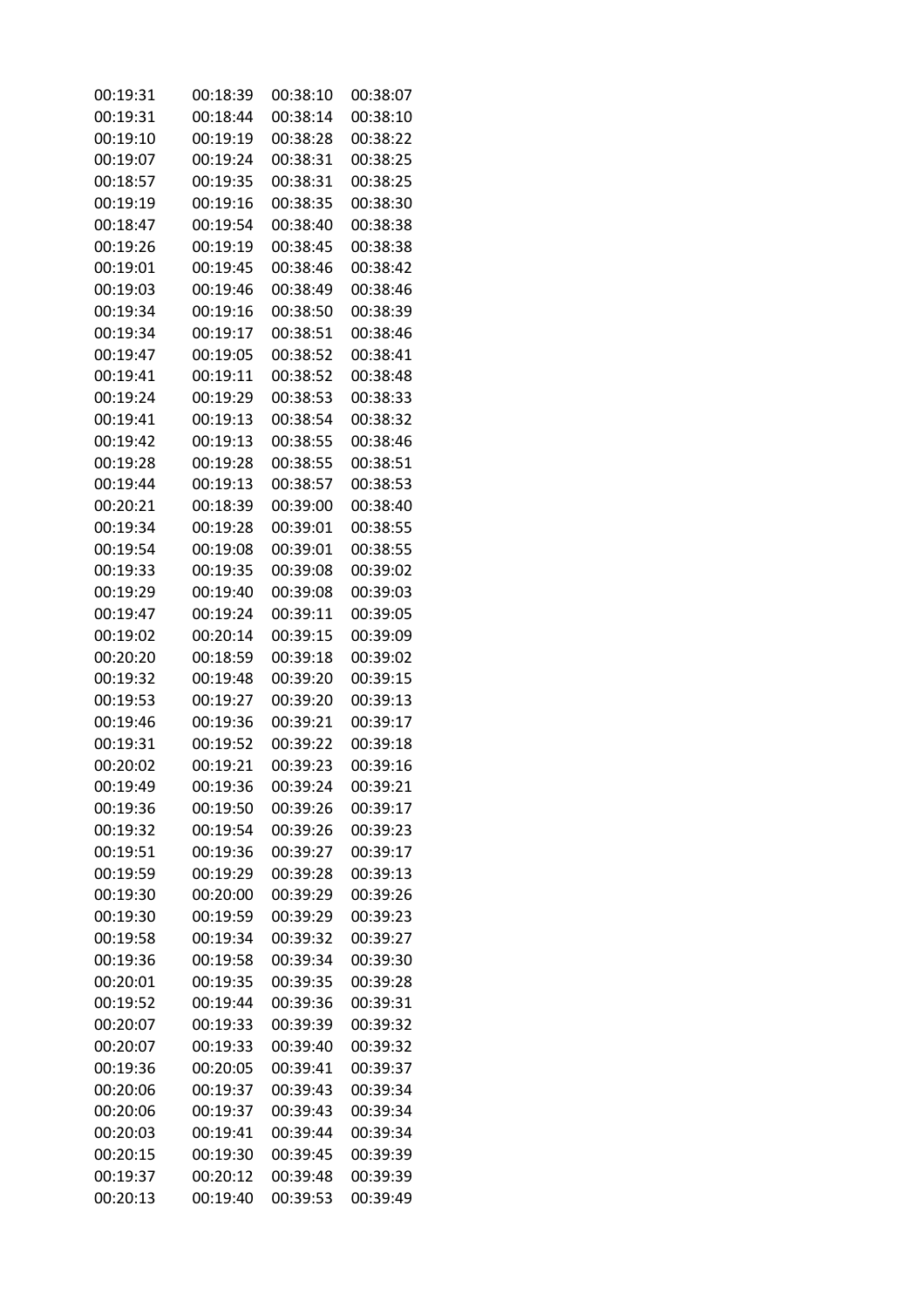| 00:19:30 | 00:20:24 | 00:39:53 | 00:39:49 |
|----------|----------|----------|----------|
| 00:19:57 | 00:19:59 | 00:39:55 | 00:39:49 |
| 00:20:09 | 00:19:52 | 00:40:00 | 00:39:48 |
| 00:20:13 | 00:19:48 | 00:40:00 | 00:39:55 |
| 00:20:10 | 00:19:52 | 00:40:02 | 00:39:55 |
| 00:20:11 | 00:19:52 | 00:40:02 | 00:39:56 |
| 00:20:23 | 00:19:41 | 00:40:04 | 00:39:57 |
| 00:20:04 | 00:20:02 | 00:40:05 | 00:39:58 |
| 00:20:07 | 00:20:00 | 00:40:06 | 00:40:04 |
| 00:19:56 | 00:20:11 | 00:40:07 | 00:39:58 |
| 00:20:03 | 00:20:07 | 00:40:10 | 00:39:56 |
| 00:19:50 | 00:20:21 | 00:40:11 | 00:40:04 |
| 00:19:53 | 00:20:23 | 00:40:15 | 00:40:09 |
| 00:20:25 | 00:19:56 | 00:40:20 | 00:40:16 |
| 00:20:29 | 00:20:01 | 00:40:29 | 00:40:20 |
| 00:20:10 | 00:20:20 | 00:40:29 | 00:40:16 |
| 00:19:33 | 00:20:58 | 00:40:31 | 00:40:27 |
| 00:20:07 | 00:20:25 | 00:40:32 | 00:40:19 |
| 00:20:06 | 00:20:27 | 00:40:33 | 00:40:25 |
| 00:20:20 | 00:20:15 | 00:40:35 | 00:40:27 |
| 00:20:26 | 00:20:12 | 00:40:37 | 00:40:32 |
| 00:20:37 | 00:20:01 | 00:40:38 | 00:40:35 |
| 00:20:22 | 00:20:16 | 00:40:38 | 00:40:26 |
| 00:20:14 | 00:20:27 | 00:40:41 | 00:40:35 |
| 00:20:34 | 00:20:09 | 00:40:42 | 00:40:34 |
| 00:20:35 | 00:20:08 | 00:40:42 | 00:40:18 |
| 00:20:12 | 00:20:32 | 00:40:44 | 00:40:40 |
| 00:20:22 | 00:20:26 | 00:40:47 | 00:40:44 |
| 00:20:26 | 00:20:21 | 00:40:47 | 00:40:37 |
| 00:20:29 | 00:20:19 | 00:40:48 | 00:40:38 |
| 00:20:33 | 00:20:17 | 00:40:50 | 00:40:44 |
| 00:20:07 | 00:20:44 | 00:40:50 | 00:40:46 |
| 00:20:34 | 00:20:17 | 00:40:51 | 00:40:43 |
| 00:20:09 | 00:20:42 | 00:40:51 | 00:40:40 |
| 00:20:41 | 00:20:10 | 00:40:51 | 00:40:36 |
| 00:20:18 | 00:20:34 | 00:40:52 | 00:40:36 |
| 00:20:36 | 00:20:19 | 00:40:54 | 00:40:49 |
| 00:20:34 | 00:20:22 | 00:40:56 | 00:40:46 |
| 00:20:13 | 00:20:45 | 00:40:57 | 00:40:50 |
| 00:20:35 | 00:20:24 | 00:40:58 | 00:40:54 |
| 00:20:25 | 00:20:35 | 00:41:00 | 00:40:54 |
| 00:20:34 | 00:20:28 | 00:41:01 | 00:40:56 |
| 00:20:05 | 00:20:57 | 00:41:01 | 00:40:53 |
| 00:20:48 | 00:20:16 | 00:41:03 | 00:40:30 |
| 00:20:25 | 00:20:41 | 00:41:05 | 00:40:59 |
| 00:20:25 | 00:20:42 | 00:41:06 | 00:41:01 |
| 00:20:05 | 00:21:05 | 00:41:09 | 00:41:04 |
| 00:20:34 | 00:20:39 | 00:41:12 | 00:41:02 |
| 00:20:38 | 00:20:38 | 00:41:16 | 00:41:09 |
| 00:20:35 | 00:20:44 | 00:41:18 | 00:41:13 |
| 00:20:09 | 00:21:11 | 00:41:20 | 00:41:12 |
| 00:20:40 | 00:20:41 | 00:41:20 | 00:41:15 |
|          |          |          |          |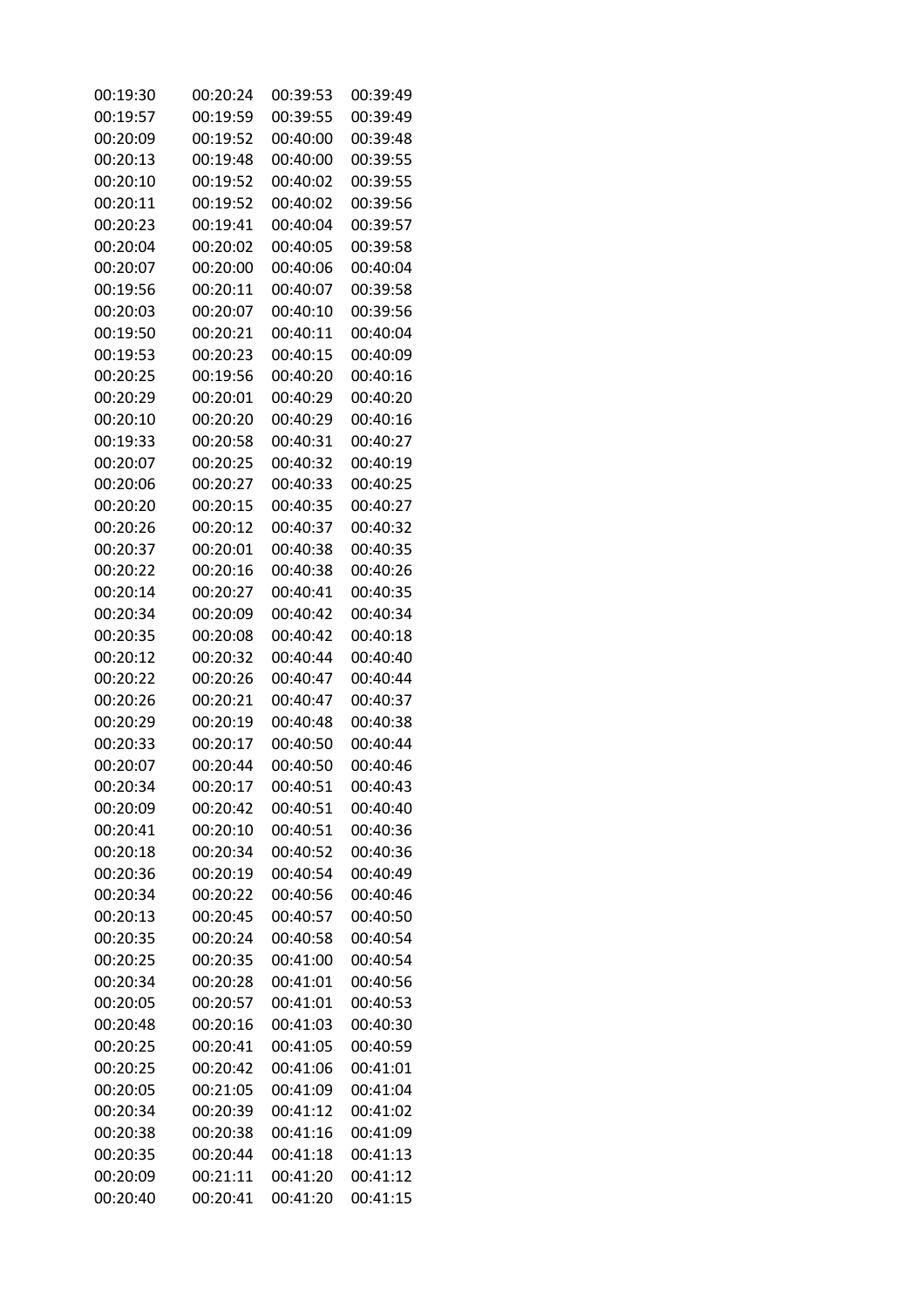| 00:20:59 | 00:20:23 | 00:41:22 | 00:41:13 |
|----------|----------|----------|----------|
| 00:20:02 | 00:21:29 | 00:41:31 | 00:41:28 |
| 00:20:33 | 00:21:01 | 00:41:33 | 00:41:30 |
| 00:20:57 | 00:20:38 | 00:41:34 | 00:41:20 |
| 00:21:25 | 00:20:15 | 00:41:40 | 00:41:21 |
| 00:20:35 | 00:21:06 | 00:41:41 | 00:41:33 |
| 00:20:58 | 00:20:44 | 00:41:41 | 00:41:14 |
| 00:20:37 | 00:21:07 | 00:41:43 | 00:41:28 |
| 00:20:26 | 00:21:22 | 00:41:48 | 00:41:38 |
| 00:21:11 | 00:20:38 | 00:41:48 | 00:41:40 |
| 00:20:39 | 00:21:12 | 00:41:51 | 00:41:41 |
| 00:20:59 | 00:20:55 | 00:41:53 | 00:41:40 |
| 00:20:33 | 00:21:21 | 00:41:54 | 00:41:51 |
| 00:20:30 | 00:21:28 | 00:41:57 | 00:41:49 |
| 00:20:54 | 00:21:05 | 00:41:58 | 00:41:48 |
| 00:21:34 | 00:20:30 | 00:42:03 | 00:41:37 |
| 00:20:57 | 00:21:07 | 00:42:04 | 00:41:57 |
| 00:21:31 | 00:20:34 | 00:42:04 | 00:41:54 |
| 00:20:48 | 00:21:19 | 00:42:06 | 00:42:03 |
| 00:21:12 | 00:20:59 | 00:42:11 | 00:42:01 |
| 00:21:24 | 00:20:48 | 00:42:12 | 00:41:44 |
| 00:20:30 | 00:21:45 | 00:42:15 | 00:41:57 |
| 00:20:28 | 00:21:49 | 00:42:16 | 00:42:10 |
| 00:21:01 | 00:21:17 | 00:42:18 | 00:42:13 |
| 00:21:01 | 00:21:19 | 00:42:19 | 00:42:12 |
| 00:21:55 | 00:20:26 | 00:42:20 | 00:41:47 |
| 00:20:58 | 00:21:22 | 00:42:20 | 00:42:10 |
| 00:22:14 | 00:20:07 | 00:42:20 | 00:41:51 |
| 00:21:35 | 00:20:46 | 00:42:20 | 00:41:56 |
| 00:21:53 | 00:20:28 | 00:42:21 | 00:42:05 |
| 00:21:12 | 00:21:18 | 00:42:29 | 00:42:22 |
| 00:22:03 | 00:20:28 | 00:42:31 | 00:41:59 |
| 00:21:13 | 00:21:21 | 00:42:34 | 00:42:24 |
| 00:20:38 | 00:21:57 | 00:42:34 | 00:42:28 |
| 00:21:00 | 00:21:38 | 00:42:38 | 00:42:30 |
| 00:20:39 | 00:22:01 | 00:42:39 | 00:42:34 |
| 00:21:23 | 00:21:23 | 00:42:46 | 00:42:38 |
| 00:22:05 | 00:20:47 | 00:42:52 | 00:42:28 |
| 00:20:57 | 00:21:57 | 00:42:54 | 00:42:50 |
| 00:22:46 | 00:20:11 | 00:42:56 | 00:42:41 |
| 00:21:35 | 00:21:23 | 00:42:57 | 00:42:50 |
| 00:21:22 | 00:21:43 | 00:43:04 | 00:42:51 |
| 00:21:37 | 00:21:30 | 00:43:06 | 00:42:26 |
| 00:21:05 | 00:22:01 | 00:43:06 | 00:42:58 |
| 00:21:17 | 00:21:52 | 00:43:08 | 00:43:01 |
| 00:21:50 | 00:21:20 | 00:43:10 | 00:42:56 |
| 00:21:39 | 00:21:33 | 00:43:12 | 00:42:58 |
| 00:21:41 | 00:21:38 | 00:43:19 | 00:43:09 |
| 00:21:58 | 00:21:22 | 00:43:20 | 00:43:09 |
| 00:21:35 | 00:21:49 | 00:43:24 | 00:43:16 |
| 00:21:57 | 00:21:27 | 00:43:24 | 00:43:13 |
| 00:21:54 | 00:21:31 | 00:43:25 | 00:43:04 |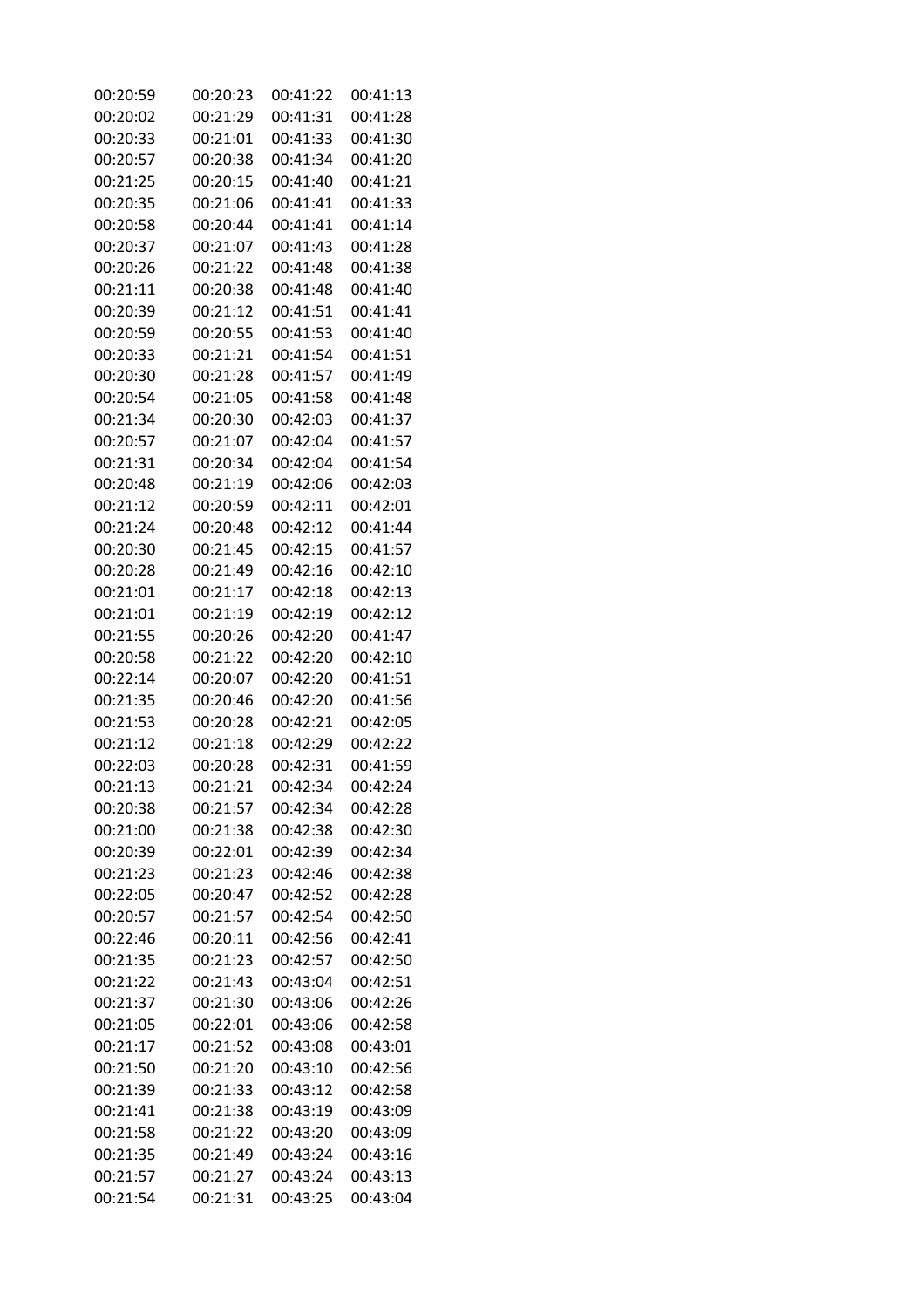| 00:21:57 | 00:21:31 | 00:43:27 | 00:43:18 |
|----------|----------|----------|----------|
| 00:20:56 | 00:22:33 | 00:43:29 | 00:43:13 |
| 00:21:48 | 00:21:42 | 00:43:29 | 00:43:10 |
| 00:22:06 | 00:21:25 | 00:43:30 | 00:42:59 |
| 00:22:16 | 00:21:16 | 00:43:31 | 00:43:13 |
| 00:21:39 | 00:21:56 | 00:43:35 | 00:43:27 |
| 00:21:51 | 00:21:47 | 00:43:38 | 00:43:30 |
| 00:21:32 | 00:22:08 | 00:43:40 | 00:43:31 |
| 00:21:43 | 00:22:00 | 00:43:42 | 00:43:35 |
| 00:21:54 | 00:21:52 | 00:43:46 | 00:43:38 |
| 00:21:32 | 00:22:17 | 00:43:49 | 00:43:36 |
| 00:22:44 | 00:21:06 | 00:43:49 | 00:43:32 |
| 00:22:21 | 00:21:34 | 00:43:55 | 00:43:33 |
| 00:21:08 | 00:22:48 | 00:43:56 | 00:43:52 |
| 00:21:56 | 00:22:03 | 00:43:58 | 00:43:44 |
| 00:22:04 | 00:21:55 | 00:43:58 | 00:43:39 |
| 00:21:14 | 00:22:48 | 00:44:01 | 00:43:44 |
| 00:22:25 | 00:21:38 | 00:44:02 | 00:43:39 |
| 00:22:36 | 00:21:30 | 00:44:05 | 00:43:51 |
| 00:22:37 | 00:21:39 | 00:44:16 | 00:43:54 |
| 00:22:23 | 00:21:55 | 00:44:17 | 00:43:45 |
| 00:21:55 | 00:22:24 | 00:44:19 | 00:44:11 |
| 00:22:36 | 00:21:47 | 00:44:23 | 00:44:09 |
| 00:22:07 | 00:22:17 | 00:44:24 | 00:44:14 |
| 00:21:57 | 00:22:29 | 00:44:25 | 00:44:19 |
| 00:22:01 | 00:22:25 | 00:44:26 | 00:44:19 |
| 00:22:30 | 00:21:57 | 00:44:27 | 00:44:05 |
| 00:22:34 | 00:21:54 | 00:44:28 | 00:43:53 |
| 00:22:13 | 00:22:16 | 00:44:28 | 00:44:17 |
| 00:22:21 | 00:22:08 | 00:44:28 | 00:44:19 |
| 00:22:08 | 00:22:27 | 00:44:34 | 00:44:23 |
| 00:22:18 | 00:22:17 | 00:44:35 | 00:44:26 |
| 00:22:37 | 00:21:59 | 00:44:36 | 00:43:55 |
| 00:21:58 | 00:22:41 | 00:44:39 | 00:44:27 |
| 00:22:21 | 00:22:22 | 00:44:43 | 00:43:56 |
| 00:22:27 | 00:22:17 | 00:44:44 | 00:44:34 |
| 00:22:26 | 00:22:24 | 00:44:49 | 00:44:38 |
| 00:22:15 | 00:22:35 | 00:44:50 | 00:44:39 |
| 00:22:15 | 00:22:35 | 00:44:50 | 00:44:39 |
| 00:22:46 | 00:22:05 | 00:44:50 | 00:44:35 |
| 00:22:54 | 00:21:59 | 00:44:52 | 00:44:28 |
| 00:22:25 | 00:22:34 | 00:44:58 | 00:44:50 |
| 00:22:39 | 00:22:21 | 00:44:59 | 00:44:36 |
| 00:22:47 | 00:22:13 | 00:45:00 | 00:44:34 |
| 00:22:18 | 00:22:44 | 00:45:01 | 00:44:47 |
| 00:22:53 | 00:22:09 | 00:45:02 | 00:44:38 |
| 00:22:26 | 00:22:38 | 00:45:04 | 00:44:50 |
| 00:22:30 | 00:22:36 | 00:45:05 | 00:44:57 |
| 00:23:30 | 00:21:38 | 00:45:08 | 00:44:43 |
| 00:23:06 | 00:22:04 | 00:45:10 | 00:44:55 |
| 00:23:03 | 00:22:09 | 00:45:11 | 00:44:38 |
| 00:22:42 | 00:22:33 | 00:45:14 | 00:45:06 |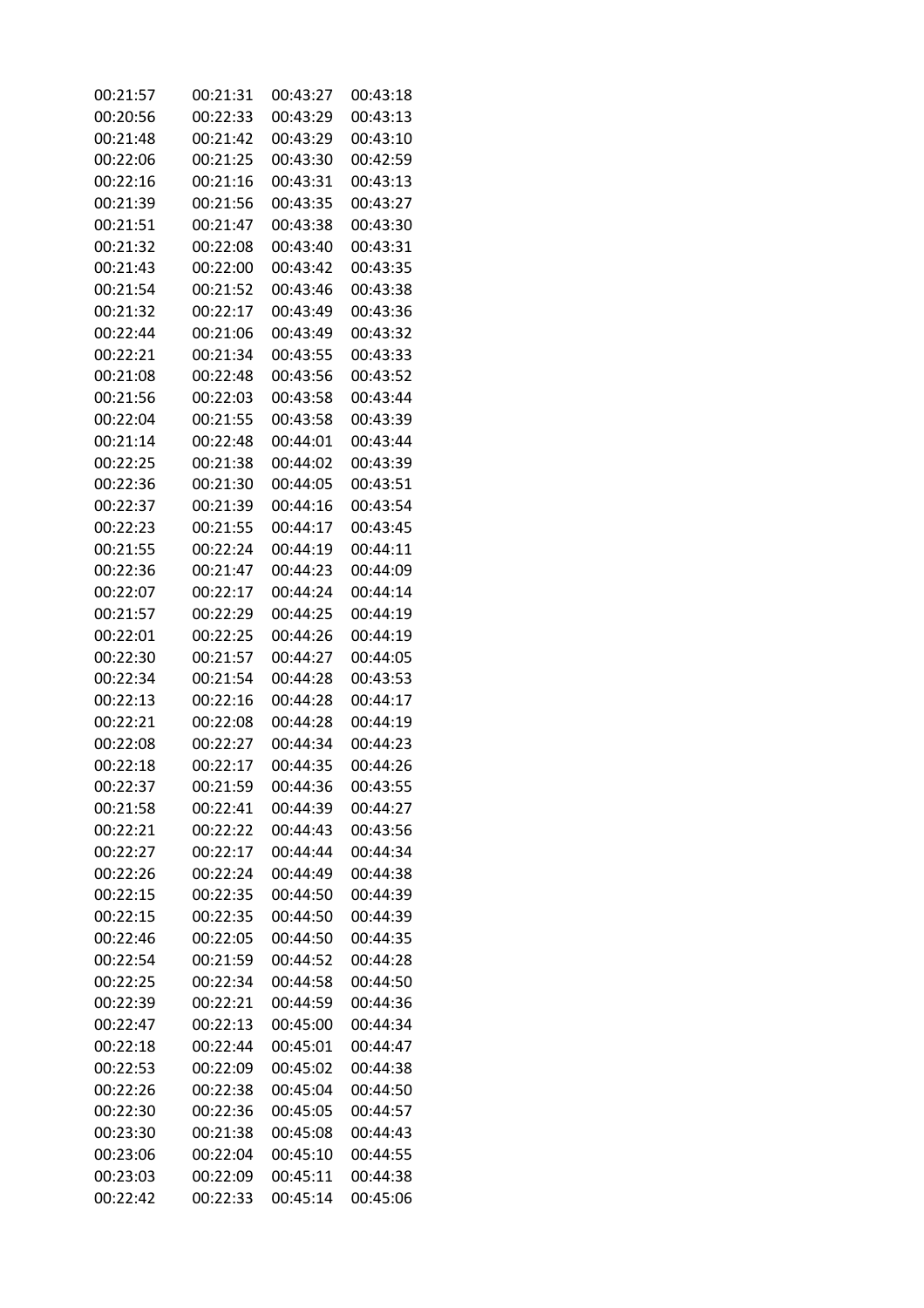| 00:22:23 | 00:22:55 | 00:45:18 | 00:45:13 |
|----------|----------|----------|----------|
| 00:22:51 | 00:22:32 | 00:45:23 | 00:45:05 |
| 00:22:50 | 00:22:37 | 00:45:27 | 00:45:09 |
| 00:21:45 | 00:23:45 | 00:45:29 | 00:45:24 |
| 00:22:17 | 00:23:14 | 00:45:31 | 00:45:23 |
| 00:22:46 | 00:22:48 | 00:45:34 | 00:45:19 |
| 00:41:42 | 00:03:53 | 00:45:35 | 00:45:16 |
| 00:22:52 | 00:22:50 | 00:45:42 | 00:45:27 |
| 00:41:46 | 00:04:02 | 00:45:47 | 00:45:25 |
| 00:22:55 | 00:22:55 | 00:45:50 | 00:45:30 |
| 00:22:52 | 00:23:00 | 00:45:51 | 00:45:37 |
| 00:22:02 | 00:23:50 | 00:45:52 | 00:45:44 |
| 00:23:09 | 00:22:47 | 00:45:56 | 00:45:43 |
| 00:21:55 | 00:24:03 | 00:45:57 | 00:45:45 |
| 00:22:33 | 00:23:28 | 00:46:01 | 00:45:54 |
| 00:22:35 | 00:23:27 | 00:46:02 | 00:45:40 |
| 00:23:20 | 00:22:44 | 00:46:04 | 00:45:47 |
| 00:23:00 | 00:23:06 | 00:46:06 | 00:45:57 |
| 00:23:14 | 00:22:56 | 00:46:10 | 00:45:35 |
| 00:23:32 | 00:22:39 | 00:46:10 | 00:45:55 |
| 00:23:31 | 00:22:40 | 00:46:11 | 00:45:56 |
| 00:23:14 | 00:22:59 | 00:46:12 | 00:46:05 |
| 00:22:20 | 00:23:59 | 00:46:18 | 00:46:05 |
| 00:22:59 | 00:23:20 | 00:46:19 | 00:46:04 |
| 00:23:16 | 00:23:04 | 00:46:20 | 00:46:02 |
| 00:23:21 | 00:23:00 | 00:46:21 | 00:46:11 |
| 00:23:27 | 00:22:54 | 00:46:21 | 00:46:06 |
| 00:23:22 | 00:23:04 | 00:46:25 | 00:46:04 |
| 00:23:26 | 00:23:01 | 00:46:26 | 00:45:27 |
| 00:23:23 | 00:23:05 | 00:46:27 | 00:46:04 |
| 00:23:24 | 00:23:06 | 00:46:30 | 00:46:10 |
| 00:23:08 | 00:23:23 | 00:46:31 | 00:46:12 |
| 00:24:03 | 00:22:32 | 00:46:35 | 00:46:08 |
| 00:24:39 | 00:22:02 | 00:46:40 | 00:46:02 |
| 00:23:23 | 00:23:18 | 00:46:41 | 00:46:18 |
| 00:24:42 | 00:22:02 | 00:46:44 | 00:46:17 |
| 00:22:29 | 00:24:16 | 00:46:45 | 00:46:36 |
| 00:24:19 | 00:22:28 | 00:46:46 | 00:46:06 |
| 00:23:41 | 00:23:11 | 00:46:51 | 00:46:41 |
| 00:22:35 | 00:24:17 | 00:46:51 | 00:46:35 |
| 00:23:42 | 00:23:11 | 00:46:53 | 00:46:44 |
| 00:23:12 | 00:23:42 | 00:46:53 | 00:46:47 |
| 00:23:11 | 00:23:52 | 00:47:03 | 00:46:55 |
| 00:24:26 | 00:22:38 | 00:47:03 | 00:46:36 |
| 00:23:47 | 00:23:16 | 00:47:03 | 00:46:49 |
| 00:23:33 | 00:23:31 | 00:47:03 | 00:46:37 |
| 00:22:45 | 00:24:18 | 00:47:03 | 00:46:52 |
| 00:24:15 | 00:22:55 | 00:47:10 | 00:46:53 |
| 00:23:17 | 00:23:54 | 00:47:10 | 00:46:59 |
| 00:24:14 | 00:22:59 | 00:47:12 | 00:46:38 |
| 00:24:03 | 00:23:12 | 00:47:15 | 00:46:33 |
| 00:24:23 | 00:22:52 | 00:47:15 | 00:46:28 |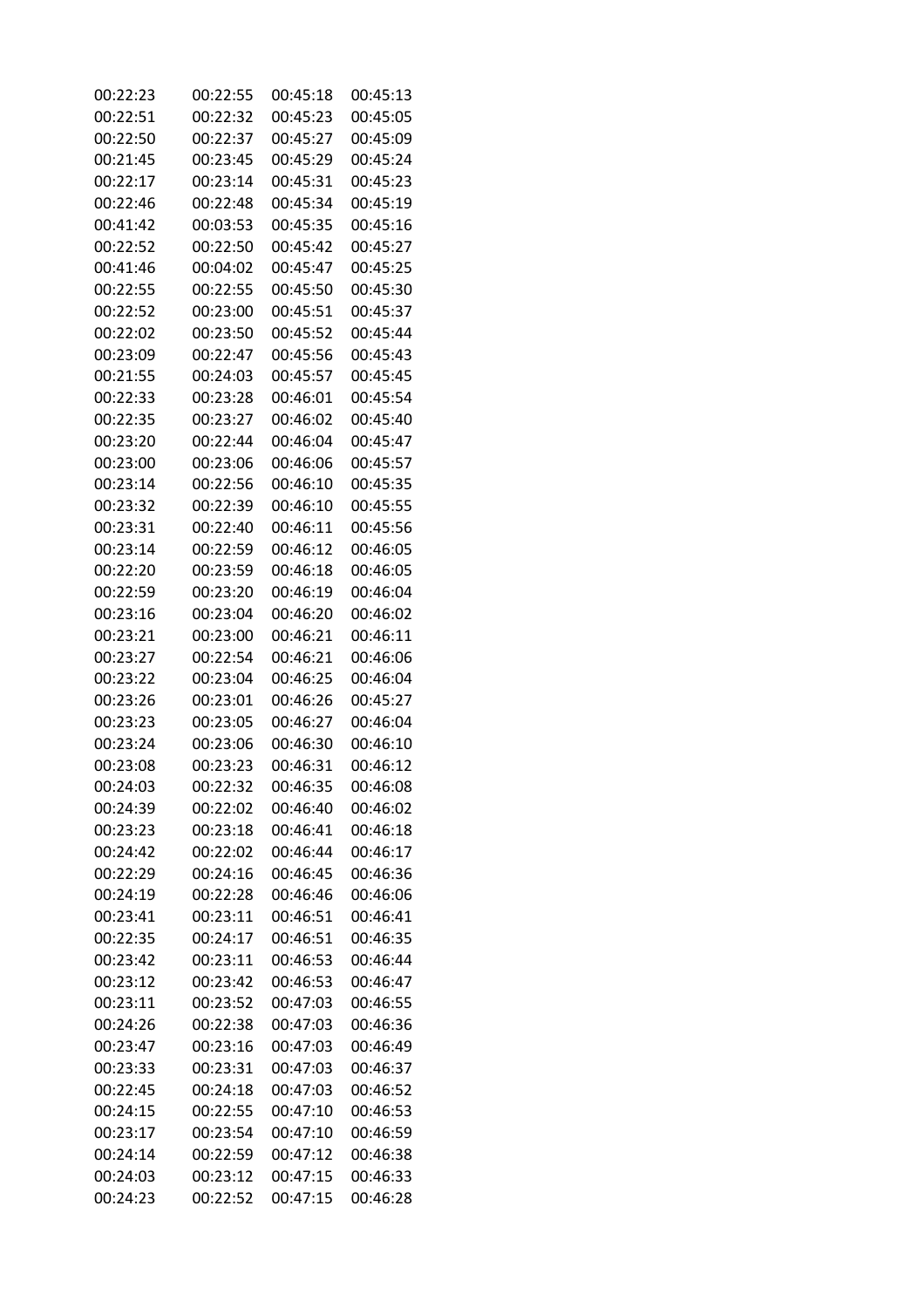| 00:23:04 | 00:24:18 | 00:47:21 | 00:47:09 |
|----------|----------|----------|----------|
| 00:24:23 | 00:23:01 | 00:47:23 | 00:46:58 |
| 00:24:07 | 00:23:20 | 00:47:27 | 00:47:15 |
| 00:23:56 | 00:23:33 | 00:47:29 | 00:47:01 |
| 00:24:01 | 00:23:29 | 00:47:30 | 00:47:20 |
| 00:24:02 | 00:23:29 | 00:47:30 | 00:47:07 |
| 00:23:29 | 00:24:05 | 00:47:33 | 00:47:17 |
| 00:24:25 | 00:23:14 | 00:47:38 | 00:47:19 |
| 00:24:32 | 00:23:08 | 00:47:40 | 00:46:57 |
| 00:23:34 | 00:24:07 | 00:47:41 | 00:47:27 |
| 00:23:53 | 00:23:49 | 00:47:42 | 00:46:48 |
| 00:23:49 | 00:23:55 | 00:47:43 | 00:47:30 |
| 00:24:23 | 00:23:22 | 00:47:45 | 00:47:20 |
| 00:25:00 | 00:22:50 | 00:47:49 | 00:47:26 |
| 00:23:39 | 00:24:12 | 00:47:51 | 00:47:33 |
| 00:24:08 | 00:23:45 | 00:47:52 | 00:47:34 |
| 00:24:17 | 00:23:37 | 00:47:53 | 00:47:23 |
| 00:23:47 | 00:24:08 | 00:47:55 | 00:47:35 |
| 00:23:56 | 00:24:00 | 00:47:56 | 00:47:44 |
| 00:24:43 | 00:23:20 | 00:48:02 | 00:47:47 |
| 00:23:52 | 00:24:13 | 00:48:05 | 00:47:45 |
| 00:24:24 | 00:23:44 | 00:48:08 | 00:47:53 |
| 00:23:56 | 00:24:16 | 00:48:12 | 00:47:57 |
| 00:24:48 | 00:23:27 | 00:48:15 | 00:47:40 |
| 00:24:48 | 00:23:27 | 00:48:15 | 00:47:40 |
| 00:24:40 | 00:23:36 | 00:48:16 | 00:47:49 |
| 00:24:10 | 00:24:09 | 00:48:19 | 00:48:09 |
| 00:24:20 | 00:24:01 | 00:48:21 | 00:48:01 |
| 00:24:25 | 00:23:57 | 00:48:21 | 00:47:41 |
| 00:25:02 | 00:23:27 | 00:48:29 | 00:47:52 |
| 00:24:21 | 00:24:13 | 00:48:34 | 00:48:15 |
| 00:24:14 | 00:24:24 | 00:48:37 | 00:48:33 |
| 00:24:15 | 00:24:24 | 00:48:39 | 00:48:17 |
| 00:24:14 | 00:24:27 | 00:48:41 | 00:48:24 |
| 00:24:29 | 00:24:13 | 00:48:41 | 00:48:20 |
| 00:24:18 | 00:24:23 | 00:48:41 | 00:48:07 |
| 00:24:56 | 00:23:48 | 00:48:44 | 00:47:54 |
| 00:23:51 | 00:24:55 | 00:48:46 | 00:48:40 |
| 00:25:05 | 00:23:43 | 00:48:47 | 00:47:56 |
| 00:24:48 | 00:24:01 | 00:48:48 | 00:48:29 |
| 00:25:14 | 00:23:44 | 00:48:58 | 00:48:11 |
| 00:24:26 | 00:24:32 | 00:48:58 | 00:48:31 |
| 00:25:06 | 00:23:55 | 00:49:00 | 00:48:01 |
| 00:25:12 | 00:23:50 | 00:49:01 | 00:48:34 |
| 00:24:36 | 00:24:26 | 00:49:01 | 00:48:44 |
| 00:25:01 | 00:24:02 | 00:49:02 | 00:47:53 |
| 00:25:12 | 00:23:54 | 00:49:05 | 00:48:49 |
| 00:24:50 | 00:24:16 | 00:49:06 | 00:48:38 |
| 00:25:06 | 00:24:01 | 00:49:07 | 00:48:54 |
| 00:24:40 | 00:24:30 | 00:49:09 | 00:48:46 |
| 00:24:50 | 00:24:22 | 00:49:12 | 00:48:38 |
| 00:24:55 | 00:24:20 | 00:49:14 | 00:48:46 |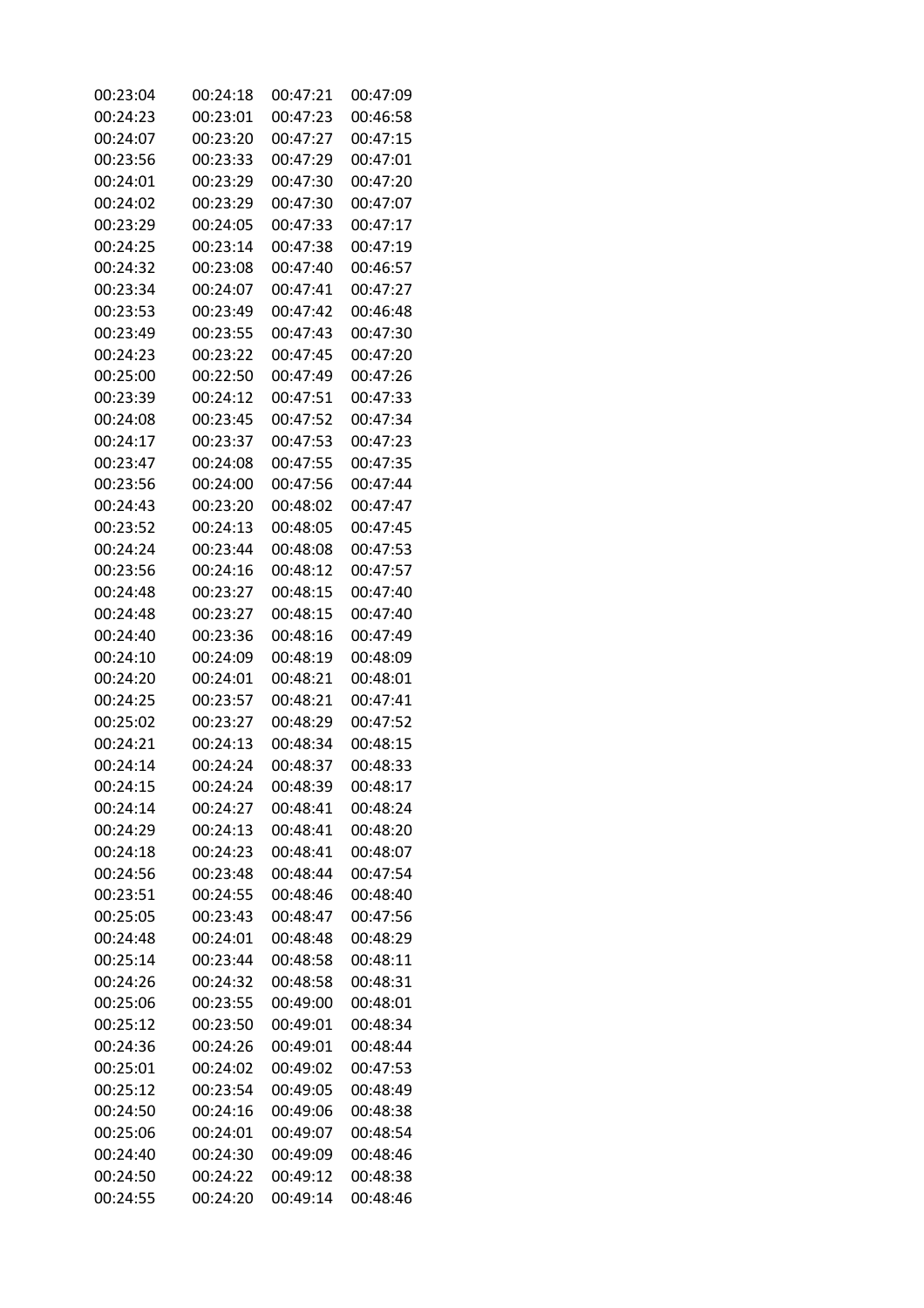| 00:25:30 | 00:23:48 | 00:49:17 | 00:48:25 |
|----------|----------|----------|----------|
| 00:24:08 | 00:25:11 | 00:49:19 | 00:49:08 |
| 00:24:57 | 00:24:24 | 00:49:20 | 00:48:59 |
| 00:24:46 | 00:24:37 | 00:49:22 | 00:48:35 |
| 00:25:36 | 00:23:50 | 00:49:25 | 00:48:50 |
| 00:24:31 | 00:24:56 | 00:49:27 | 00:49:15 |
| 00:24:50 | 00:24:42 | 00:49:31 | 00:49:14 |
| 00:25:51 | 00:23:44 | 00:49:34 | 00:49:06 |
| 00:24:12 | 00:25:23 | 00:49:35 | 00:49:24 |
| 00:25:15 | 00:24:21 | 00:49:36 | 00:49:03 |
| 00:24:46 | 00:24:53 | 00:49:39 | 00:49:26 |
| 00:25:11 | 00:24:29 | 00:49:39 | 00:49:24 |
| 00:24:59 | 00:24:42 | 00:49:40 | 00:49:10 |
| 00:24:54 | 00:24:46 | 00:49:40 | 00:49:27 |
| 00:24:47 | 00:24:54 | 00:49:40 | 00:49:20 |
| 00:25:11 | 00:24:30 | 00:49:41 | 00:49:11 |
| 00:24:11 | 00:25:31 | 00:49:41 | 00:49:30 |
| 00:24:51 | 00:24:54 | 00:49:44 | 00:49:25 |
| 00:25:15 | 00:24:29 | 00:49:44 | 00:49:12 |
| 00:24:50 | 00:24:56 | 00:49:45 | 00:48:44 |
| 00:25:03 | 00:24:43 | 00:49:46 | 00:49:27 |
| 00:25:16 | 00:24:32 | 00:49:48 | 00:49:16 |
| 00:24:59 | 00:24:49 | 00:49:48 | 00:49:04 |
| 00:25:29 | 00:24:23 | 00:49:52 | 00:49:18 |
| 00:25:16 | 00:24:40 | 00:49:55 | 00:49:22 |
| 00:25:05 | 00:24:52 | 00:49:56 | 00:49:44 |
| 00:24:17 | 00:25:40 | 00:49:56 | 00:49:43 |
| 00:24:43 | 00:25:14 | 00:49:57 | 00:49:42 |
| 00:25:11 | 00:24:53 | 00:50:03 | 00:49:49 |
| 00:25:09 | 00:24:57 | 00:50:06 | 00:49:43 |
| 00:25:29 | 00:24:39 | 00:50:08 | 00:49:39 |
| 00:25:02 | 00:25:06 | 00:50:08 | 00:50:00 |
| 00:24:47 | 00:25:23 | 00:50:10 | 00:49:36 |
| 00:26:14 | 00:24:00 | 00:50:13 | 00:49:51 |
| 00:25:00 | 00:25:18 | 00:50:17 | 00:50:06 |
| 00:24:52 | 00:25:27 | 00:50:19 | 00:49:59 |
| 00:25:43 | 00:24:37 | 00:50:19 | 00:49:57 |
| 00:26:07 | 00:24:13 | 00:50:20 | 00:49:42 |
| 00:25:43 | 00:24:40 | 00:50:23 | 00:49:53 |
| 00:25:11 | 00:25:12 | 00:50:23 | 00:50:08 |
| 00:26:13 | 00:24:12 | 00:50:25 | 00:50:02 |
| 00:25:57 | 00:24:30 | 00:50:26 | 00:49:39 |
| 00:26:01 | 00:24:27 | 00:50:27 | 00:50:18 |
| 00:26:01 | 00:24:27 | 00:50:27 | 00:50:18 |
| 00:25:02 | 00:25:27 | 00:50:28 | 00:50:08 |
| 00:24:58 | 00:25:31 | 00:50:29 | 00:49:57 |
| 00:25:39 | 00:24:52 | 00:50:30 | 00:50:09 |
| 00:26:31 | 00:24:06 | 00:50:37 | 00:49:53 |
| 00:26:00 | 00:24:41 | 00:50:40 | 00:50:06 |
| 00:26:19 | 00:24:24 | 00:50:42 | 00:49:54 |
| 00:24:55 | 00:25:48 | 00:50:43 | 00:50:25 |
| 00:25:30 | 00:25:16 | 00:50:45 | 00:50:21 |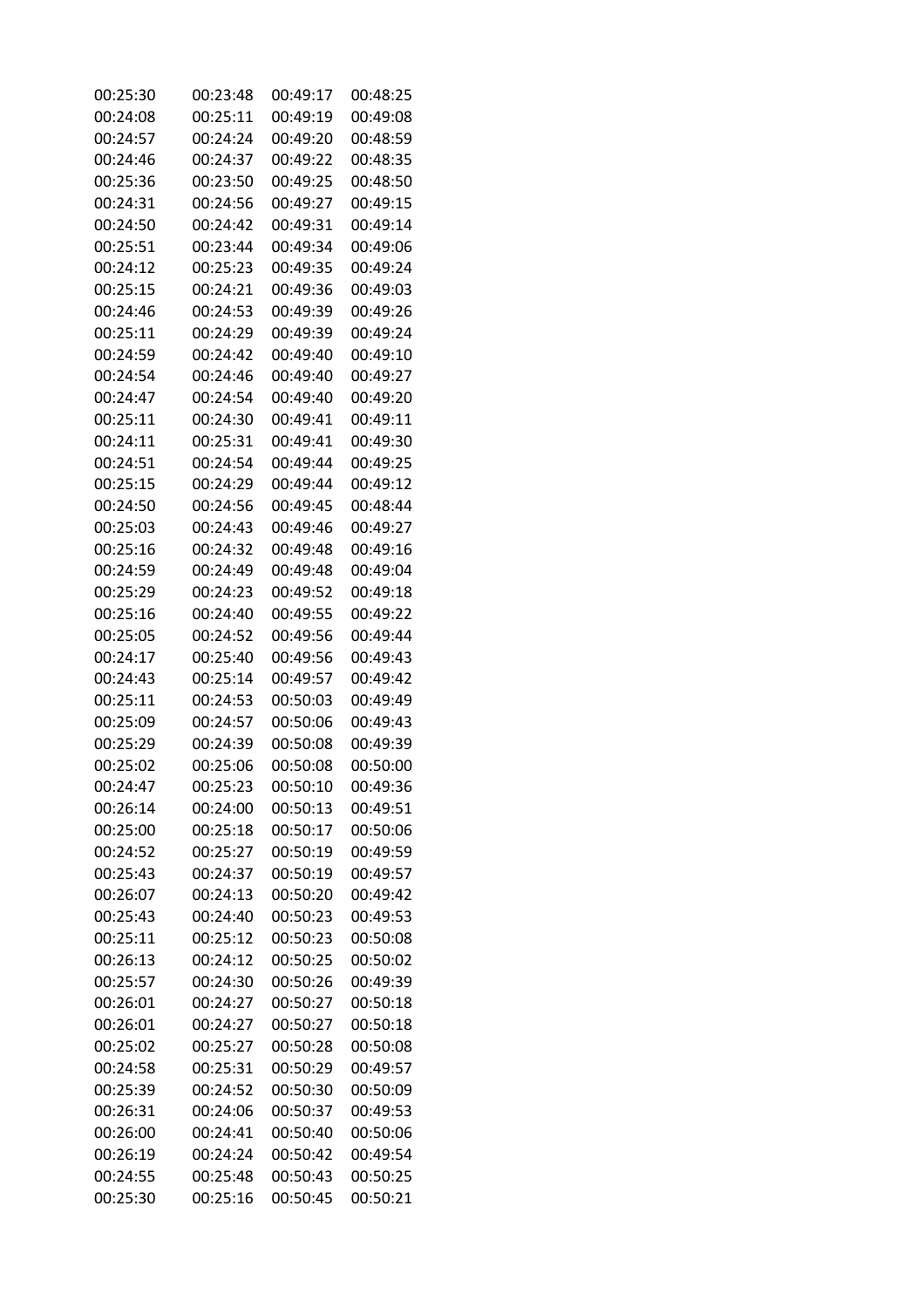| 00:25:43 | 00:25:12 | 00:50:55 | 00:50:26 |
|----------|----------|----------|----------|
| 00:24:09 | 00:26:50 | 00:50:59 | 00:50:47 |
| 00:25:35 | 00:25:25 | 00:50:59 | 00:50:46 |
| 00:26:05 | 00:24:56 | 00:51:00 | 00:50:40 |
| 00:25:27 | 00:25:35 | 00:51:01 | 00:50:48 |
| 00:25:07 | 00:26:00 | 00:51:07 | 00:50:54 |
| 00:24:32 | 00:26:40 | 00:51:11 | 00:50:53 |
| 00:26:30 | 00:24:45 | 00:51:15 | 00:50:56 |
| 00:25:32 | 00:25:46 | 00:51:17 | 00:50:31 |
| 00:25:58 | 00:25:20 | 00:51:17 | 00:50:44 |
| 00:25:51 | 00:25:29 | 00:51:20 | 00:50:47 |
| 00:25:48 | 00:25:34 | 00:51:21 | 00:50:45 |
| 00:25:54 | 00:25:28 | 00:51:22 | 00:50:58 |
| 00:26:55 | 00:24:31 | 00:51:26 | 00:50:46 |
| 00:26:44 | 00:24:44 | 00:51:28 | 00:50:53 |
| 00:26:44 | 00:24:44 | 00:51:28 | 00:50:54 |
| 00:26:12 | 00:25:17 | 00:51:28 | 00:51:01 |
| 00:26:03 | 00:25:38 | 00:51:40 | 00:51:09 |
| 00:26:03 | 00:25:38 | 00:51:40 | 00:51:10 |
| 00:26:02 | 00:25:39 | 00:51:41 | 00:51:25 |
| 00:25:40 | 00:26:03 | 00:51:43 | 00:51:19 |
| 00:26:20 | 00:25:27 | 00:51:46 | 00:51:07 |
| 00:25:39 | 00:26:07 | 00:51:46 | 00:51:10 |
| 00:26:02 | 00:25:45 | 00:51:47 | 00:51:04 |
| 00:25:10 | 00:26:38 | 00:51:48 | 00:51:43 |
| 00:25:10 | 00:26:38 | 00:51:48 | 00:51:43 |
| 00:26:12 | 00:25:39 | 00:51:51 | 00:51:13 |
| 00:26:17 | 00:25:35 | 00:51:52 | 00:51:15 |
| 00:26:26 | 00:25:28 | 00:51:53 | 00:51:06 |
| 00:25:23 | 00:26:30 | 00:51:53 | 00:51:44 |
| 00:26:45 | 00:25:16 | 00:52:01 | 00:51:36 |
| 00:26:27 | 00:25:35 | 00:52:01 | 00:51:13 |
| 00:24:32 | 00:27:30 | 00:52:02 | 00:51:49 |
| 00:26:05 | 00:26:03 | 00:52:07 | 00:51:45 |
| 00:26:00 | 00:26:08 | 00:52:08 | 00:51:30 |
| 00:26:53 | 00:25:18 | 00:52:11 | 00:51:38 |
| 00:25:20 | 00:26:52 | 00:52:12 | 00:51:56 |
| 00:25:28 | 00:26:45 | 00:52:12 | 00:51:54 |
| 00:26:02 | 00:26:10 | 00:52:12 | 00:51:35 |
| 00:24:39 | 00:27:35 | 00:52:13 | 00:51:56 |
| 00:26:22 | 00:25:57 | 00:52:19 | 00:51:57 |
| 00:25:55 | 00:26:26 | 00:52:21 | 00:51:59 |
| 00:26:11 | 00:26:11 | 00:52:22 | 00:52:01 |
| 00:27:16 | 00:25:08 | 00:52:24 | 00:52:09 |
| 00:26:40 | 00:25:46 | 00:52:25 | 00:52:06 |
| 00:26:36 | 00:25:52 | 00:52:27 | 00:52:12 |
| 00:26:25 | 00:26:04 | 00:52:29 | 00:51:57 |
| 00:27:04 | 00:25:27 | 00:52:31 | 00:51:38 |
| 00:26:57 | 00:25:36 | 00:52:33 | 00:51:38 |
| 00:26:36 | 00:25:58 | 00:52:34 | 00:52:21 |
| 00:26:34 | 00:26:01 | 00:52:34 | 00:52:17 |
| 00:25:25 | 00:27:11 | 00:52:35 | 00:52:17 |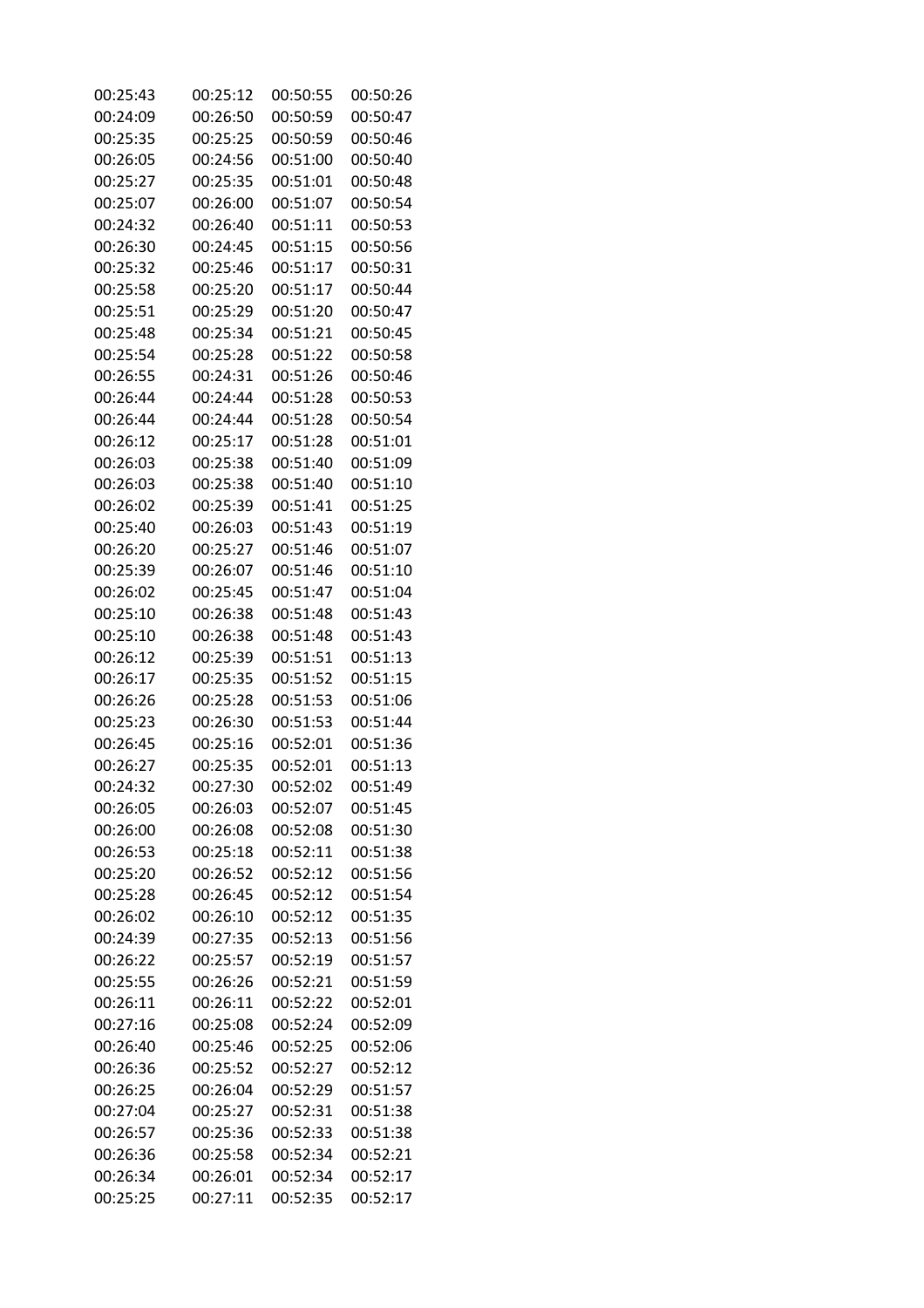| 00:27:04 | 00:25:32 | 00:52:36 | 00:52:10 |
|----------|----------|----------|----------|
| 00:25:45 | 00:26:54 | 00:52:38 | 00:52:29 |
| 00:26:26 | 00:26:14 | 00:52:39 | 00:52:13 |
| 00:27:18 | 00:25:23 | 00:52:41 | 00:52:12 |
| 00:26:29 | 00:26:14 | 00:52:43 | 00:52:17 |
| 00:26:04 | 00:26:42 | 00:52:46 | 00:52:28 |
| 00:27:19 | 00:25:29 | 00:52:47 | 00:52:13 |
| 00:26:16 | 00:26:31 | 00:52:47 | 00:52:22 |
| 00:25:13 | 00:27:36 | 00:52:49 | 00:52:18 |
| 00:26:49 | 00:26:05 | 00:52:53 | 00:52:23 |
| 00:26:27 | 00:26:28 | 00:52:55 | 00:52:26 |
| 00:25:41 | 00:27:16 | 00:52:56 | 00:52:38 |
| 00:26:22 | 00:26:38 | 00:53:00 | 00:52:38 |
| 00:25:04 | 00:27:59 | 00:53:02 | 00:52:40 |
| 00:26:25 | 00:26:39 | 00:53:03 | 00:52:43 |
| 00:28:28 | 00:24:40 | 00:53:08 | 00:52:18 |
| 00:27:32 | 00:25:37 | 00:53:08 | 00:52:44 |
| 00:26:15 | 00:26:54 | 00:53:09 | 00:52:46 |
| 00:26:57 | 00:26:16 | 00:53:12 | 00:53:00 |
| 00:26:57 | 00:26:20 | 00:53:16 | 00:52:37 |
| 00:27:18 | 00:26:04 | 00:53:22 | 00:52:52 |
| 00:26:06 | 00:27:19 | 00:53:25 | 00:53:09 |
| 00:27:21 | 00:26:08 | 00:53:29 | 00:53:09 |
| 00:26:23 | 00:27:07 | 00:53:30 | 00:53:20 |
| 00:27:55 | 00:25:38 | 00:53:32 | 00:53:10 |
| 00:27:17 | 00:26:16 | 00:53:32 | 00:52:46 |
| 00:26:06 | 00:27:29 | 00:53:34 | 00:53:24 |
| 00:26:34 | 00:27:00 | 00:53:34 | 00:53:16 |
| 00:26:11 | 00:27:25 | 00:53:35 | 00:53:11 |
| 00:27:41 | 00:25:55 | 00:53:35 | 00:53:10 |
| 00:26:55 | 00:26:42 | 00:53:36 | 00:52:56 |
| 00:26:28 | 00:27:11 | 00:53:39 | 00:53:20 |
| 00:28:27 | 00:25:12 | 00:53:39 | 00:53:06 |
| 00:26:54 | 00:26:47 | 00:53:41 | 00:52:49 |
| 00:27:43 | 00:26:05 | 00:53:47 | 00:52:51 |
| 00:25:44 | 00:28:06 | 00:53:50 | 00:53:27 |
| 00:26:50 | 00:27:05 | 00:53:54 | 00:53:29 |
| 00:27:07 | 00:26:48 | 00:53:54 | 00:53:33 |
| 00:26:33 | 00:27:24 | 00:53:56 | 00:53:13 |
| 00:26:50 | 00:27:11 | 00:54:01 | 00:53:18 |
| 00:28:06 | 00:26:02 | 00:54:08 | 00:53:18 |
| 00:26:40 | 00:27:32 | 00:54:11 | 00:53:53 |
| 00:27:20 | 00:26:52 | 00:54:11 | 00:53:51 |
| 00:26:22 | 00:27:52 | 00:54:13 | 00:53:42 |
| 00:26:22 | 00:27:52 | 00:54:14 | 00:53:42 |
| 00:28:09 | 00:26:06 | 00:54:14 | 00:53:47 |
| 00:27:35 | 00:26:40 | 00:54:15 | 00:54:00 |
| 00:27:08 | 00:27:10 | 00:54:17 | 00:53:56 |
| 00:27:29 | 00:26:49 | 00:54:18 | 00:53:53 |
| 00:27:14 | 00:27:06 | 00:54:20 | 00:53:53 |
| 00:27:14 | 00:27:07 | 00:54:20 | 00:53:54 |
| 00:27:11 | 00:27:11 | 00:54:21 | 00:53:54 |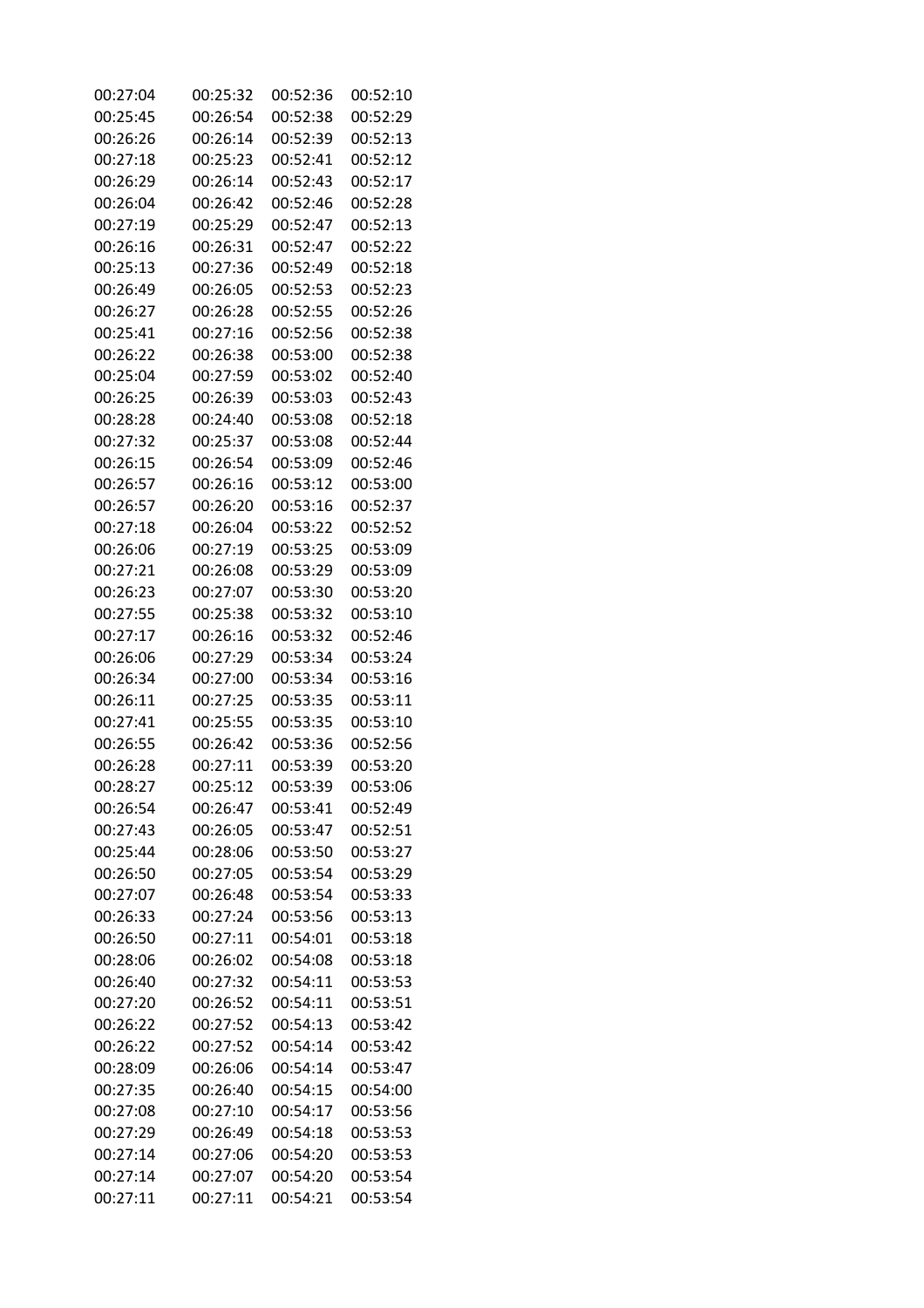| 00:27:20             | 00:27:02 | 00:54:22             | 00:53:51 |
|----------------------|----------|----------------------|----------|
| 00:49:57             | 00:04:28 | 00:54:25             | 00:53:55 |
|                      |          | 00:54:26             | 00:54:08 |
| 00:26:37             | 00:27:49 | 00:54:26             | 00:53:57 |
| 00:27:56             | 00:26:31 | 00:54:27             | 00:53:48 |
| 00:27:15             | 00:27:18 | 00:54:32             | 00:53:45 |
| 00:27:33             | 00:27:00 | 00:54:32             | 00:53:53 |
| 00:26:41             | 00:27:53 | 00:54:33             | 00:54:19 |
| 00:26:56             | 00:27:38 | 00:54:33             | 00:54:06 |
| 00:27:00             | 00:27:35 | 00:54:34             | 00:54:22 |
| 00:26:45             | 00:27:55 | 00:54:39             | 00:54:23 |
| 00:28:25             | 00:26:17 | 00:54:41             | 00:53:58 |
| 00:27:28             | 00:27:18 | 00:54:46             | 00:54:31 |
| 00:26:52             | 00:27:55 | 00:54:46             | 00:54:26 |
| 00:27:50             | 00:26:58 | 00:54:47             | 00:53:45 |
| 00:27:51             | 00:26:57 | 00:54:48             | 00:53:45 |
| 00:27:41             | 00:27:09 | 00:54:49             | 00:54:22 |
| 00:27:36             | 00:27:16 | 00:54:51             | 00:54:05 |
| 00:26:54             | 00:27:58 | 00:54:51             | 00:54:24 |
|                      |          |                      |          |
| 00:27:16<br>00:28:24 | 00:27:37 | 00:54:52<br>00:54:55 | 00:54:41 |
|                      | 00:26:31 |                      | 00:54:12 |
| 00:27:22             | 00:27:34 | 00:54:56             | 00:54:23 |
| 00:27:03             | 00:27:53 | 00:54:56             | 00:54:48 |
| 00:27:16             | 00:27:41 | 00:54:57             | 00:54:15 |
| 00:27:01             | 00:28:02 | 00:55:02             | 00:54:38 |
| 00:27:16             | 00:27:47 | 00:55:02             | 00:54:31 |
| 00:27:11             | 00:27:54 | 00:55:04             | 00:54:30 |
| 00:28:30             | 00:26:35 | 00:55:05             | 00:54:28 |
| 00:28:10             | 00:26:56 | 00:55:05             | 00:54:21 |
| 00:28:04             | 00:27:03 | 00:55:07             | 00:54:33 |
| 00:26:10             | 00:28:59 | 00:55:09             | 00:54:48 |
| 00:28:29             | 00:26:45 | 00:55:14             | 00:54:38 |
| 00:28:35             | 00:26:41 | 00:55:16             | 00:54:39 |
| 00:28:39             | 00:26:38 | 00:55:17             | 00:54:27 |
| 00:29:02             | 00:26:17 | 00:55:18             | 00:54:23 |
| 00:27:55             | 00:27:31 | 00:55:25             | 00:54:49 |
| 00:27:32             | 00:27:54 | 00:55:25             | 00:55:02 |
| 00:27:59             | 00:27:28 | 00:55:26             | 00:54:52 |
| 00:27:31             | 00:27:57 | 00:55:27             | 00:55:00 |
| 00:28:17             | 00:27:16 | 00:55:33             | 00:55:12 |
| 00:28:02             | 00:27:38 | 00:55:39             | 00:55:04 |
| 00:28:17             | 00:27:26 | 00:55:43             | 00:55:22 |
| 00:28:55             | 00:26:57 | 00:55:51             | 00:55:04 |
| 00:28:13             | 00:27:39 | 00:55:52             | 00:55:08 |
| 00:28:55             | 00:26:59 | 00:55:53             | 00:55:04 |
| 00:27:53             | 00:28:02 | 00:55:54             | 00:55:16 |
| 00:28:06             | 00:27:49 | 00:55:55             | 00:55:08 |
| 00:28:27             | 00:27:35 | 00:56:02             | 00:55:39 |
| 00:27:34             | 00:28:29 | 00:56:03             | 00:55:34 |
| 00:28:08             | 00:27:55 | 00:56:03             | 00:55:47 |
| 00:28:10             | 00:27:54 | 00:56:04             | 00:55:10 |
| 00:27:24             | 00:28:41 | 00:56:05             | 00:55:48 |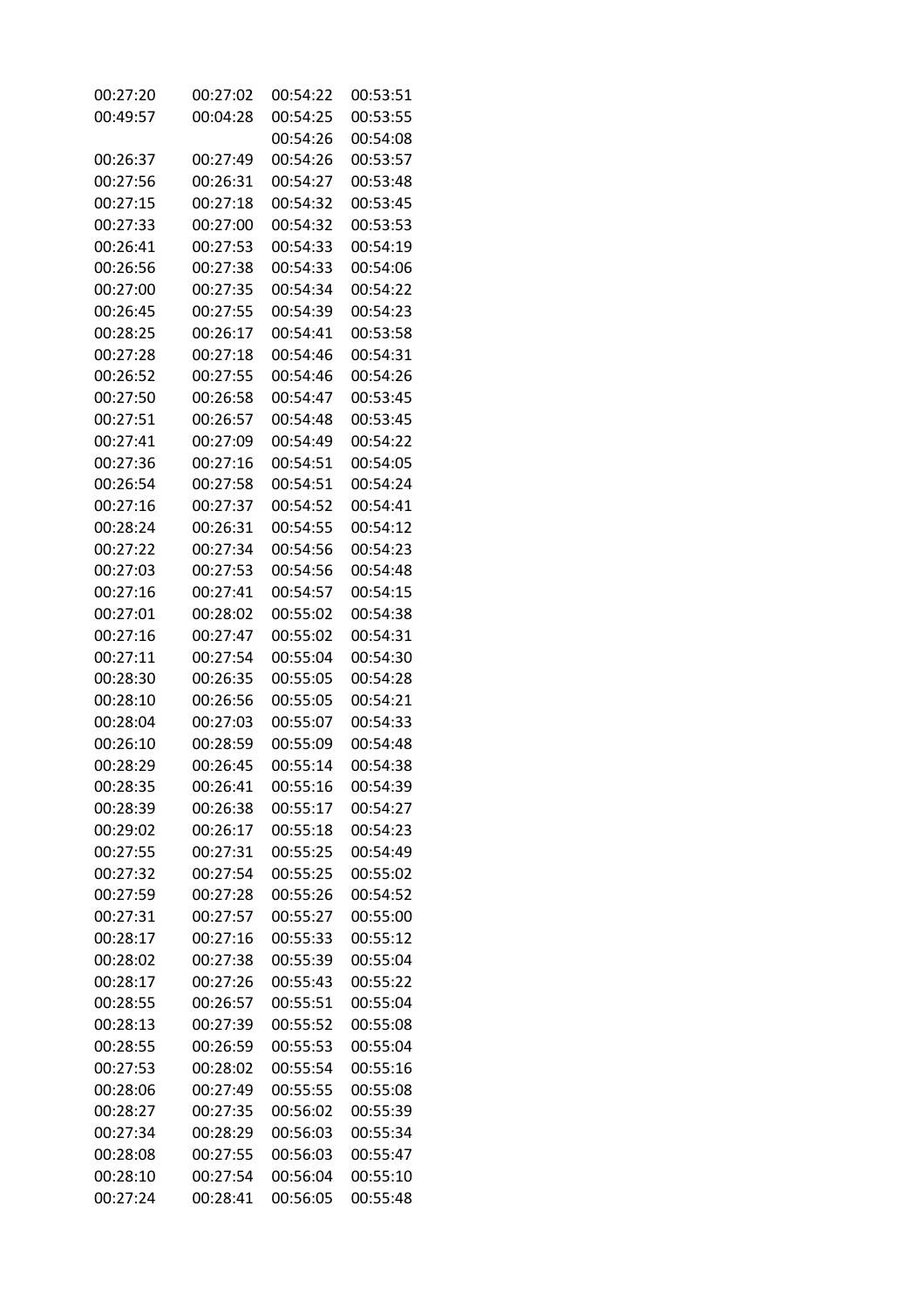| 00:28:41 | 00:27:25 | 00:56:05 | 00:55:51 |
|----------|----------|----------|----------|
| 00:28:34 | 00:27:33 | 00:56:07 | 00:55:38 |
| 00:28:05 | 00:28:02 | 00:56:07 | 00:55:58 |
| 00:28:43 | 00:27:25 | 00:56:08 | 00:55:29 |
| 00:27:35 | 00:28:43 | 00:56:18 | 00:55:57 |
| 00:27:04 | 00:29:15 | 00:56:18 | 00:56:10 |
| 00:28:33 | 00:27:46 | 00:56:19 | 00:55:55 |
| 00:27:48 | 00:28:34 | 00:56:21 | 00:55:53 |
| 00:27:30 | 00:28:52 | 00:56:22 | 00:55:51 |
| 00:28:21 | 00:28:03 | 00:56:24 | 00:56:06 |
| 00:29:09 | 00:27:16 | 00:56:25 | 00:55:49 |
| 00:28:29 | 00:28:03 | 00:56:32 | 00:55:57 |
| 00:27:24 | 00:29:09 | 00:56:32 | 00:56:15 |
| 00:28:14 | 00:28:19 | 00:56:33 | 00:56:09 |
| 00:28:43 | 00:27:52 | 00:56:34 | 00:56:22 |
| 00:28:26 | 00:28:09 | 00:56:34 | 00:56:09 |
| 00:29:08 | 00:27:32 | 00:56:40 | 00:56:10 |
| 00:27:37 | 00:29:06 | 00:56:42 | 00:55:42 |
| 00:28:33 | 00:28:10 | 00:56:43 | 00:56:31 |
| 00:28:38 | 00:28:06 | 00:56:44 | 00:56:01 |
| 00:28:28 | 00:28:18 | 00:56:45 | 00:56:32 |
| 00:28:15 | 00:28:32 | 00:56:47 | 00:56:11 |
| 00:28:24 | 00:28:25 | 00:56:48 | 00:56:36 |
| 00:28:38 | 00:28:12 | 00:56:49 | 00:56:05 |
| 00:28:04 | 00:28:48 | 00:56:52 | 00:56:16 |
| 00:28:12 | 00:28:46 | 00:56:57 | 00:56:43 |
| 00:28:37 | 00:28:23 | 00:56:59 | 00:56:33 |
| 00:28:20 | 00:28:40 | 00:57:00 | 00:56:45 |
| 00:28:55 | 00:28:05 | 00:57:00 | 00:56:29 |
| 00:28:14 | 00:28:51 | 00:57:04 | 00:56:39 |
| 00:29:13 | 00:27:54 | 00:57:06 | 00:56:33 |
| 00:28:32 | 00:28:36 | 00:57:07 | 00:56:27 |
| 00:28:42 | 00:28:30 | 00:57:11 | 00:56:51 |
| 00:29:47 | 00:27:26 | 00:57:13 | 00:56:28 |
| 00:27:53 | 00:29:21 | 00:57:13 | 00:56:31 |
| 00:29:09 | 00:28:05 | 00:57:14 | 00:56:41 |
| 00:28:19 | 00:28:55 | 00:57:14 | 00:57:02 |
| 00:27:50 | 00:29:26 | 00:57:15 | 00:56:43 |
| 00:28:13 | 00:29:04 | 00:57:16 | 00:56:33 |
| 00:28:53 | 00:28:25 | 00:57:18 | 00:57:00 |
| 00:28:06 | 00:29:14 | 00:57:19 | 00:57:06 |
| 00:28:50 | 00:28:30 | 00:57:20 | 00:56:32 |
| 00:29:13 | 00:28:08 | 00:57:21 | 00:56:35 |
| 00:29:21 | 00:28:02 | 00:57:22 | 00:56:53 |
| 00:29:46 | 00:27:38 | 00:57:23 | 00:56:43 |
| 00:28:17 | 00:29:08 | 00:57:24 | 00:57:12 |
| 00:29:04 | 00:28:21 | 00:57:25 | 00:57:05 |
| 00:28:24 | 00:29:02 | 00:57:26 | 00:57:21 |
| 00:28:32 | 00:28:55 | 00:57:26 | 00:56:40 |
| 00:28:21 | 00:29:10 | 00:57:30 | 00:57:13 |
| 00:27:51 | 00:29:42 | 00:57:33 | 00:57:04 |
| 00:28:36 | 00:28:58 | 00:57:33 | 00:57:03 |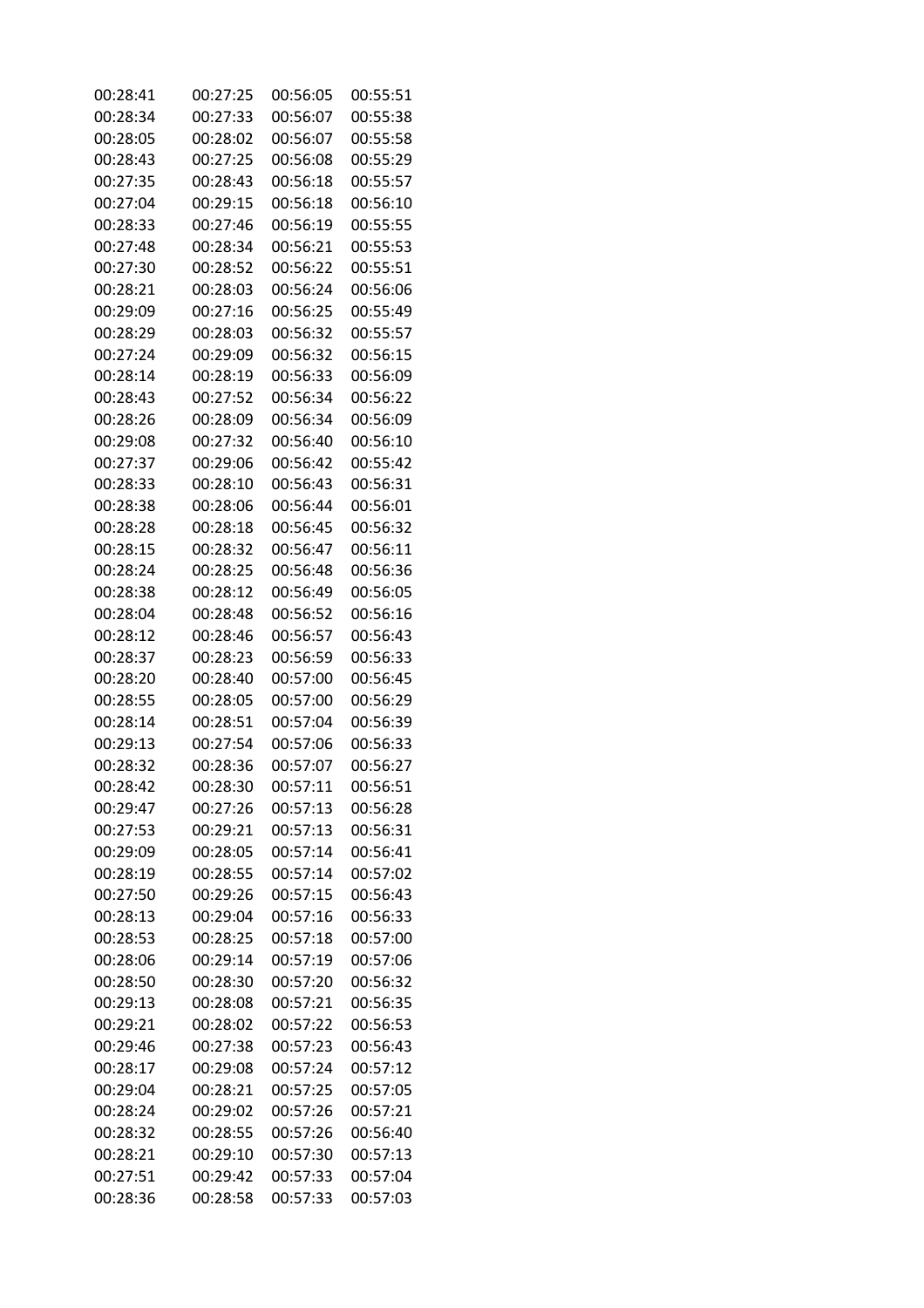| 00:27:12 | 00:30:23 | 00:57:34 | 00:57:23 |
|----------|----------|----------|----------|
| 00:28:19 | 00:29:18 | 00:57:37 | 00:57:04 |
| 00:28:21 | 00:29:17 | 00:57:38 | 00:56:51 |
| 00:29:33 | 00:28:07 | 00:57:40 | 00:56:59 |
| 00:29:32 | 00:28:08 | 00:57:40 | 00:56:51 |
| 00:28:27 | 00:29:15 | 00:57:41 | 00:57:24 |
| 00:30:06 | 00:27:37 | 00:57:42 | 00:57:13 |
| 00:29:06 | 00:28:38 | 00:57:44 | 00:57:06 |
| 00:29:04 | 00:28:56 | 00:58:00 | 00:57:34 |
| 00:29:07 | 00:28:55 | 00:58:02 | 00:57:10 |
| 00:29:17 | 00:28:46 | 00:58:03 | 00:57:50 |
| 00:29:18 | 00:28:46 | 00:58:03 | 00:57:51 |
| 00:29:19 | 00:28:48 | 00:58:06 | 00:57:34 |
| 00:29:38 | 00:28:31 | 00:58:09 | 00:57:17 |
| 00:28:44 | 00:29:25 | 00:58:09 | 00:57:21 |
| 00:29:05 | 00:29:05 | 00:58:09 | 00:57:56 |
| 00:28:57 | 00:29:14 | 00:58:11 | 00:57:42 |
| 00:28:27 | 00:29:54 | 00:58:20 | 00:57:59 |
| 00:29:01 | 00:29:19 | 00:58:20 | 00:57:23 |
| 00:29:25 | 00:28:56 | 00:58:21 | 00:57:32 |
| 00:30:09 | 00:28:14 | 00:58:22 | 00:57:43 |
| 00:29:27 | 00:28:56 | 00:58:22 | 00:57:29 |
| 00:29:01 | 00:29:22 | 00:58:22 | 00:58:08 |
| 00:29:10 | 00:29:14 | 00:58:23 | 00:57:48 |
| 00:30:39 | 00:27:45 | 00:58:24 | 00:57:55 |
| 00:29:52 | 00:28:33 | 00:58:24 | 00:57:23 |
| 00:28:41 | 00:29:44 | 00:58:24 | 00:58:12 |
| 00:29:35 | 00:28:50 | 00:58:25 | 00:58:04 |
| 00:28:29 | 00:30:05 | 00:58:33 | 00:58:10 |
| 00:30:38 | 00:27:56 | 00:58:34 | 00:58:05 |
| 00:28:57 | 00:29:40 | 00:58:37 | 00:58:20 |
| 00:29:44 | 00:28:54 | 00:58:37 | 00:57:58 |
| 00:29:05 | 00:29:34 | 00:58:38 | 00:58:10 |
| 00:29:34 | 00:29:06 | 00:58:39 | 00:57:43 |
| 00:30:23 | 00:28:17 | 00:58:40 | 00:58:18 |
| 00:29:31 | 00:29:10 | 00:58:40 | 00:57:44 |
| 00:29:26 | 00:29:17 | 00:58:43 | 00:58:05 |
| 00:29:41 | 00:29:02 | 00:58:43 | 00:58:03 |
| 00:29:42 | 00:29:02 | 00:58:44 | 00:58:04 |
| 00:28:54 | 00:29:55 | 00:58:48 | 00:57:48 |
| 00:28:31 | 00:30:19 | 00:58:49 | 00:57:51 |
| 00:29:20 | 00:29:31 | 00:58:50 | 00:57:58 |
| 00:30:00 | 00:28:58 | 00:58:58 | 00:58:07 |
| 00:30:01 | 00:29:02 | 00:59:02 | 00:58:08 |
| 00:28:35 | 00:30:35 | 00:59:10 | 00:59:06 |
| 00:54:15 | 00:04:56 | 00:59:10 | 00:58:25 |
| 00:27:34 | 00:31:39 | 00:59:13 | 00:58:40 |
| 00:30:05 | 00:29:12 | 00:59:17 | 00:58:48 |
| 00:30:07 | 00:29:11 | 00:59:17 | 00:58:42 |
| 00:30:03 | 00:29:15 | 00:59:18 | 00:58:35 |
| 00:29:55 | 00:29:24 | 00:59:18 | 00:58:47 |
| 00:29:27 | 00:29:52 | 00:59:19 | 00:59:02 |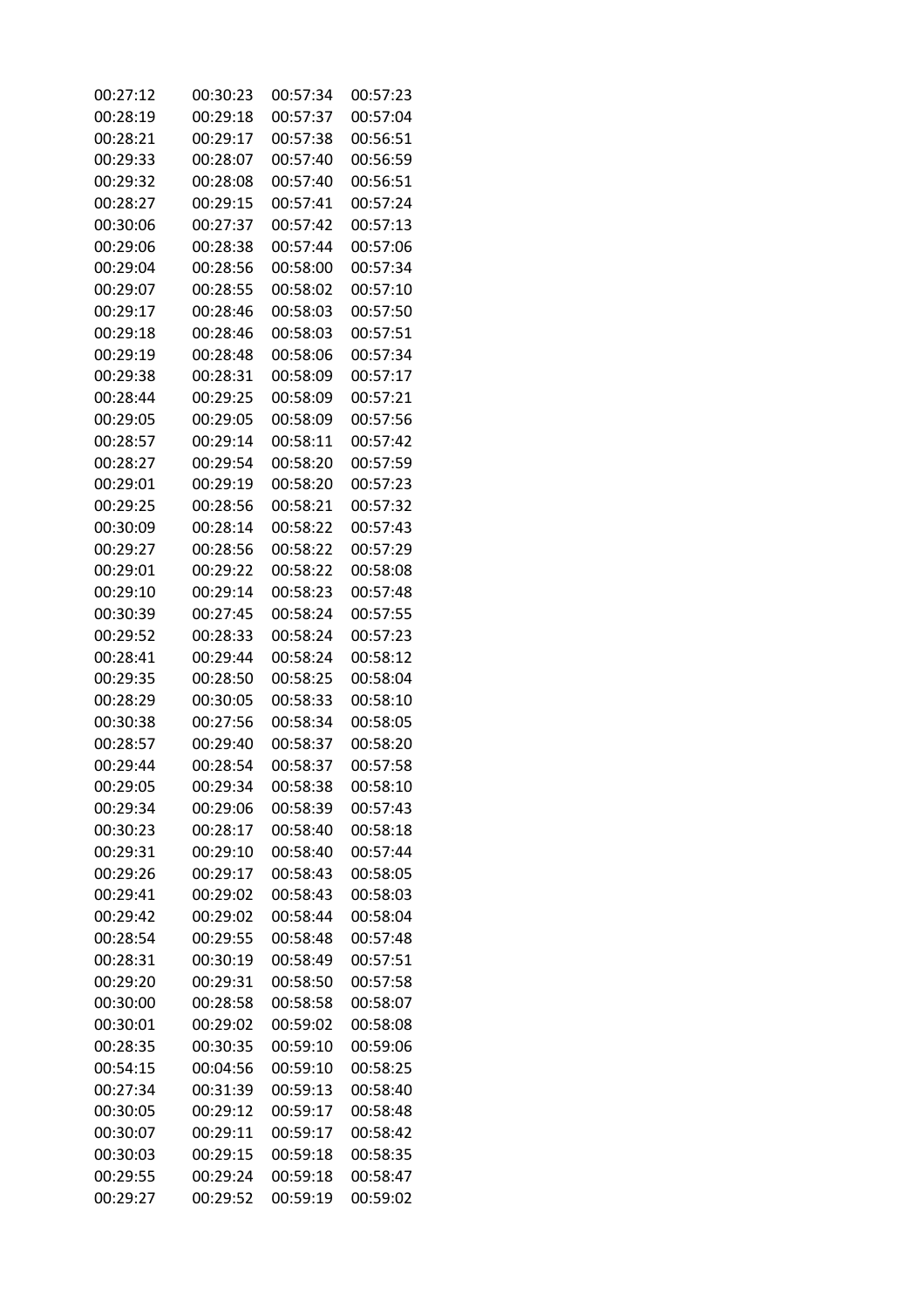| 00:28:25 | 00:30:59 | 00:59:23 | 00:59:07 |
|----------|----------|----------|----------|
| 00:29:12 | 00:30:15 | 00:59:26 | 00:59:13 |
| 00:29:03 | 00:30:25 | 00:59:28 | 00:59:01 |
| 00:29:03 | 00:30:25 | 00:59:28 | 00:59:02 |
| 00:30:08 | 00:29:22 | 00:59:29 | 00:58:59 |
| 00:30:39 | 00:28:51 | 00:59:30 | 00:58:59 |
| 00:28:29 | 00:31:02 | 00:59:30 | 00:58:55 |
| 00:29:06 | 00:30:28 | 00:59:34 | 00:59:14 |
| 00:31:41 | 00:27:54 | 00:59:34 | 00:58:45 |
| 00:30:37 | 00:28:59 | 00:59:36 | 00:58:54 |
| 00:30:52 | 00:28:44 | 00:59:36 | 00:58:35 |
| 00:30:09 | 00:29:40 | 00:59:49 | 00:59:10 |
| 00:30:28 | 00:29:22 | 00:59:49 | 00:58:51 |
| 00:29:26 | 00:30:31 | 00:59:57 | 00:59:33 |
|          |          | 00:59:58 | 00:59:58 |
| 00:30:14 | 00:29:50 | 01:00:04 | 00:59:44 |
| 00:29:24 | 00:30:41 | 01:00:04 | 00:59:00 |
| 00:31:04 | 00:29:04 | 01:00:08 | 00:59:22 |
| 00:29:06 | 00:31:04 | 01:00:10 | 00:59:35 |
| 00:31:28 | 00:28:47 | 01:00:14 | 00:59:25 |
| 00:29:50 | 00:30:28 | 01:00:18 | 00:59:37 |
| 00:30:21 | 00:29:58 | 01:00:19 | 00:59:45 |
| 00:30:17 | 00:30:03 | 01:00:19 | 00:59:52 |
| 00:29:48 | 00:30:37 | 01:00:25 | 01:00:01 |
| 00:30:38 | 00:29:52 | 01:00:29 | 00:59:39 |
| 00:30:12 | 00:30:20 | 01:00:31 | 00:59:49 |
| 00:30:25 | 00:30:11 | 01:00:35 | 00:59:53 |
| 00:30:36 | 00:30:02 | 01:00:38 | 01:00:18 |
| 00:30:36 | 00:30:09 | 01:00:45 | 01:00:25 |
| 00:31:35 | 00:29:12 | 01:00:46 | 01:00:07 |
| 00:30:29 | 00:30:25 | 01:00:54 | 00:59:55 |
| 00:30:27 | 00:30:28 | 01:00:54 | 01:00:11 |
| 00:30:52 | 00:30:06 | 01:00:57 | 01:00:07 |
| 00:30:57 | 00:30:02 | 01:00:58 | 01:00:18 |
| 00:29:54 | 00:31:05 | 01:00:58 | 01:00:18 |
| 00:30:10 | 00:30:49 | 01:00:58 | 01:00:16 |
| 00:31:48 | 00:29:11 | 01:00:59 | 01:00:22 |
| 00:31:11 | 00:29:50 | 01:01:01 | 01:00:17 |
| 00:30:05 | 00:30:56 | 01:01:01 | 01:00:32 |
| 00:32:05 | 00:29:03 | 01:01:08 | 01:00:08 |
| 00:30:15 | 00:30:57 | 01:01:12 | 01:00:53 |
| 00:30:16 | 00:30:58 | 01:01:13 | 01:00:53 |
| 00:32:06 | 00:29:09 | 01:01:14 | 01:00:15 |
| 00:30:55 | 00:30:20 | 01:01:15 | 01:00:44 |
| 00:32:07 | 00:29:11 | 01:01:18 | 01:00:24 |
| 00:30:35 | 00:30:46 | 01:01:20 | 01:00:54 |
| 00:27:23 | 00:34:07 | 01:01:30 | 01:01:17 |
| 00:30:56 | 00:30:36 | 01:01:31 | 01:01:00 |
| 00:30:10 | 00:31:25 | 01:01:34 | 01:00:37 |
| 00:29:59 | 00:31:37 | 01:01:35 | 01:01:20 |
| 00:31:44 | 00:29:53 | 01:01:36 | 01:00:54 |
| 00:30:16 | 00:31:23 | 01:01:39 | 01:01:22 |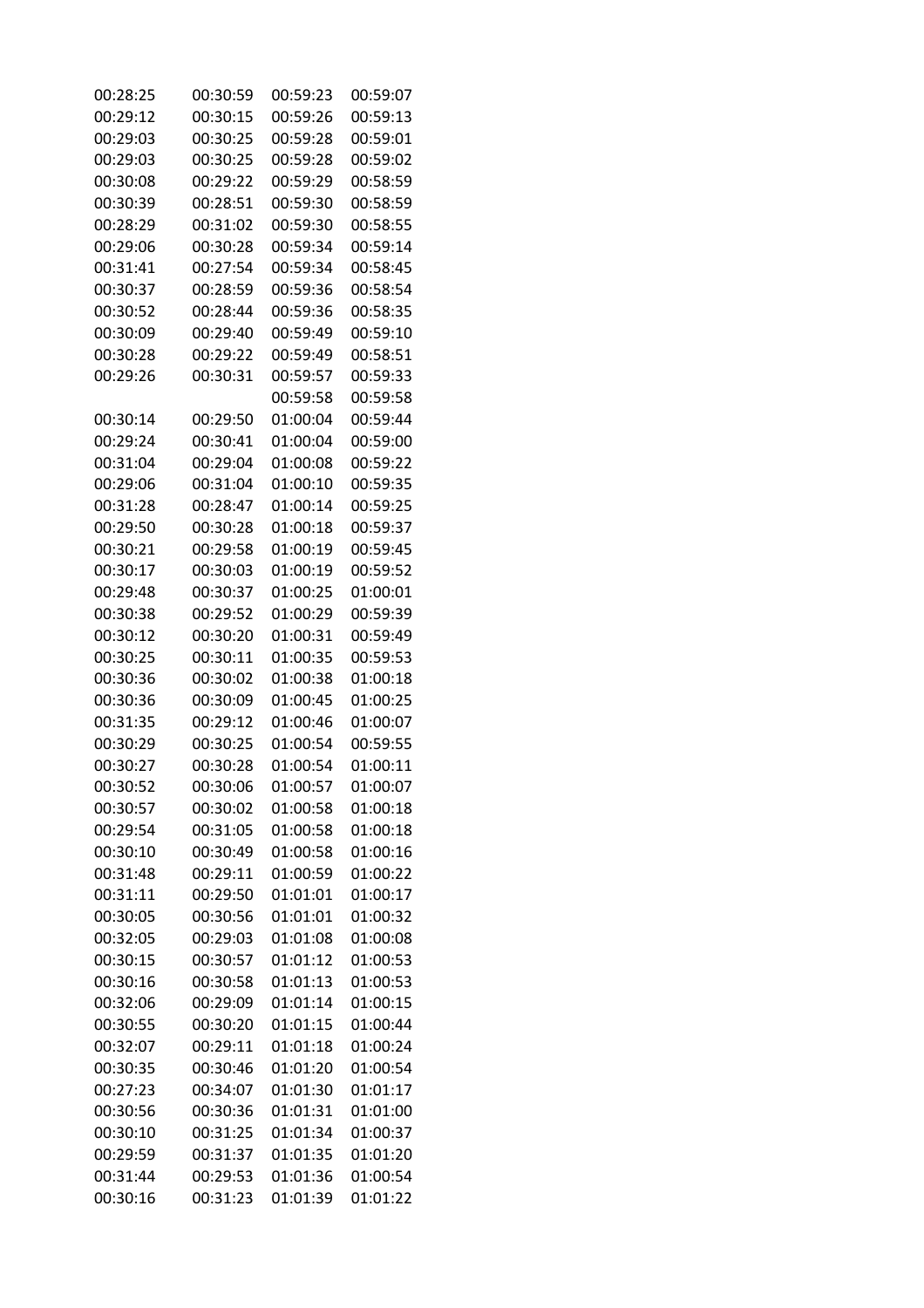| 00:32:03 | 00:29:40 | 01:01:42 | 01:01:00 |
|----------|----------|----------|----------|
| 00:30:54 | 00:30:54 | 01:01:47 | 01:00:55 |
| 00:31:48 | 00:30:06 | 01:01:53 | 01:00:58 |
| 00:32:25 | 00:29:29 | 01:01:54 | 01:01:00 |
| 00:32:26 | 00:29:29 | 01:01:55 | 01:01:00 |
| 00:31:55 | 00:30:04 | 01:01:59 | 01:01:05 |
| 00:31:58 | 00:30:16 | 01:02:13 | 01:01:48 |
| 00:30:59 | 00:31:15 | 01:02:14 | 01:01:21 |
| 00:30:49 | 00:31:30 | 01:02:18 | 01:01:57 |
| 00:57:18 | 00:05:01 | 01:02:18 | 01:01:56 |
| 00:32:55 | 00:29:25 | 01:02:20 | 01:02:00 |
| 00:31:21 | 00:31:00 | 01:02:20 | 01:01:37 |
| 00:31:05 | 00:31:18 | 01:02:22 | 01:01:54 |
| 00:28:32 | 00:33:56 | 01:02:28 | 01:02:11 |
| 00:32:08 | 00:30:21 | 01:02:29 | 01:01:34 |
| 00:31:31 | 00:31:10 | 01:02:41 | 01:02:11 |
| 00:31:40 | 00:31:13 | 01:02:53 | 01:02:12 |
| 00:32:16 | 00:30:39 | 01:02:54 | 01:02:00 |
| 00:31:52 | 00:31:04 | 01:02:56 | 01:02:18 |
| 00:32:01 | 00:30:56 | 01:02:56 | 01:02:13 |
| 00:29:44 | 00:33:14 | 01:02:57 | 01:02:16 |
| 00:31:00 | 00:31:58 | 01:02:58 | 01:02:16 |
| 00:31:53 | 00:31:06 | 01:02:58 | 01:02:20 |
| 00:30:58 | 00:32:03 | 01:03:01 | 01:02:44 |
| 00:33:01 | 00:30:02 | 01:03:03 | 01:02:27 |
| 00:31:49 | 00:31:15 | 01:03:04 | 01:02:14 |
| 00:31:24 | 00:31:42 | 01:03:06 | 01:02:29 |
| 00:31:56 | 00:31:11 | 01:03:06 | 01:02:19 |
| 00:31:50 | 00:31:19 | 01:03:08 | 01:02:21 |
| 00:31:20 | 00:31:50 | 01:03:09 | 01:02:38 |
| 00:32:45 | 00:30:25 | 01:03:10 | 01:02:26 |
| 00:31:40 | 00:31:32 | 01:03:12 | 01:02:31 |
| 00:31:03 | 00:32:13 | 01:03:15 | 01:02:16 |
| 00:31:27 | 00:31:51 | 01:03:18 | 01:02:46 |
| 00:30:48 | 00:32:31 | 01:03:18 | 01:02:53 |
| 00:32:00 | 00:31:20 | 01:03:19 | 01:02:33 |
| 00:30:43 | 00:32:40 | 01:03:22 | 01:02:38 |
| 00:32:11 | 00:31:15 | 01:03:25 | 01:03:00 |
| 00:32:28 | 00:30:59 | 01:03:27 | 01:02:38 |
| 00:32:29 | 00:31:01 | 01:03:30 | 01:02:41 |
| 00:32:17 | 00:31:14 | 01:03:30 | 01:02:42 |
| 00:31:47 | 00:31:52 | 01:03:38 | 01:03:19 |
| 00:31:46 | 00:31:54 | 01:03:40 | 01:03:13 |
| 00:32:43 | 00:31:02 | 01:03:45 | 01:02:53 |
| 00:31:48 | 00:32:01 | 01:03:48 | 01:02:53 |
| 00:58:30 | 00:05:26 | 01:03:56 | 01:03:07 |
| 00:31:41 | 00:32:24 | 01:04:04 | 01:03:26 |
| 00:32:25 | 00:31:49 | 01:04:13 | 01:03:46 |
| 00:32:24 | 00:31:50 | 01:04:14 | 01:03:48 |
| 00:32:21 | 00:31:59 | 01:04:20 | 01:03:28 |
| 00:32:21 | 00:32:00 | 01:04:20 | 01:03:29 |
| 00:33:26 | 00:31:00 | 01:04:26 | 01:03:28 |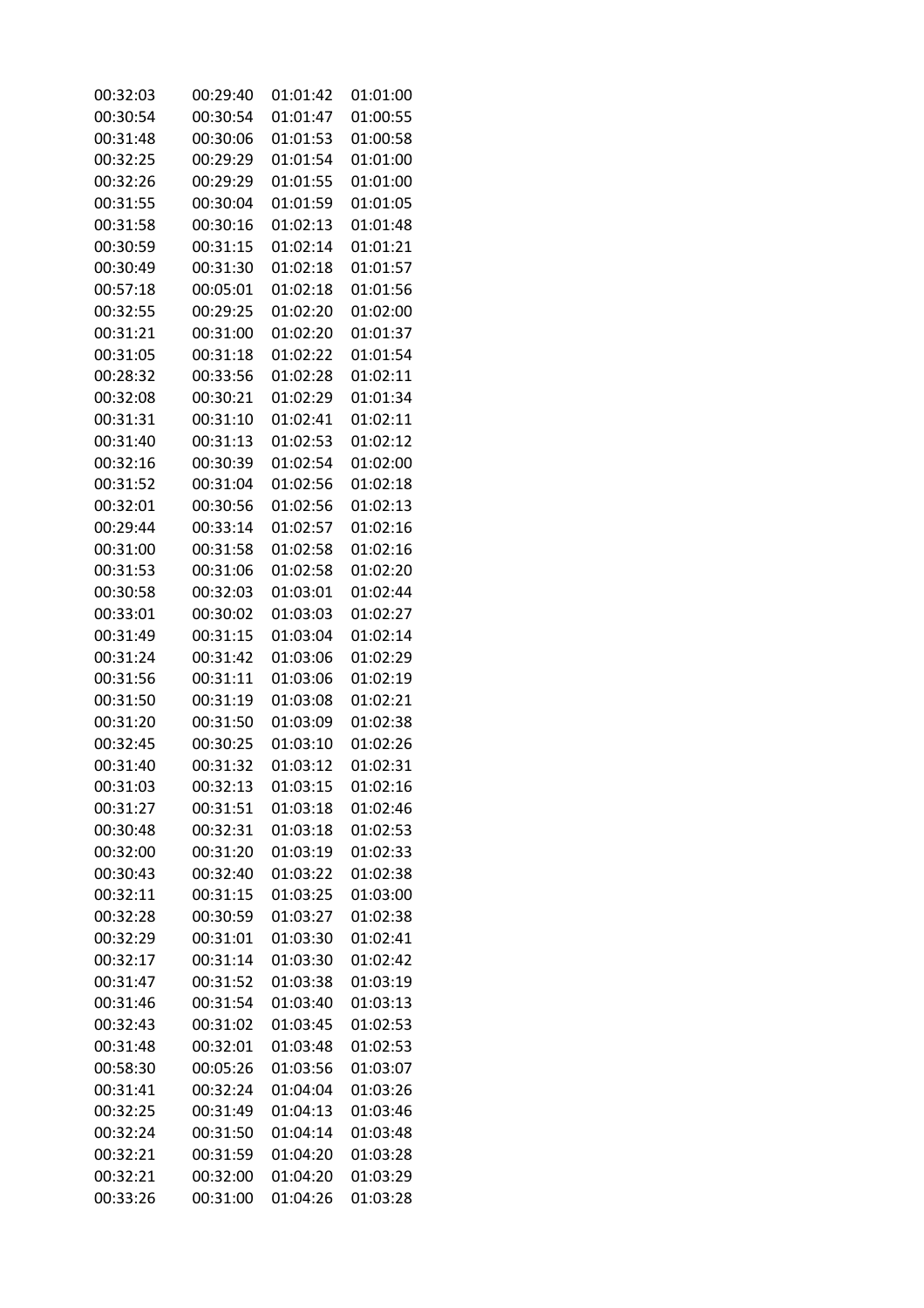| 00:33:26 | 00:31:01 | 01:04:26 | 01:03:28 |
|----------|----------|----------|----------|
| 00:32:48 | 00:31:46 | 01:04:34 | 01:03:45 |
| 00:31:08 | 00:33:28 | 01:04:36 | 01:04:22 |
| 00:31:03 | 00:33:41 | 01:04:43 | 01:03:51 |
| 00:31:10 | 00:33:34 | 01:04:43 | 01:03:57 |
| 00:32:10 | 00:32:37 | 01:04:47 | 01:03:54 |
| 00:32:03 | 00:32:51 | 01:04:53 | 01:04:21 |
| 00:33:24 | 00:31:43 | 01:05:07 | 01:04:19 |
| 00:33:25 | 00:31:43 | 01:05:07 | 01:04:19 |
| 00:34:10 | 00:30:58 | 01:05:08 | 01:04:25 |
| 00:32:28 | 00:32:51 | 01:05:18 | 01:04:27 |
| 00:32:28 | 00:32:58 | 01:05:26 | 01:04:34 |
| 00:33:28 | 00:31:59 | 01:05:27 | 01:04:42 |
| 00:34:11 | 00:31:18 | 01:05:29 | 01:04:45 |
| 00:32:31 | 00:33:05 | 01:05:35 | 01:04:44 |
| 00:33:40 | 00:32:03 | 01:05:43 | 01:05:05 |
| 00:33:13 | 00:32:42 | 01:05:55 | 01:05:11 |
| 00:33:29 | 00:32:26 | 01:05:55 | 01:05:10 |
| 00:33:29 | 00:32:27 | 01:05:56 | 01:05:11 |
| 00:33:03 | 00:32:57 | 01:05:59 | 01:05:04 |
| 00:33:03 | 00:33:01 | 01:06:03 | 01:05:08 |
| 00:33:16 | 00:32:59 | 01:06:15 | 01:05:29 |
| 00:32:13 | 00:34:04 | 01:06:17 | 01:05:30 |
| 00:33:58 | 00:32:41 | 01:06:38 | 01:06:13 |
| 00:32:34 | 00:34:05 | 01:06:39 | 01:05:39 |
| 00:33:26 | 00:33:19 | 01:06:45 | 01:06:02 |
| 00:33:56 | 00:32:53 | 01:06:49 | 01:06:01 |
| 00:33:41 | 00:33:10 | 01:06:51 | 01:06:06 |
| 00:32:59 | 00:34:00 | 01:06:59 | 01:06:46 |
| 00:33:34 | 00:33:28 | 01:07:02 | 01:06:12 |
| 00:33:37 | 00:33:28 | 01:07:05 | 01:06:27 |
| 00:34:13 | 00:33:02 | 01:07:14 | 01:06:52 |
| 00:33:59 | 00:33:17 | 01:07:15 | 01:06:23 |
| 00:34:33 | 00:32:47 | 01:07:20 | 01:06:07 |
| 00:34:49 | 00:32:33 | 01:07:21 | 01:07:00 |
| 00:33:10 | 00:34:21 | 01:07:30 | 01:06:54 |
| 00:32:55 | 00:34:37 | 01:07:31 | 01:06:44 |
| 00:32:56 | 00:34:41 | 01:07:36 | 01:06:41 |
| 00:32:12 | 00:35:25 | 01:07:37 | 01:07:27 |
| 00:33:18 | 00:34:22 | 01:07:39 | 01:07:02 |
| 00:33:18 | 00:34:27 | 01:07:44 | 01:07:07 |
| 00:33:38 | 00:34:17 | 01:07:54 | 01:07:16 |
| 00:33:41 | 00:34:20 | 01:08:00 | 01:06:59 |
| 00:32:40 | 00:35:24 | 01:08:04 | 01:07:28 |
| 00:34:23 | 00:33:48 | 01:08:11 | 01:07:11 |
| 00:34:23 | 00:33:49 | 01:08:12 | 01:07:11 |
| 00:33:18 | 00:34:54 | 01:08:12 | 01:07:32 |
| 00:33:20 | 00:34:53 | 01:08:13 | 01:07:41 |
| 00:33:55 | 00:34:29 | 01:08:24 | 01:07:45 |
| 00:34:27 | 00:33:58 | 01:08:24 | 01:07:45 |
| 00:34:26 | 00:34:00 | 01:08:26 | 01:08:03 |
| 00:34:27 | 00:34:03 | 01:08:30 | 01:07:41 |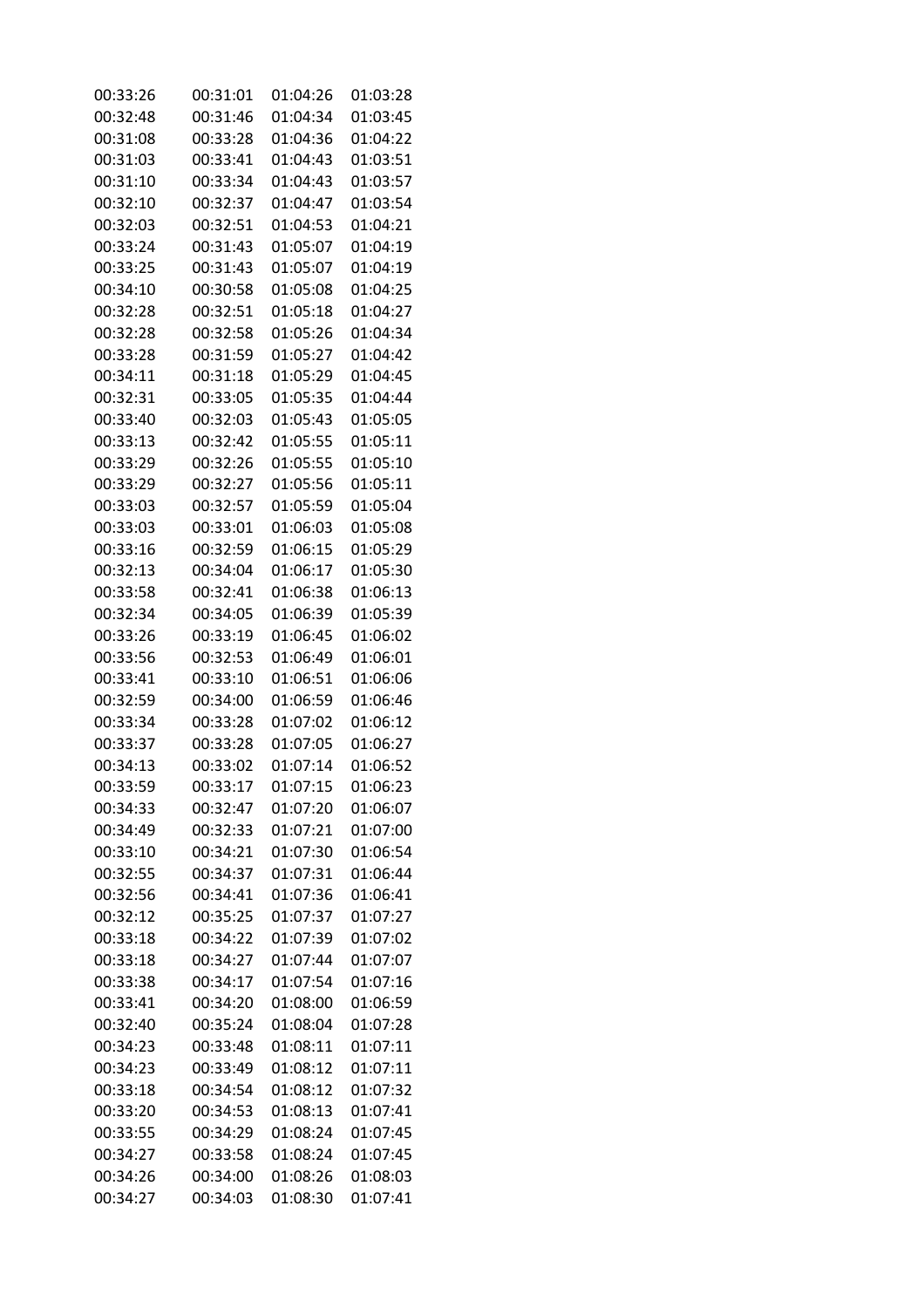| 00:33:31 | 00:35:07 | 01:08:37 | 01:08:09 |
|----------|----------|----------|----------|
| 00:33:55 | 00:34:44 | 01:08:38 | 01:07:52 |
| 00:33:33 | 00:35:11 | 01:08:44 | 01:08:15 |
| 00:33:56 | 00:34:51 | 01:08:47 | 01:08:22 |
| 00:35:02 | 00:34:00 | 01:09:02 | 01:08:22 |
| 00:35:02 | 00:34:01 | 01:09:03 | 01:08:23 |
| 00:35:39 | 00:33:25 | 01:09:04 | 01:08:07 |
| 00:33:56 | 00:35:25 | 01:09:21 | 01:08:35 |
| 00:33:42 | 00:35:39 | 01:09:21 | 01:08:36 |
| 00:35:10 | 00:34:24 | 01:09:33 | 01:08:41 |
| 00:33:20 | 00:36:19 | 01:09:38 | 01:09:21 |
| 00:35:13 | 00:34:27 | 01:09:39 | 01:08:49 |
| 00:35:02 | 00:34:43 | 01:09:44 | 01:09:13 |
| 00:35:01 | 00:34:43 | 01:09:44 | 01:09:13 |
| 00:34:13 | 00:35:44 | 01:09:56 | 01:09:20 |
| 00:35:20 | 00:34:43 | 01:10:02 | 01:09:16 |
| 00:35:01 | 00:35:19 | 01:10:19 | 01:09:26 |
| 00:35:00 | 00:35:21 | 01:10:21 | 01:09:29 |
| 00:35:37 | 00:34:45 | 01:10:21 | 01:09:26 |
| 00:35:03 | 00:35:37 | 01:10:39 | 01:10:12 |
| 00:35:10 | 00:35:59 | 01:11:08 | 01:10:21 |
| 00:35:37 | 00:35:42 | 01:11:18 | 01:10:48 |
| 00:34:32 | 00:37:12 | 01:11:43 | 01:11:06 |
| 00:35:15 | 00:36:41 | 01:11:55 | 01:11:26 |
| 00:35:26 | 00:36:47 | 01:12:12 | 01:11:31 |
| 00:35:26 | 00:36:47 | 01:12:12 | 01:11:31 |
| 00:35:24 | 00:37:01 | 01:12:24 | 01:11:47 |
| 00:35:38 | 00:36:51 | 01:12:28 | 01:12:03 |
| 00:34:54 | 00:37:41 | 01:12:34 | 01:12:04 |
| 00:36:28 | 00:36:07 | 01:12:34 | 01:11:44 |
| 00:36:10 | 00:36:47 | 01:12:57 | 01:12:09 |
| 00:35:26 | 00:37:36 | 01:13:02 | 01:12:24 |
| 00:36:18 | 00:37:11 | 01:13:29 | 01:12:43 |
| 00:35:36 | 00:37:56 | 01:13:32 | 01:12:38 |
| 00:35:37 | 00:37:56 | 01:13:32 | 01:12:38 |
| 00:35:35 | 00:38:03 | 01:13:38 | 01:12:45 |
| 00:35:24 | 00:38:44 | 01:14:08 | 01:13:32 |
| 00:35:26 | 00:38:43 | 01:14:08 | 01:13:33 |
| 00:36:26 | 00:37:48 | 01:14:14 | 01:13:21 |
| 01:07:53 | 00:06:22 | 01:14:14 | 01:13:20 |
| 00:35:59 | 00:38:17 | 01:14:16 | 01:13:24 |
| 00:36:00 | 00:38:17 | 01:14:17 | 01:13:24 |
| 00:37:02 | 00:37:49 | 01:14:51 | 01:14:09 |
| 00:36:10 | 00:38:42 | 01:14:51 | 01:14:10 |
| 00:37:02 | 00:37:50 | 01:14:51 | 01:14:10 |
| 00:37:41 | 00:37:48 | 01:15:29 | 01:14:51 |
| 00:37:53 | 00:37:38 | 01:15:30 | 01:14:52 |
| 00:37:52 | 00:37:39 | 01:15:31 | 01:14:52 |
| 00:34:22 | 00:41:11 | 01:15:32 | 01:14:50 |
| 00:38:11 | 00:38:07 | 01:16:17 | 01:15:27 |
| 00:39:04 | 00:37:27 | 01:16:31 | 01:15:45 |
| 00:39:04 | 00:37:32 | 01:16:35 | 01:15:49 |
|          |          |          |          |